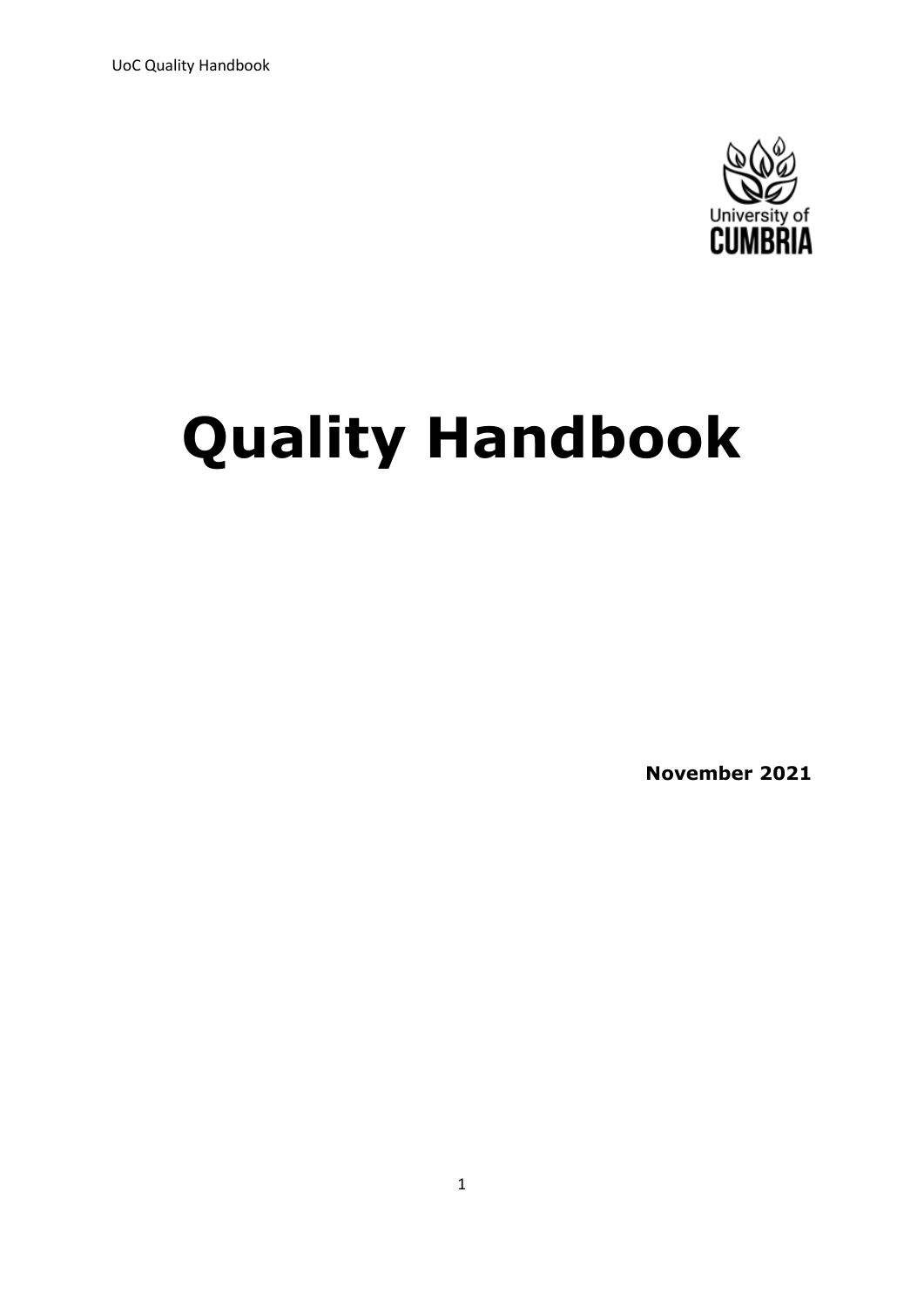## **Contents**

| PROGRAMME DESIGN AND APPROVAL (VALIDATION AND MINOR MODIFICATION                                                                   |
|------------------------------------------------------------------------------------------------------------------------------------|
|                                                                                                                                    |
|                                                                                                                                    |
|                                                                                                                                    |
| STUDENT SUPPORT, LEARNING RESOURCES, LIBRARY AND CAREERS AND<br>EMPLOYABILITY SERVICES, INFORMATION, EDUCATION, ADVICE AND SUPPORT |
|                                                                                                                                    |
|                                                                                                                                    |
|                                                                                                                                    |
|                                                                                                                                    |
|                                                                                                                                    |
|                                                                                                                                    |
|                                                                                                                                    |
|                                                                                                                                    |
| <b>ENHANCEMENT.</b><br>. 47                                                                                                        |
|                                                                                                                                    |
| PROFESSIONAL, STATUTORY AND REGULATORY BODIES (PSRB)50                                                                             |
|                                                                                                                                    |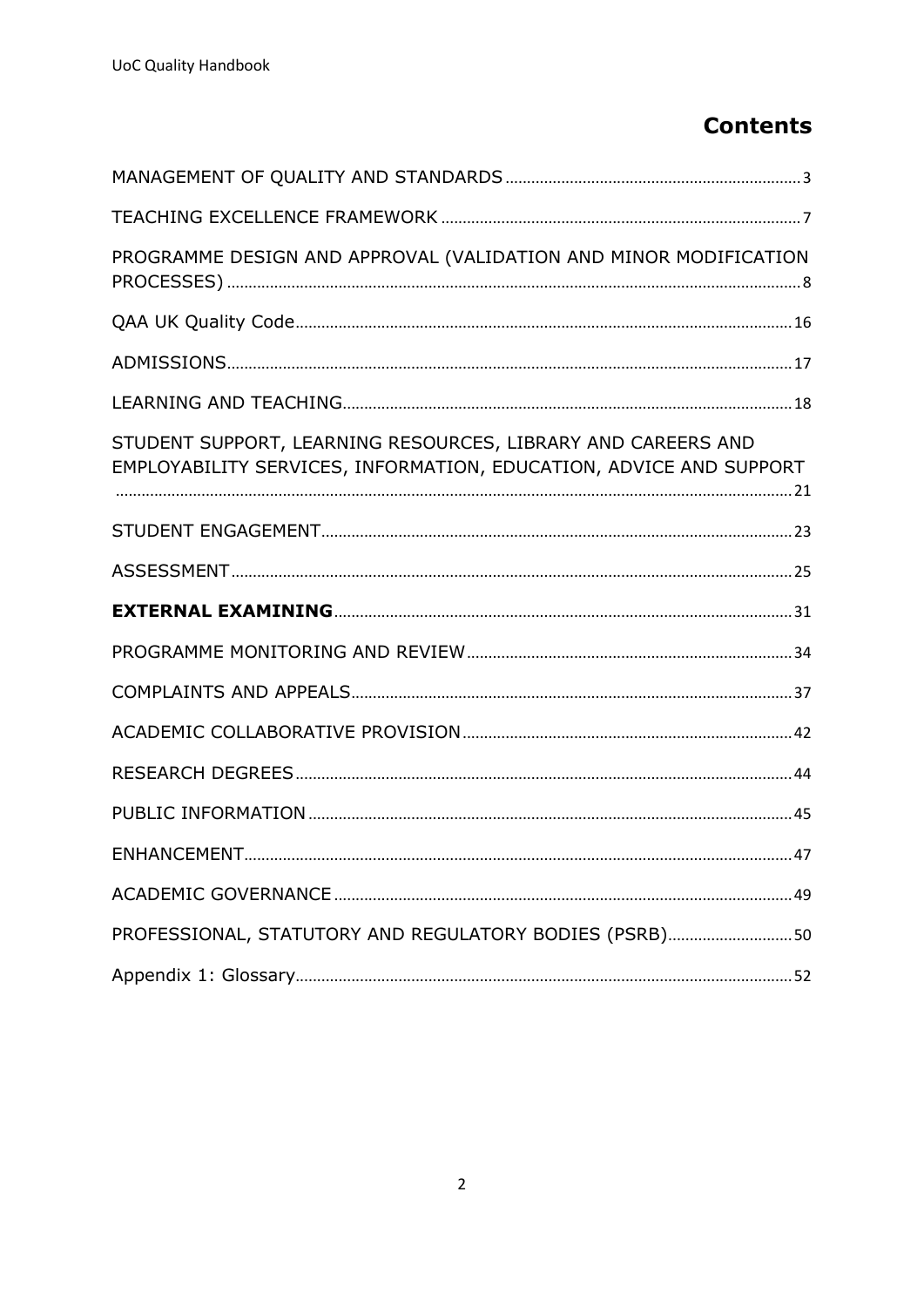### <span id="page-2-0"></span>**MANAGEMENT OF QUALITY AND STANDARDS**

This Handbook summarises the ways in which quality and standards are managed at the University of Cumbria. Quality matters to the University's reputation, to our students and to stakeholders. This handbook is intended to provide you with a one-stop reference point for the University's quality framework.

#### **Definitions**

Academic standards describe the standards that degree-awarding bodies set and maintain for the award of academic credit or qualifications.

Academic quality considers how well the learning opportunities made available to our students enable them to achieve their award.

At Cumbria, the programme validation process assures that the UK threshold academic standards are met through the alignment of our awards to qualification and level descriptors set out in the University [Academic Regulations.](https://unicumbriaac.sharepoint.com/sites/AQA/SitePages/Academic-Regulations.aspx) These align to the national framework for higher education qualifications. Academic standards are monitored through the University's marking, moderation and assessment processes and effective use of External Examiners.

Quality assurance involves ensuring that appropriate and effective teaching, support, assessment and learning resources are provided to students.

#### **The National Context**

The UK Quality Code for Higher Education is the definitive reference point for all UK higher education providers. It makes clear what higher education providers are required to do, what they can expect of each other, and what students and the general public can expect of them. The Quality Code covers all four nations of the UK (England, Northern Ireland, Scotland and Wales), and all providers of UK higher education operating internationally. It protects the interests of all students, regardless of where they are studying, or whether they are full-time, part-time, undergraduate or postgraduate students.

The Code is based on three elements that together provide a reference point for effective quality assurance:

1. Expectations which clearly and succinctly express the outcomes providers should achieve in setting and maintaining the standards of their awards, and for managing the quality of their provision.

2. Practices representing effective ways of working that underpin the delivery of the expectations and will deliver positive outcomes for students. These include:

a. Core practices that must be demonstrated by all UK higher education providers as part of assuring their standards and quality;

b. Common practices that will be applied by providers in line with their missions, their regulatory context and the needs of their students. These are practices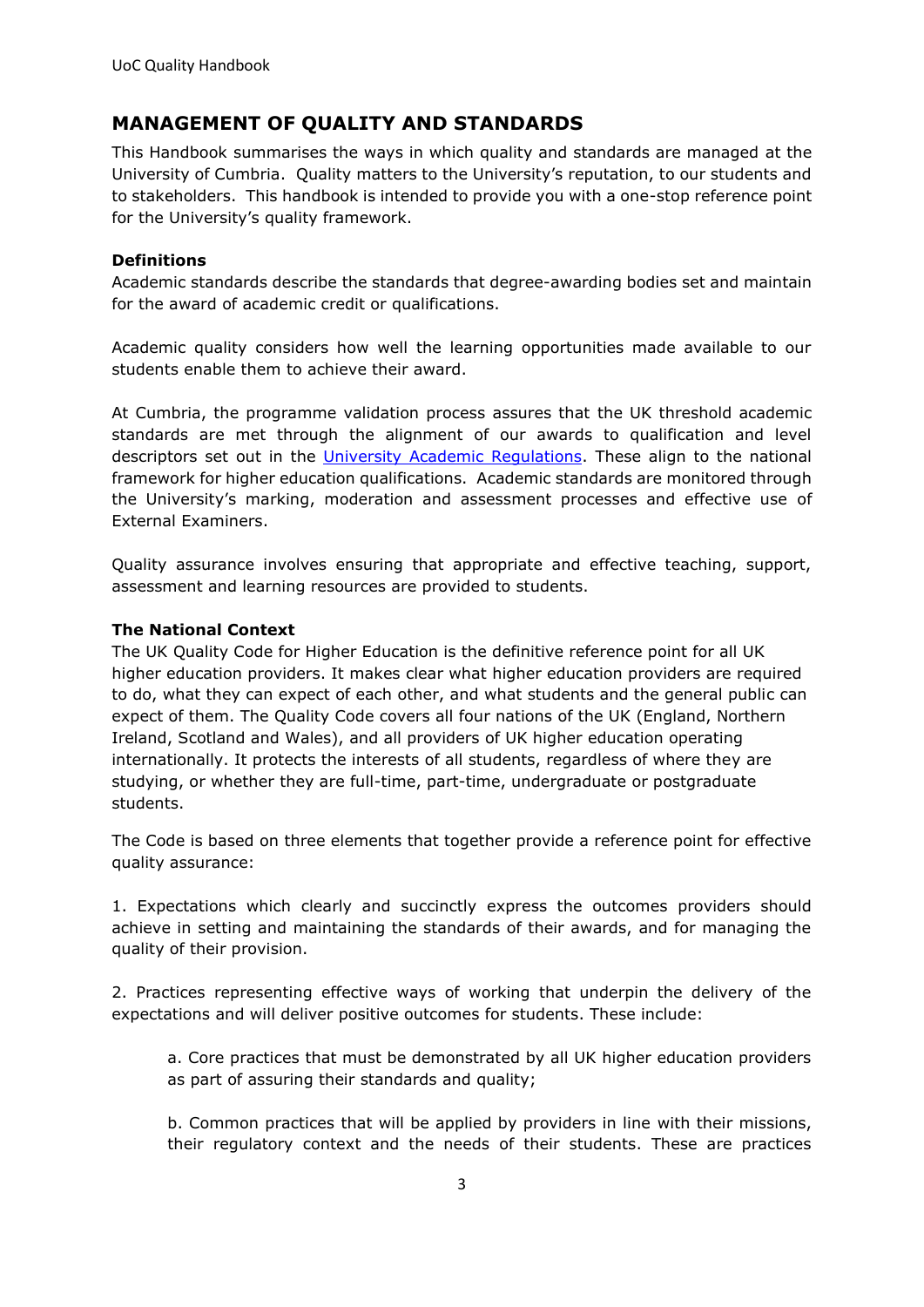common to the underpinning of quality in all UK providers but are not regulatory requirements for providers in England.

3. Advice and guidance which will help providers to develop and maintain effective quality assurance practices.

In place of evidence based external reviews, Higher Education institutions are now required to sign off for themselves their internal quality processes and procedures. At Cumbria, this process takes the form of an annual report, signed off by the Board of Directors, declaring that the University's policies, processes and procedures are rigorous and fit for purpose against the Quality Code's expectations for standards and quality.

The report is underpinned by the work and reporting throughout the year of the Board of Directors' Academic Governance Committee (AGC), and the University's senior academic committees, Academic Board (AB) and the Student Success & Quality Assurance Committee (SSQAC).

The Academic Governance Committee is responsible to the University Board for providing detailed advice and guidance to the Board on all matters relating to academic governance, and specifically the quality of students' experience and the standards of the University's academic awards.

Academic Board is the University's most senior deliberative committee, with responsibility for issues relating to:

- Academic strategy and planning
- Academic standards and the validation and review of courses
- Learning and teaching and the curriculum
- Research and scholarship
- Academic regulations
- Assessment and examination
- Criteria for admissions
- The award of qualifications and honorary academic titles
- The student experience
- Student support and conduct

The Student Success and Quality Assurance Committee is responsible to Academic Board, acting on behalf of the Board to oversee matters relating to quality, standards and the student experience, but subject to the approval of the Board especially in relation to the approval of regulations, policies and processes. The Committee promotes innovation and good practice in learning, teaching and assessment, and ensures effective student engagement in the development and enhancement of the student learning experience.

#### **Managing Quality and Standards at the University of Cumbria**

The Academic Quality and Development service (AQD) is the gatekeeper of the University's framework for managing quality and standards, and owner of this Quality Handbook.

The management of standards and quality is a shared responsibility managed through the effective implementation of the University's regulations, procedures, processes and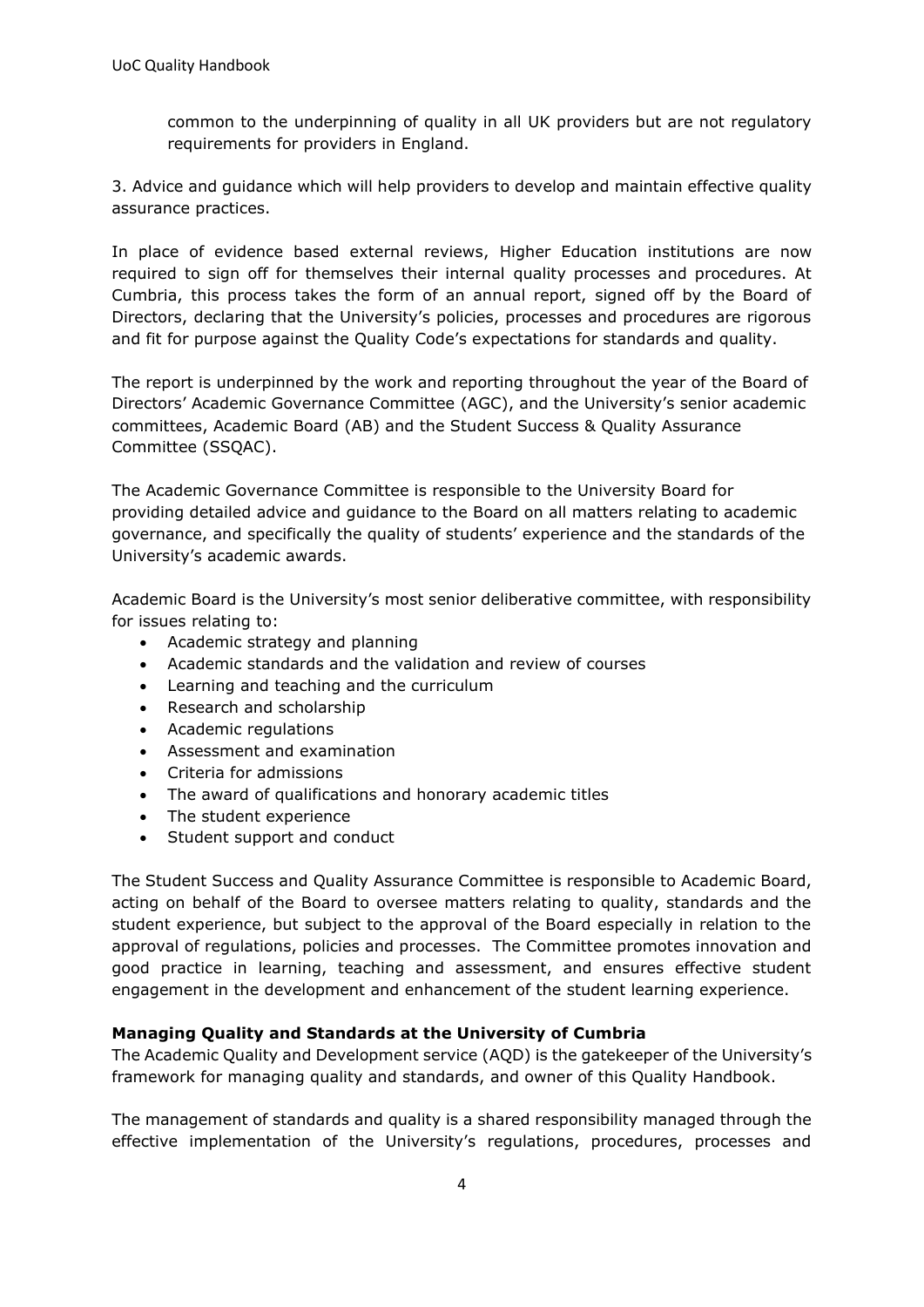policies. Heads of Institutes are responsible for ensuring that provision within their Institute complies with the University's quality framework.

#### **Key Reference Points**

This Handbook is underpinned by the University's [Academic Regulations, Procedures and](https://unicumbriaac.sharepoint.com/sites/AQA/SitePages/Academic-Regulations.aspx)  [Processes which cover:](https://unicumbriaac.sharepoint.com/sites/AQA/SitePages/Academic-Regulations.aspx)

Academic Regulations

- **Awards of the University** (Principles, University of Cumbria Awards, Title of Awards, Validation and Review, Withdrawal of Approval/Programme Closure, Academic Collaborative Provision)
- **University Credit Accumulation and Transfer Framework** (General, Learning Hours, Modules, Programmes, Core Elements of Learning, Accreditation of Prior Learning (APL), Internal Credit Accumulation)
- **General Regulations** (Student Registration, Mode of Study, Registration Period, Work-Related Learning and Work-Based Learning, Attendance)
- **The Admission of Students** (Scope, General, Falsification and Misrepresentation, Appeals and Complaints for Applicants)
- **Assessment** (Scope, Principles, General, Probity in Assessment Practice, Module Assessment, Submitting Assignments, Examination Arrangements, Module Reassessment, Students with Disabilities and/or Specific Disabilities and/or long term illness, Academic Malpractice, Composition and Responsibilities of Assessment Boards, Extenuating Circumstances and Poor Performance, Compensation of Assessment Requirements, Limits on Waiver and Compensation)
- **Student Progression** (General, Assessment Boards for Progression, Transfer to Higher Award, Failure to Progress, Progression from Foundation Degrees, Termination of Study, Interruption to Study and Student Wellbeing)
- **Programme Awards and Results** (General, Recommendation for Award, Classification of Awards, Alternative Awards, Ægrotat Awards, Results)
- **Appeals Against Assessment Board Decisions** (General, Grounds for Appeal, Process)
- **External Examiners** (General, Appointment of External Examiners, Responsibilities of External Examiners)

#### Academic Procedures & Processes

The Regulations are supplemented by the University's Academic Procedures and Processes, which cover: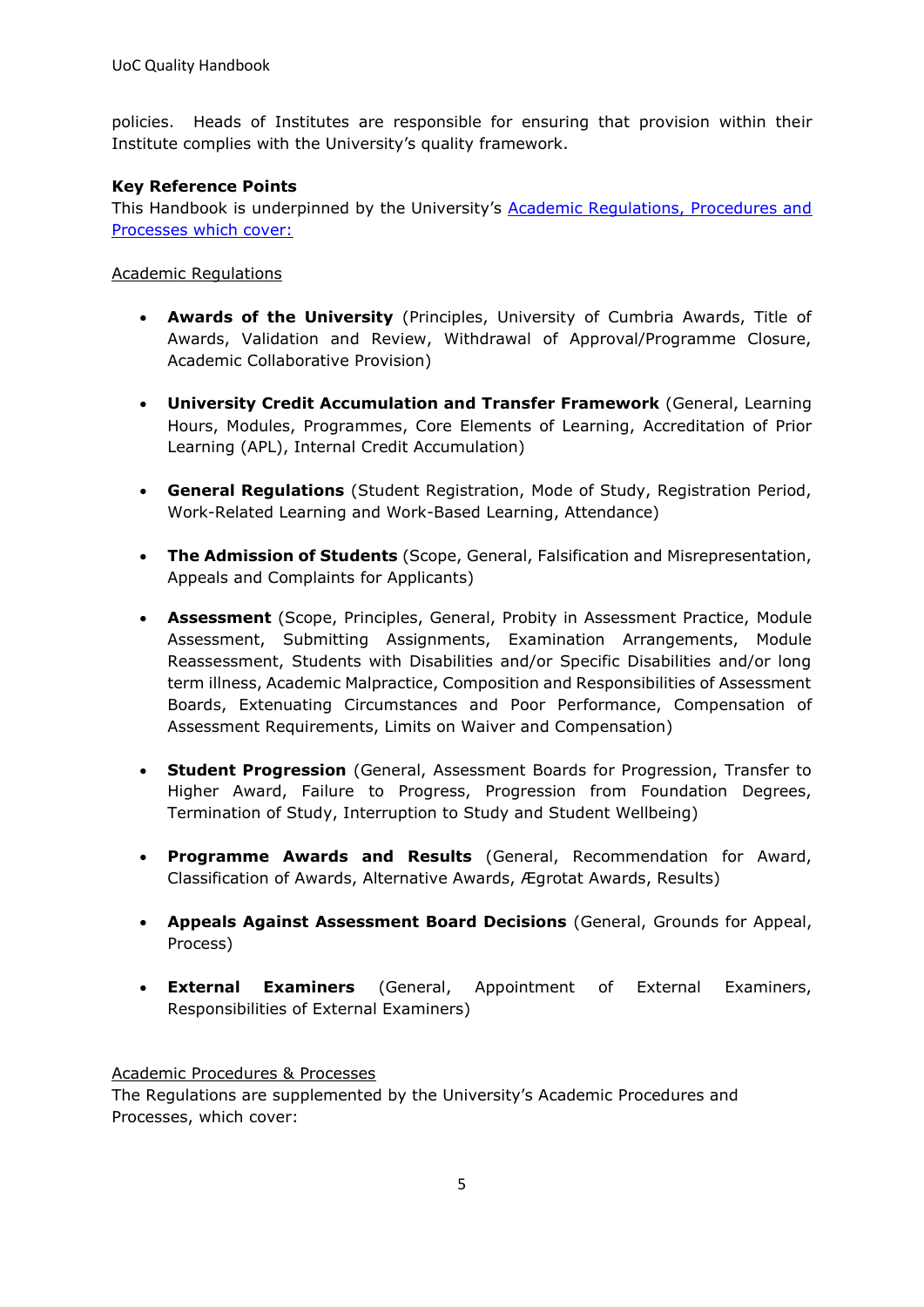- Academic Board Approved Variations to Academic Regulations for Specific Programmes
- University Quality and Level Descriptors
- University Wide Grade Descriptors
- Procedures Governing the Marketing and Moderation of Assessments
- The Conduct of Assessment
- Policy & Procedures Governing Academic Malpractice
- Extenuating Circumstances Procedures
- The Conduct & Operation of Assessment Boards
- Transcripts & Parchments
- Roles & Responsibilities in External Examining
- Criteria for the Appointment of External Examiners & Procedure for Early Termination of Contract
- Guidelines for the Selection & Approval of Potential External Examiners
- Procedure for Appointing External Examiners
- Reporting Procedures for External Examiners
- Information for External Examiners
- Academic Appeals Procedures
- Procedure for the Award of Credit for Prior Learning (APL)
- Degree & Award Ceremony Procedures
- 4 Week Rule Procedures

#### **Useful sources of information are as follows:**

StaffHub [Academic Regulations](https://unicumbriaac.sharepoint.com/sites/AQA/SitePages/Academic-Regulations.aspx)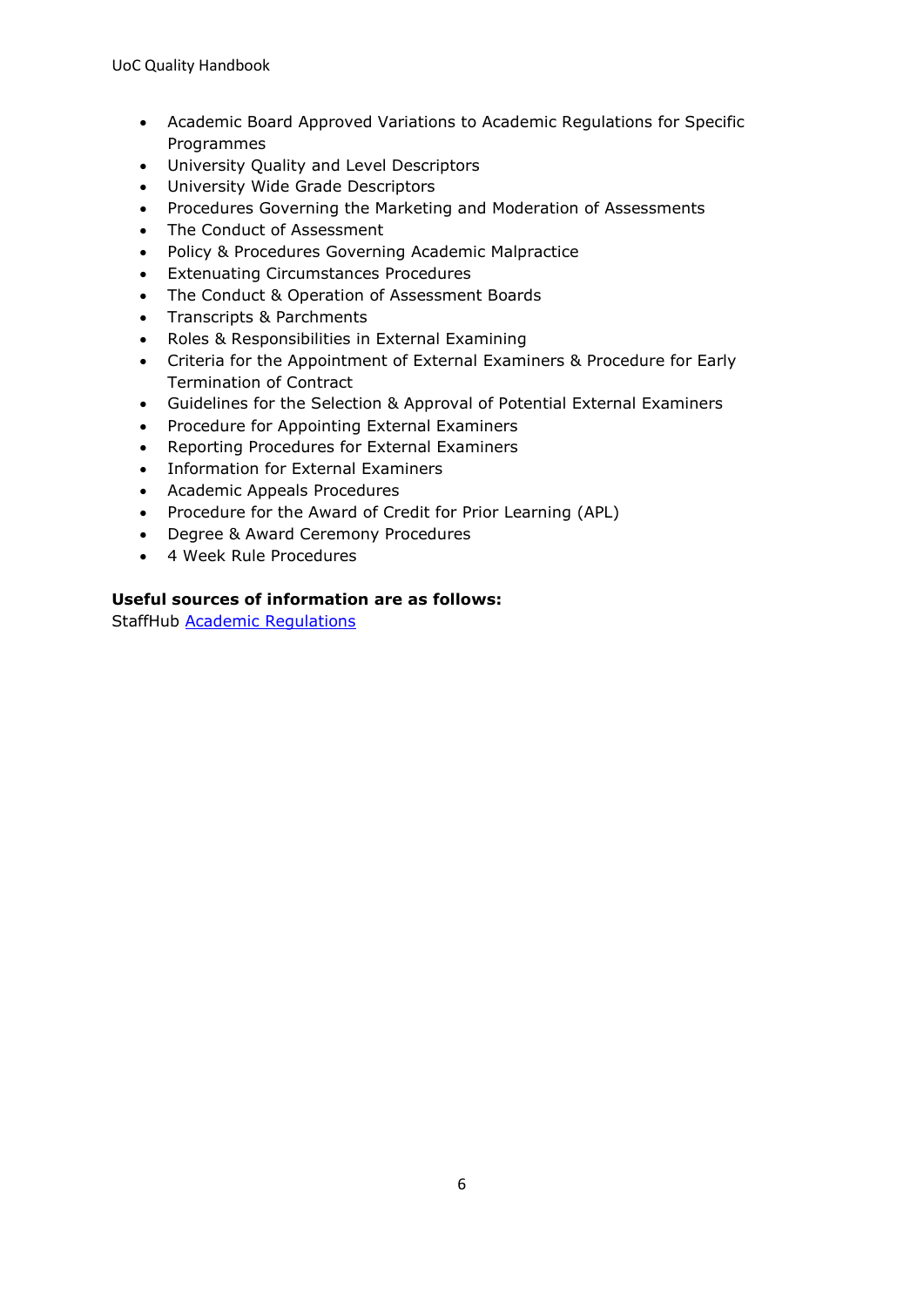## <span id="page-6-0"></span>**TEACHING EXCELLENCE FRAMEWORK**

The Teaching Excellence and Student Outcomes Framework (TEF) is a national exercise, introduced by the government in England. It assesses excellence in teaching at universities and colleges, and how each higher education provider ensures excellent outcomes for their students in terms of graduate-level employment or further study. The TEF assesses at 'provider level', which means that each provider of higher education (normally a university or college) is given a single award for their undergraduate provision.

The Office for Students has systems in place to help ensure that all UK colleges and universities meet national quality requirements.

The TEF is seen as a way of:

- Better informing students' choices about what and where to study;
- Raising esteem for teaching;
- Recognising and rewarding excellent teaching;
- Better meeting the needs of employers, business, industry and the professions.

The TEF covers undergraduate provision at levels 4, 5 and 6. Postgraduate provision may be introduced from TEF Year Four. All modes of delivery, including full-time, part-time, distance, work-based and blended learning are in scope.

For franchised provision, the quality of provision will be assessed at the provider that delivers the teaching.

On 22nd June 2017, it was announced that the University had been awarded **'Bronze'** in TEF Year Two. The TEF Assessment Framework for Year Two judged excellence against three main aspects: Teaching Quality, Learning Environment and Student Outcomes and Learning Gain. A set of metrics on the University's performance in these three areas was provided by HEFCE (now the OfS) and sourced from the National Student Survey (NSS), Higher Education Statistics Agency (HESA) returns on student retention and the Destination of Leavers of Higher Education (DHLE) Survey (now the Graduate Outcomes Survey). Assessors reviewed both the metrics and a 15-page Provider Submission before making a judgement about the University's performance and whether the University should achieve a Bronze, Silver of Gold TEF Award.

The Office for Students (OfS) is currently developing proposals for consultation on the future TEF as part of a coherent overall approach to requlating quality and [standards.](https://www.officeforstudents.org.uk/advice-and-guidance/quality-and-standards/changes-to-our-approach/) No decisions have yet been taken on the future approach.

Results from the future exercise will replace the current TEF awards, and it will be compulsory that universities and colleges in England that register with the Office for Students take part.

#### **Other useful sources of information are as follows:**

Office for Students: [What is the TEF?](https://www.officeforstudents.org.uk/advice-and-guidance/teaching/what-is-the-tef/)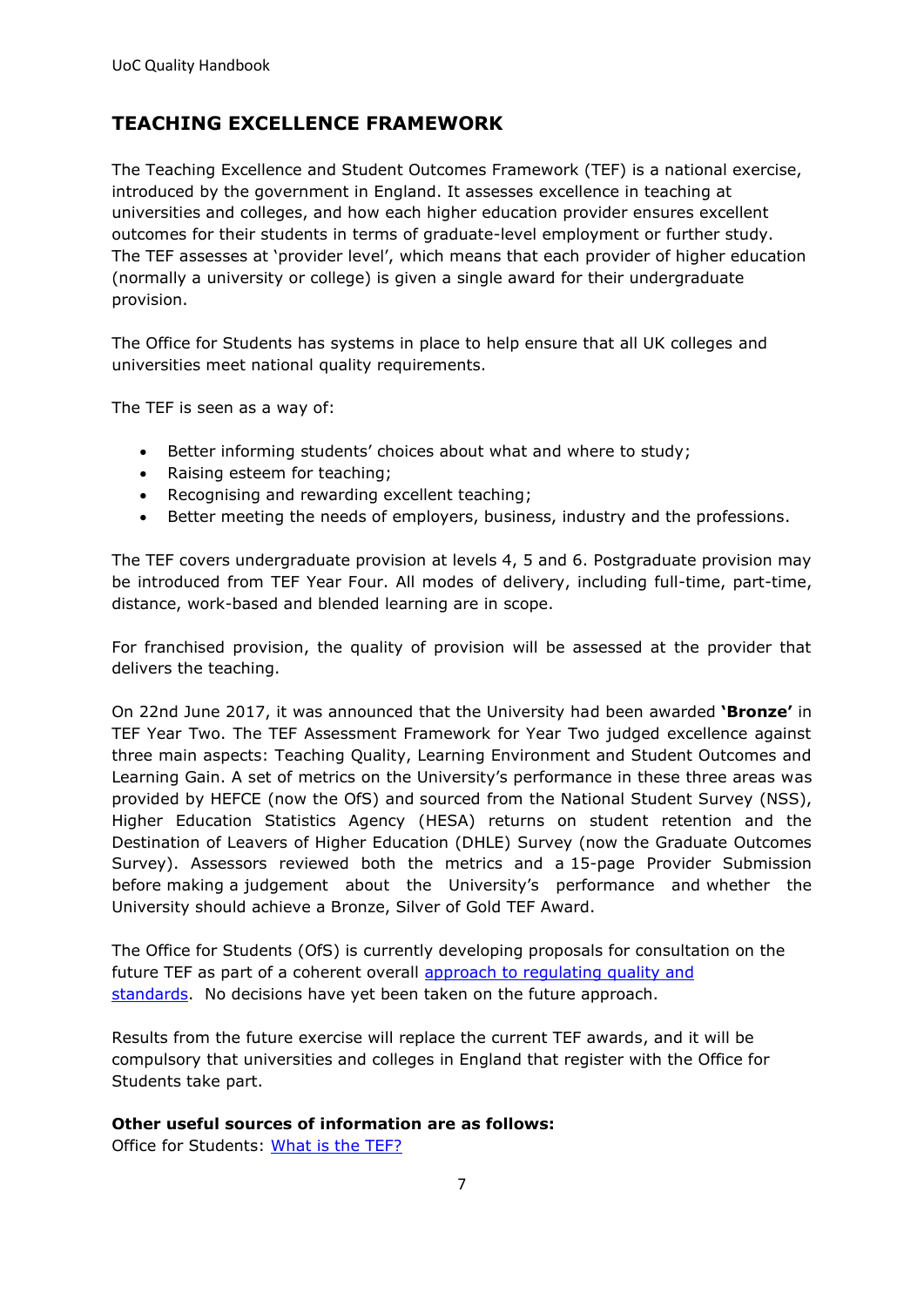## <span id="page-7-0"></span>**PROGRAMME DESIGN AND APPROVAL (VALIDATION AND MINOR MODIFICATION PROCESSES)**

The approval and ongoing review of modules and programmes is one of the principal mechanisms through which the University secures academic standards and ensures the quality of learning opportunities within programmes of study that lead to a University of Cumbria qualification.

The approval of Academic Collaborative Provision (ACP) delivered through Associate Partners follows the same processes. The University's Processes and Procedures for the Approval and Management of Academic Collaborative Provision should also be referred to.

Responsibility for approving the University's taught academic programmes is discharged through the Standing Validation Panel (SVP) which acts on behalf of Academic Board. The SVP comprises experienced academics from across the University who may act as Chairs and Panel Members of validations.

Validation panels fulfil their role by judging proposals against the University's Threshold Criteria for Validation. These Threshold Criteria provide the benchmark against which new proposals are measured. These criteria have been developed to ensure that the University's portfolio satisfies the external requirements expected by the QAA, PSRBs and other relevant bodies and frameworks.

Programmes are tested against the University's Curriculum Design Framework (CDF). The CDF can be found within the CAPE toolkit [here](https://unicumbriaac.sharepoint.com/sites/CAPEAcademicToolkit) for reference.

The University's validation processes (including Minor Modification and Subject Level Periodic Review) seek to assure the continuing appropriateness and currency of the existing programme (e.g. if a new or revised subject benchmark has been introduced).

Academic Board maintains oversight of the University's validation activity through its subcommittee, the Student Success and Quality Assurance Committee (SSQAC). SSQAC considers and approves the membership of the SVP on an annual basis. It also receives an annual summary report of validation and revalidation activity and outcomes of reapproval panel meetings.

The validation processes are managed by Academic Quality and Development.

#### **Categories of validation approval**

**Validation** – Validation is the process used to describe the approval of new substantive programmes (as described in the Academic Regulations (B2.1), other than 'Other Awards'). It is a 2-stage process, with Pre-Validation Scrutiny followed by the Validation Event.

**Revalidation** is the mechanism for the continuing approval of existing programmes which are seeking to make substantial changes.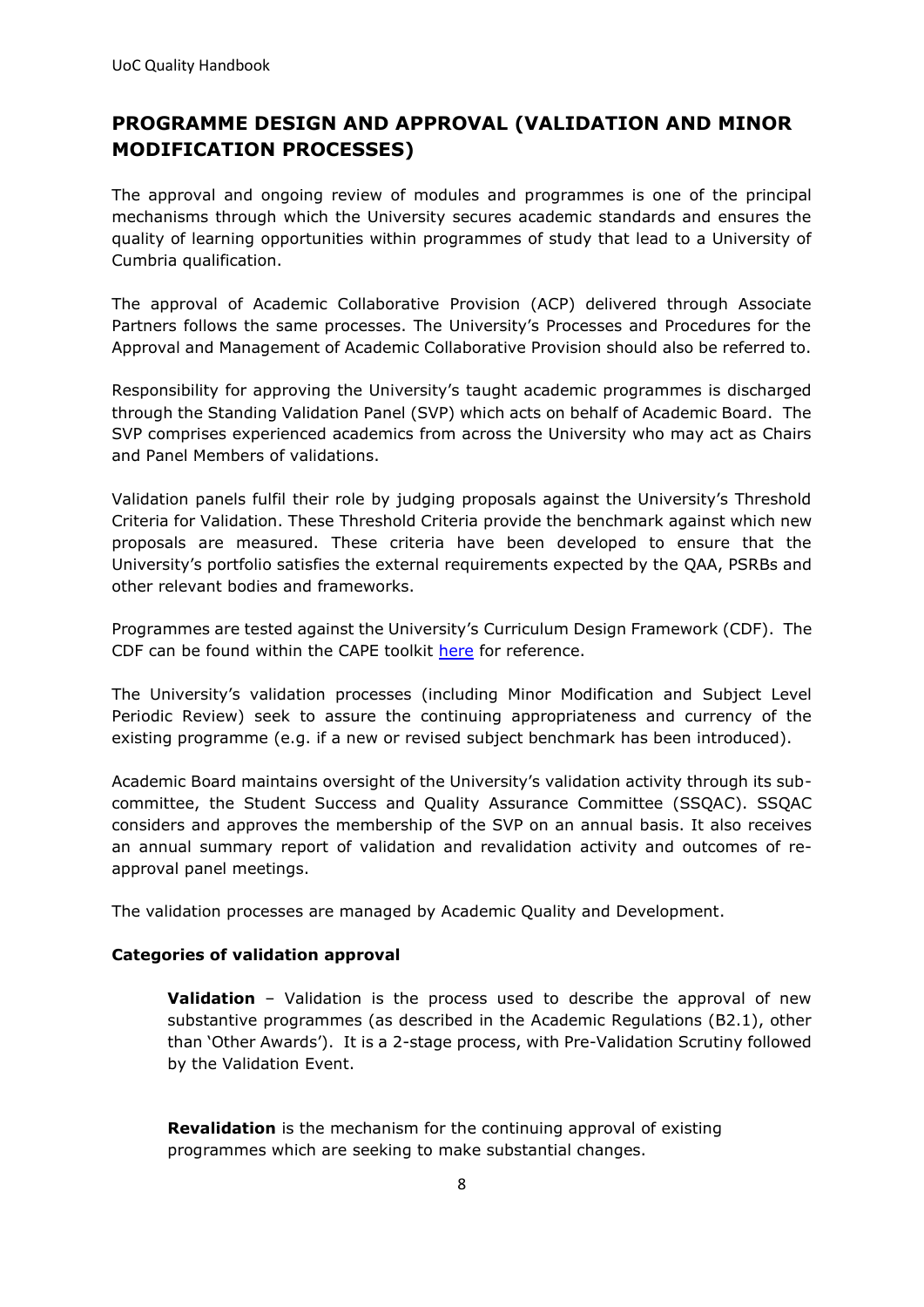Revalidation follows the same 2-stage process as Validation with a Pre-Validation Scrutiny and subsequent Validation Event.

**Subject Level Periodic Review** is the mechanism for the continuing approval of all programmes and modules within a subject-group which are seeking to make no changes or a limited amount of change through Periodic Review. Subject Level Periodic Review is the preferred method of Periodic Review to be applied to all of the University's credit-bearing provision including ACP and HLA programmes, and the existing Re-approval process will be phased out as an outcome of introducing the Subject Level Periodic Review process from 2019-20 onwards. The only anticipated exception may be where a significant amount of change is proposed or where PSRB procedures require that a separate programme level revalidation event takes place.

**Franchise** – is where the University approves an Associate Partner to deliver an academic programme which the University owns ("Franchise Model") or approves an Associate Partner to deliver a part of an academic programme which the University owns, normally up to 50% ("Shared Delivery Franchise Model"). Franchise approval events largely follow the same 2-stage process as Validation. However, where the provision is already validated as a University programme, the process will focus on the partner's delivery, management, and student support arrangements.

**Minor Modification** – Minor Modification is the process by which validated programmes and/or modules can be changed during their validated period, ahead of their next scheduled Subject Level Periodic Review. Such changes could involve changes to programme content, structure or other delivery arrangements. Minor awards of 60 credits or less (defined in the Academic Regulations (B2.1) as 'Other Awards') may also be approved through the Minor Modification Process.

#### **The University's validation approval process is divided into three phases:**

- 1. Planning phase
- 2. Development phase
- 3. Validation phase

#### **1. Planning phase (Programme Initiation)**

The Planning Phase is overseen by the Portfolio and Programme Development Manager, as set out in the University's Processes for Programme Initiation. This gated process comprises two stages:

#### **Stage 1 - Outline rationale**

↓ Market & Financial Analysis ↓ Approvals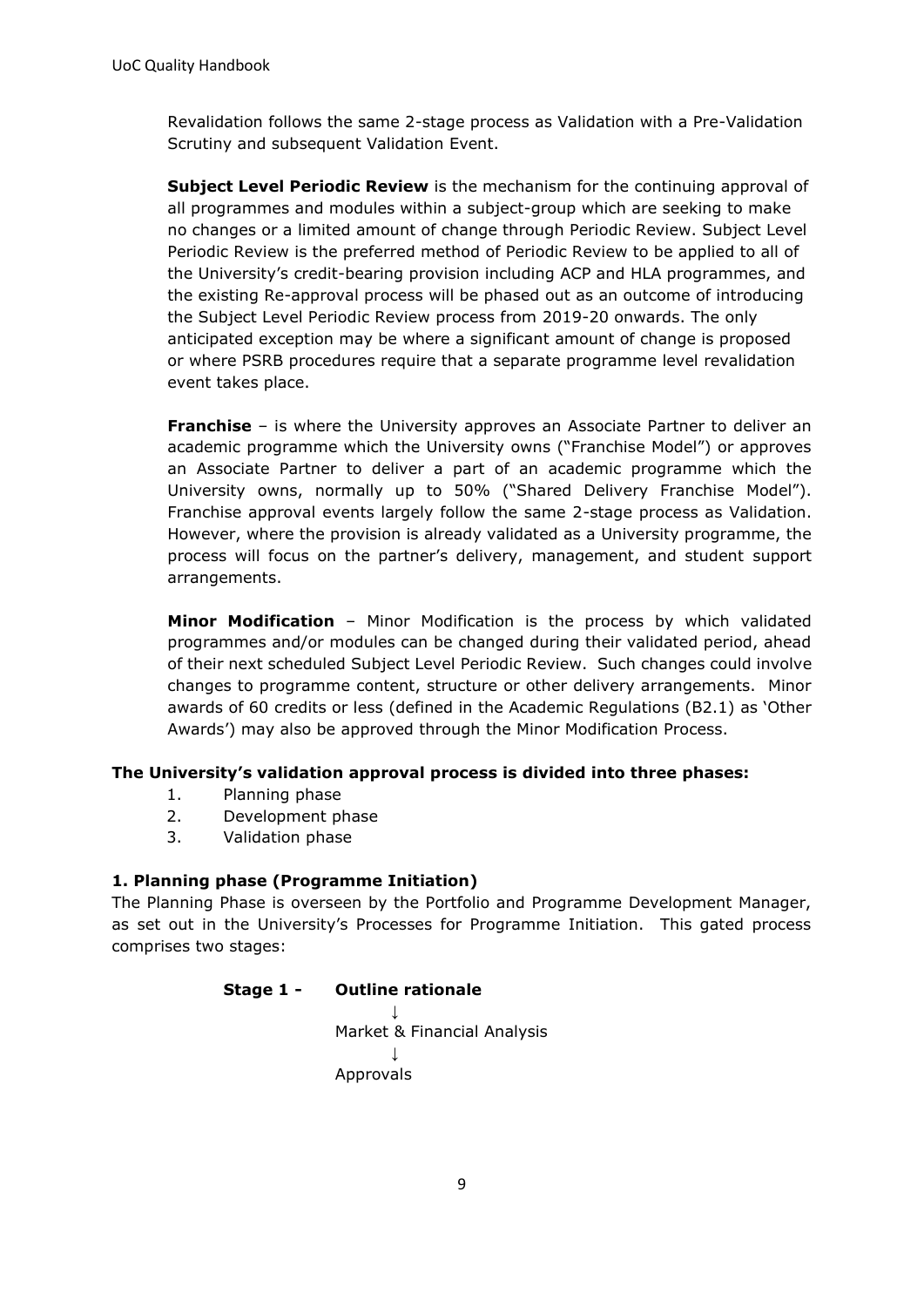#### **Stage 2 - Data Collection** ↓ Published Information ↓ Approvals

On approval of Stage 2, the proposal proceeds to the Curriculum Design and Development phase.

#### **2. Development Phase - Curriculum Design and Development**

This phase describes the period used by the proposing team to design and develop the programme and produce the programme documents.

Following successful completion of Stage 2 of the Programme Initiation Process, a validation officer from AQD is assigned to the validation event. A standing validation panel chair and panel member are assigned by AQD officers for specific events according to their availability and validation experience. AQD and the Dean for Student Success ensure that there are no conflicts of interest (the SVP Panel and Chair are sourced from a different Academic Institute to the proposing Institute).

The validation officer will liaise with the programme team to develop a timeline of activities and deadlines. This will include the following:

- Date of Pre-Validation Scrutiny event
- Deadlines for document submission for Pre-Validation Scrutiny
- Date of Validation Event
- Deadlines for document submission for Validation Event
- Any permitted variations required by PSRB accreditation/approval procedures

At this point, the validation officer will liaise with the proposer to confirm the name of the External Team Member (as captured in Stage 2 of programme initiation), to identify an External Panel Member<sup>1</sup> and to identify any PSRBs to be involved and ascertain their requirements and deadlines for the event.

Proposing teams are required to seek views of students to inform programme development. The following list provides a number of ways in which input could be achieved (note: this is not exhaustive, and a team could use more than one of these mechanisms):

- Using existing students drawn from cohorts in the same or similar subject area
- Programme Student Reps from a similar subject area
- Students from the Cumbria Student Mentor Scheme (refer to [website](https://my.cumbria.ac.uk/Student-Life/Support/Mentoring/Life-Mentors/) for more details)
- Students engaging with the University Career Ahead scheme (refer to [website](https://my.cumbria.ac.uk/Student-Life/careers/Career-Ahead/) for more details)

 $<sup>1</sup>$  For details about the External Panel Member and External Team Member, refer to the Guide to Validation.</sup>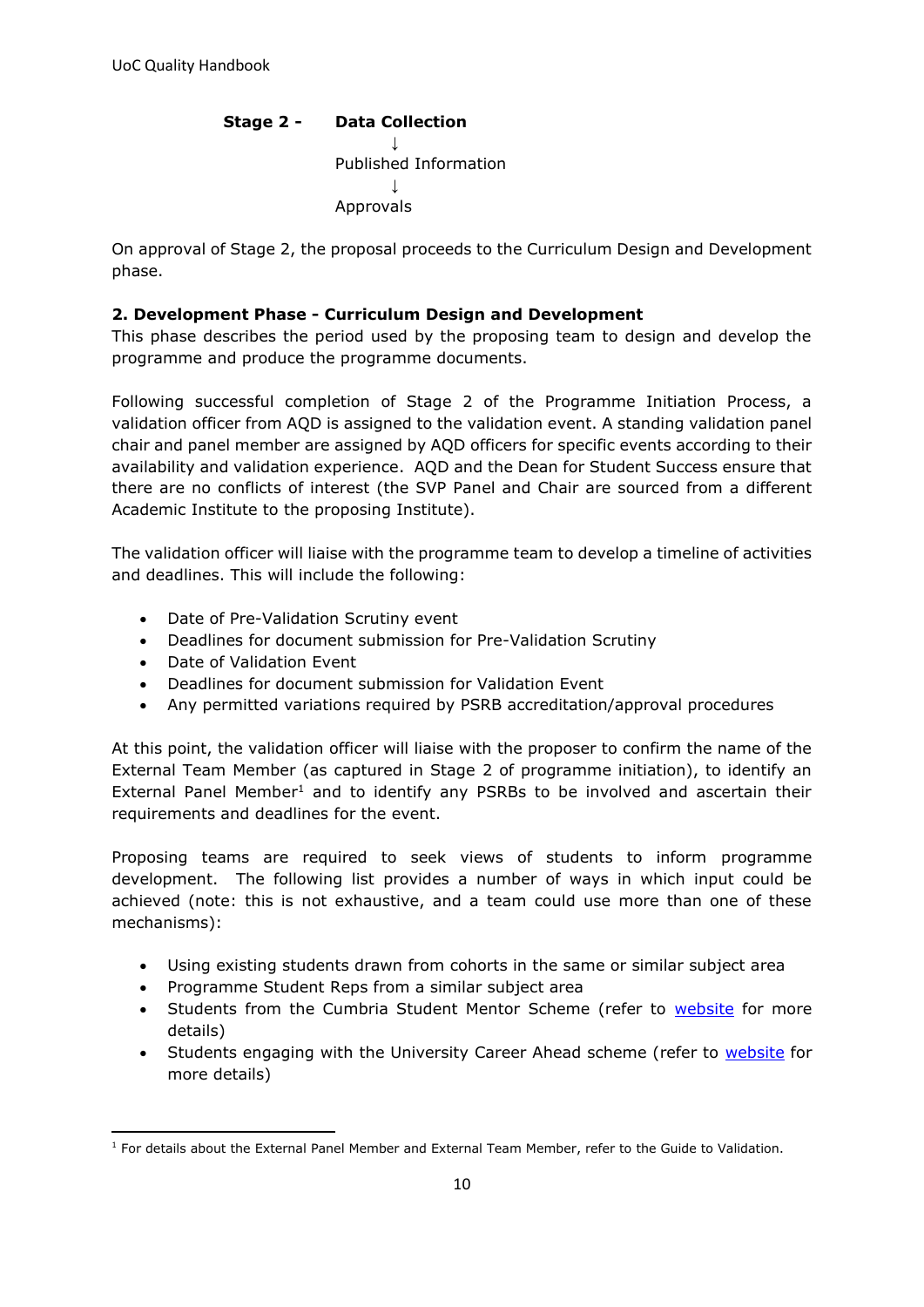• Student Reps from across the University (for more information, refer to the [Student](http://www.ucsu.me/)  [Union\)](http://www.ucsu.me/)

There is guidance to help support students who are approached. This includes a range of exemplar questions that students might be asked.

#### Pre-Validation Scrutiny

Pre-validation scrutiny provides a formal check of the readiness of the proposal to come forward to the validation event.

The date of the pre-validation scrutiny (PVS) Event is confirmed by AQD following completion of Stage 2 of the Programme Initiation Process.

The PVS event is usually chaired by the Head of Student Recruitment & Portfolio Development or Head of Teaching, Learning & Student Experience of the proposing Institute. Administrative support for the PVS is provided by AQD, with action notes taken from the meeting.

The PVS event will take the form of a formal meeting with the programme team (including the Programme Leader and appropriate Principal Lecturer). The programme team will be expected to present their fully completed documentation by the agreed deadline date. The PVS event should be held by the end of March (for a following academic year September start) to allow data to feed into institutional planning activities.

Failure to submit PVS documents by the agreed deadline will result in the PVS being cancelled and the validation event being postponed until the next academic year. Any exceptions to this must be approved by the Deputy Vice Chancellor (Academic). In the case of revalidation, this may require an extension to validation, and in the case of new provision, the Academic Institute must notify potential applicants as soon as possible, being mindful of consumer law.

PVS documents will be sent to the PVS Chair and internal stakeholders at least two full calendar weeks ahead of the PVS event. Those internal stakeholders will be required to submit comments on the PVS documents at least 3 working days before the PVS event.

The PVS Chair may make one of the following recommendations as an outcome of the PVS event:

- Proceed to validation subject to housekeeping only;
- Proceed to validation subject to substantive actions and housekeeping (Head of Institute/s), Dean for Student Success, and Quality Assurance Manager alerted);
- The PVS Chair also retains the right not to proceed with the PVS event if the documentation submitted requires significant further development.

Where the PVS Chair identifies that substantive action is required, this will necessitate further discussions with the Director of Institute, Dean for Student Success and Quality Assurance Manager to agree whether the proposal can be progressed within the original timescales or if it will require deferral to the next academic year.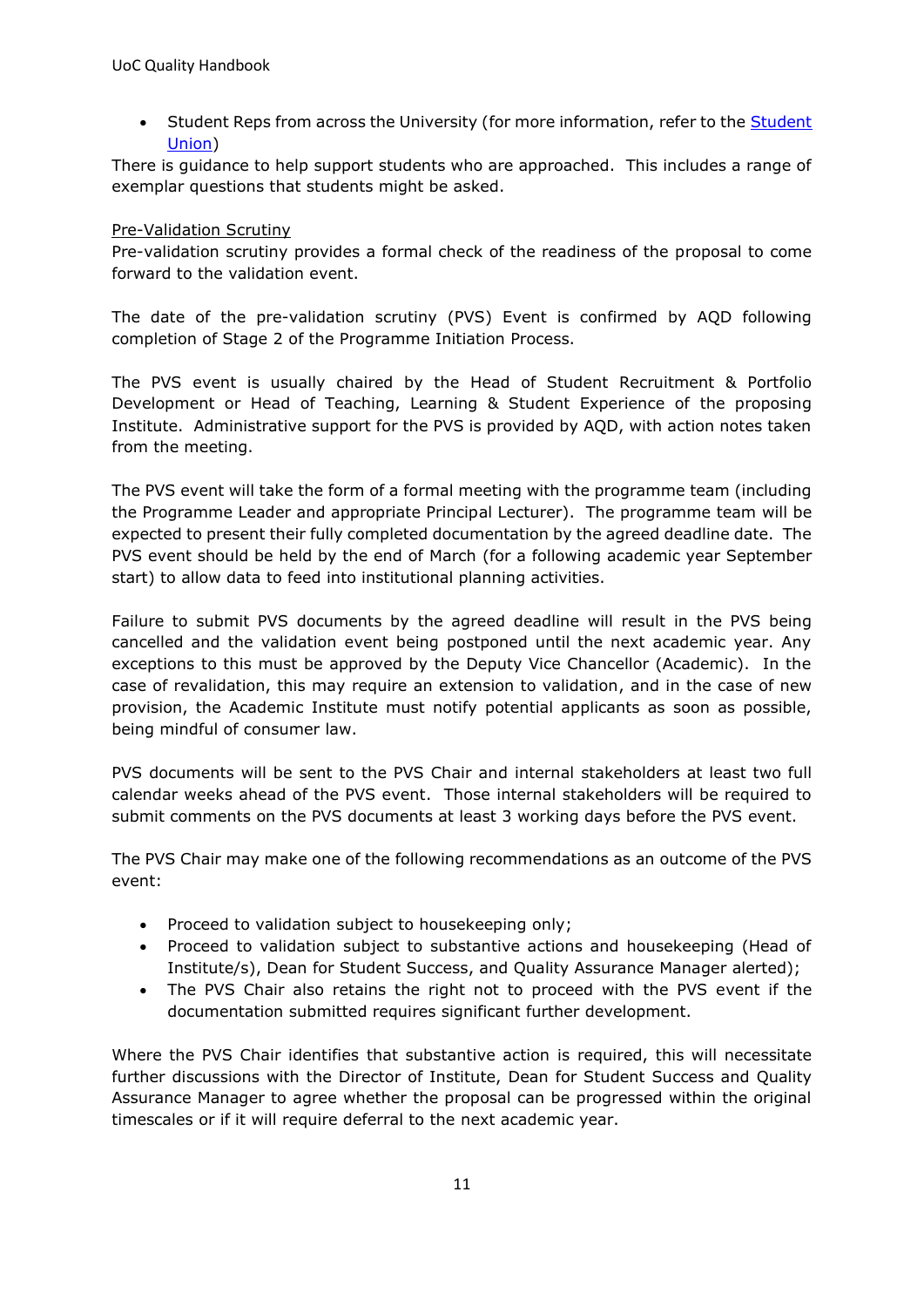The deadline for resubmission of all validation documents will be reconfirmed at the PVS Event. This will normally be at least 5 weeks before the validation event.

The PVS Chair is responsible for confirming that they are satisfied that all actions and housekeeping identified through the PVS Event have been addressed. If the Chair is not satisfied that this is the case, this will result in the validation being postponed until the next academic year. In the case of revalidation, this may require an extension to validation, and in the case of new provision, the Academic Institute must notify potential applicants as soon as possible, being mindful of consumer law.

No PVS event will take place for any Academic Collaborative Provision (ACP) for which the Associate Partner has not already been approved by Academic Board.

#### **3. Validation Phase**

The Validation event is managed by the designated validation officer in Academic Quality and Development.

As a minimum, Validation Panels comprise<sup>2</sup>:

- A Chair (drawn from the SVP);
- Two Internal Panel Members (drawn from the SVP but outwith the proposing team's Institute<sup>3</sup>);
- One External Panel Member (see below);
- One Student Reviewer, drawn from a panel of trained student representatives;
- The validation officer, who will act as secretary to the meeting.

To enable the validation panel to comment on the appropriateness of the subject and curriculum content, an independent External Panel Member attends as a member of the Validation Panel. The External Panel Member is not involved in the development phase and is different to the External Team Member<sup>4</sup>.

An External Panel Member is not normally required for Franchise events where the programme has already gone through the University's validation process that included external input. In such instances, it would be expected that the relevant External Examiner provide external commentary on the ability of the Associate Partner to deliver the validated programme. However, an External Panel Member would be required for Franchise events where the programme is not already validated.

#### **Validation documentation**

The proposing team is required to submit a validation document set to the validation officer in the agreed timeframe. The document set comprises:

<sup>&</sup>lt;sup>2</sup> Where appropriate, validation panels may vary in size. AOD is responsible for agreeing the exact panel size. Typically, variants will be due to PSRB attendance, for complex validations or where the validation is seeking to approve substantial changes to an existing programme.

<sup>&</sup>lt;sup>3</sup> This is essential to the integrity of the process (Guiding principle 1, UK Quality Code, Advice and Guidance: [Course Design and Development \)](https://www.qaa.ac.uk/en/quality-code/advice-and-guidance/course-design-and-development).

<sup>&</sup>lt;sup>4</sup> Guiding principle 3, UK Quality Code, Advice and Guidance: Course Design and Development. See also the Guide to Validation for details about the External Panel Member role.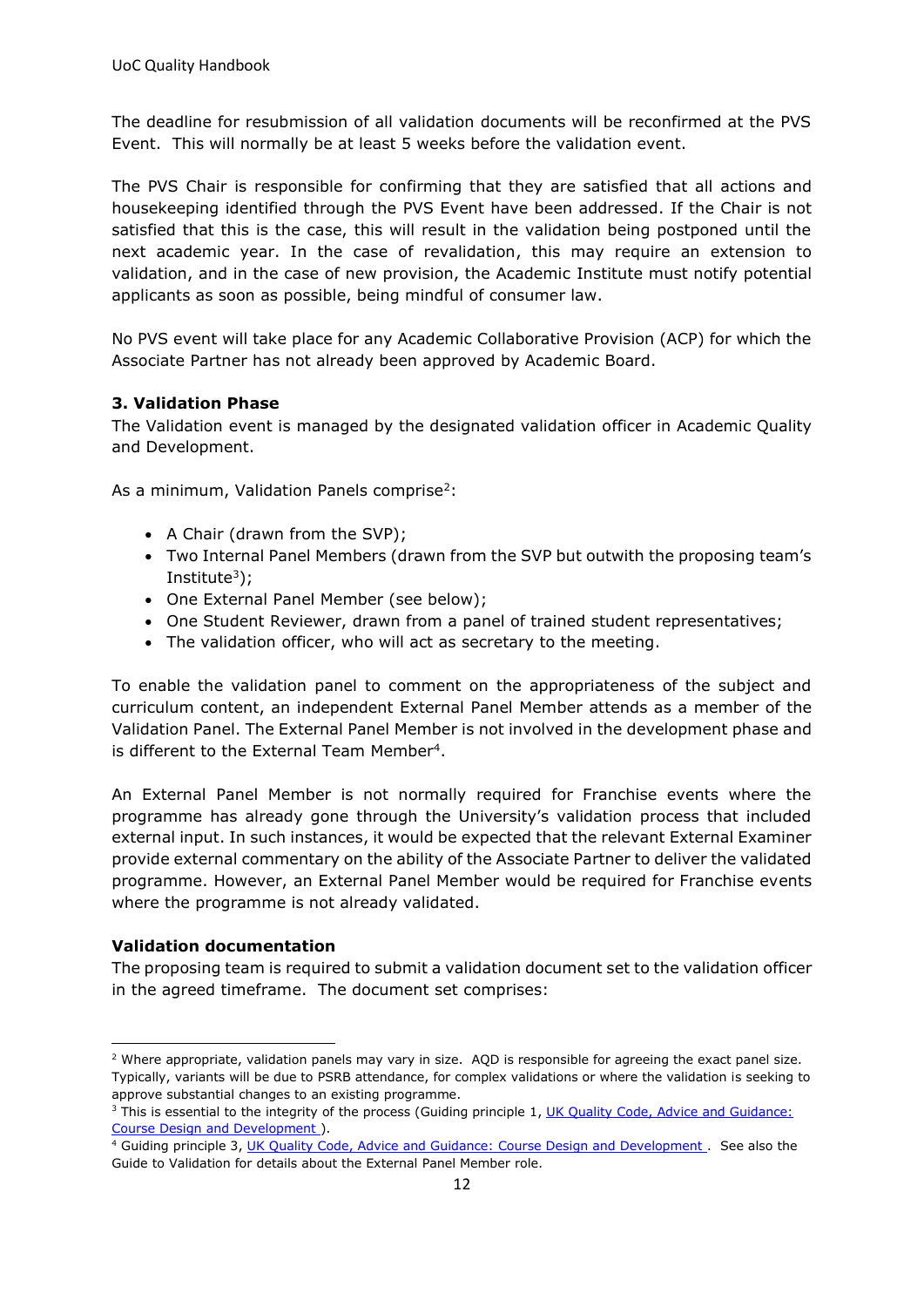- Validation Briefing Document, including links to online staff profiles for University staff involved in the delivery of the programme (and staff CVs for external staff, such as ACP proposals, PSRBs, etc.).
- Critical Review and Appendices (for revalidations).
- Programme Specification(s).
- Module Descriptor Forms (MDFs).
- Work-based Learning / Placement Handbook (where relevant).
- Programme Handbook (PSRB and HLA validations only).

For HLA programmes, the HLA versions of the Validation Briefing Document, Programme Specification and Programme Handbook must be used. A separate Work-based Learning/Placement Handbook is not required, as the content has been incorporated into Section 3 of the HLA version of the Programme Handbook.

The following additional documentation is also required for HLA proposals:

• Employer/Mentor Handbook

Where there are multiple target awards proposed as part of a larger framework of interrelated programmes, the team should also provide:

• A mapping of the modules and awards, clearing identifying shared modules.

For collaborative proposals, the following is also required:

- A Programme Handbook (draft)
- An Operational Manual for delivery (draft)
- Institutional Agreement
- Memorandum of Co-operation (draft) or other programme-level agreement
- Academic Staff CVs.

The following additional documentation may be required for informational proposals:

• Statement from the Deputy Vice Chancellor (Academic) or other suitable representative from the University Senior Leaders' Team.

The validation officer and validation chair must also have received a copy of the Programme Initiation form in order to check continued compliance.

Proposals involving PSRB accreditation/approval may also require additional supporting documentation such as professional standards/competences mapping. Validation officers will consult with relevant accrediting bodies on behalf of programme teams in order to establish their requirements in advance.

Proposals involving top-up degrees should also include the Programme Specification(s) for any feeding foundation degrees already validated (for information only).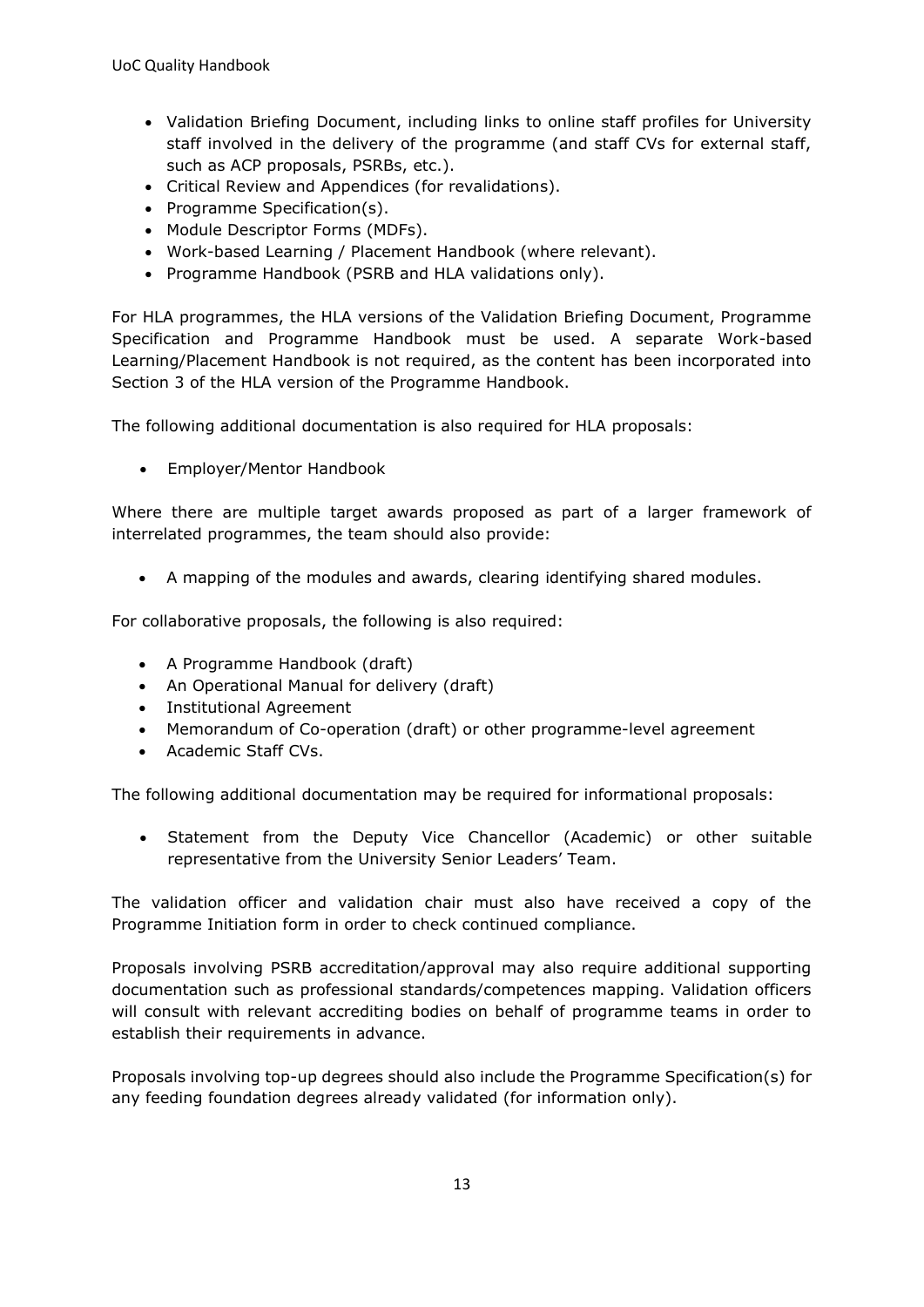The validation officer will circulate the document set to the validation panel and ask for comments to be returned. This will normally be 3 weeks prior to the event. Note: Earlier deadlines may be required by PSRBs.

#### **The Validation Meeting**

Validation events take the form of a meeting between the validation panel (including PSRB representatives as appropriate) and the proposing team.

For Apprenticeship and PSRB events, individual sessions may also be held during the validation event with present and past students, employer representatives, assessors and service users as relevant. The event is led by the validation chair and facilitated by the validation officer.

#### **Outcomes of the Validation Event**

At the end of the meeting, the validation panel is required to make a decision about whether to validate the proposal, to agree any conditions and enhancements and to identify areas of good and best practice.

In making its decision, the potential outcomes open to the validation panel are:

- To approve the proposal unconditionally.
- To approve the proposal subject to satisfying minor conditions and responding to any enhancements. Where this is the case, documents must be resubmitted within 3 weeks of the event.
- To approve the proposal subject to satisfying major conditions and responding to any enhancements. Where this is the case, documents must be resubmitted within 6 weeks of the event.
- To defer the proposal for a year. In cases where conditions are excessive in number or scale, the Chair will refer the proposal back to the Academic Institute for further detailed redevelopment before re-presenting to a new Validation Event in the next academic year.
- To not approve the proposal.

**Conditions** are 'deal breakers.' They must be satisfied before the proposal can be signed off. As such, conditions should relate to the Threshold Criteria for Validation (the Curriculum Design Framework from 2021). There are no specific limits to the number of conditions that can be set. However, in setting conditions, the validation panel must be mindful of the overall integrity of the proposal and the ability of the proposing team to complete the work. The proposing team is required to address conditions and respond by completing the response column of the validation report.

**Enhancements** are recommendations from the panel for the proposing team to consider. The proposing team is not required to adopt an enhancement, but they are required to respond to it and demonstrate that they have considered the proposal.

The proposing team is required to respond to enhancements by completing the response column of the validation report.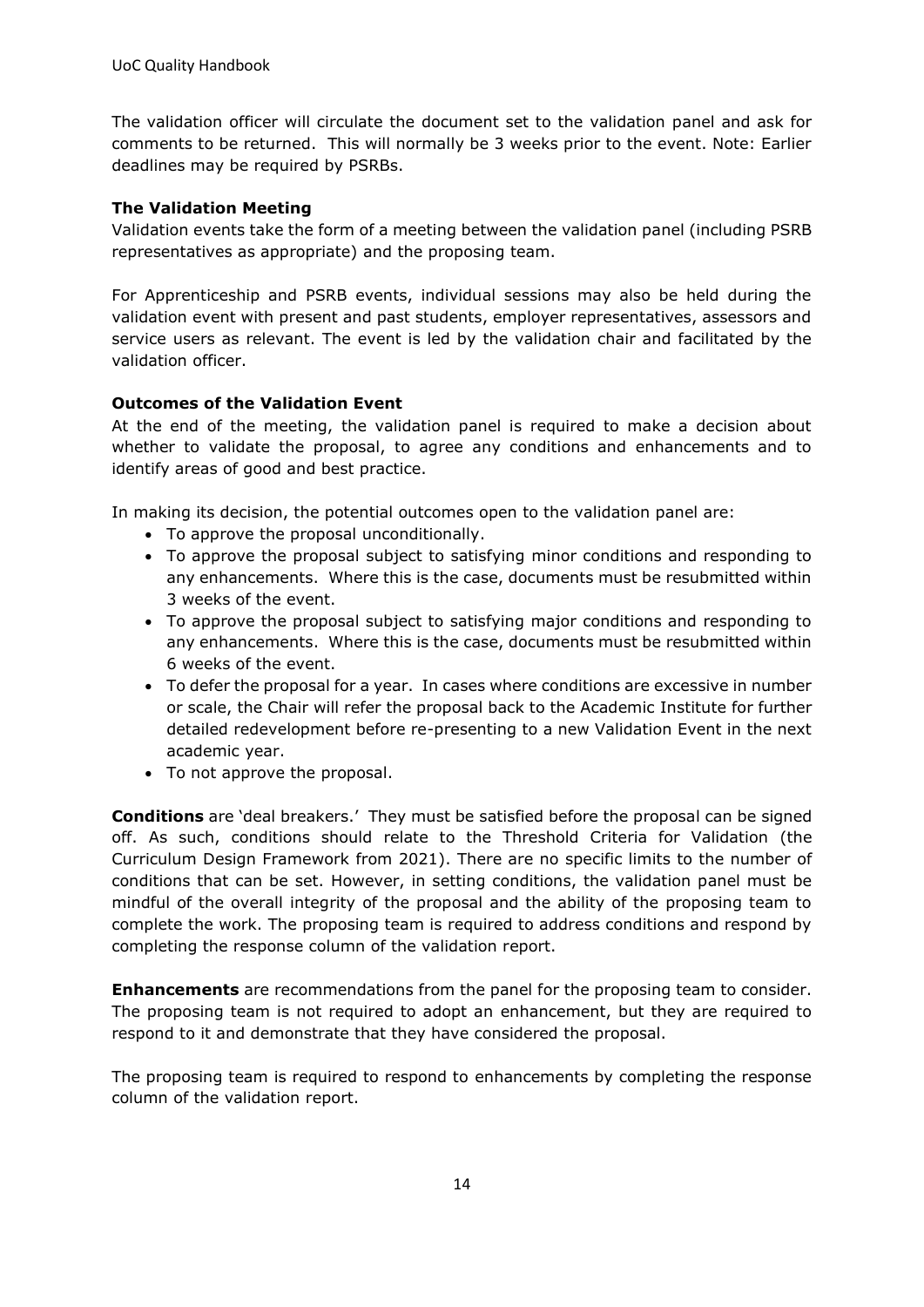#### **Good Practice**

Where the validation panel identifies areas of good practice, these should be responded to in the response column of the validation report. Responses will typically indicate how areas of good practice might be disseminated. Note the distinction between *Good* and *Best* practice:

- Good Practice Practice which goes above and beyond expected levels and/or exceeds policy expectations. This might be the development of an innovative new practice or initiative which it is considered other areas of the University may wish to adopt.
- Best practice Practice which far exceeds expected levels and or/policy expectations, and which may be considered worthy of interest and dissemination beyond the University.

#### **Housekeeping**

Housekeeping records any minor errors, spelling mistakes, etc., identified by the validation panel. These are listed at the end of the validation report. A standard condition requires the programme team to address areas of housekeeping.

#### **Subject Level Periodic Review**

Subject Level Periodic Review is the mechanism for the continuing approval of all programmes and modules within a subject-group which are seeking to make no changes or a limited amount of change through Periodic Review. Subject Level Periodic Review is the preferred method of Periodic Review to be applied to all of the University's creditbearing provision including ACP and HLA programmes, and the existing Re-approval process will be phased out as an outcome of introducing the Subject Level Periodic Review process from 2019-20 onwards. The only anticipated exception may be where a significant amount of change is proposed or where PSRB procedures require that a separate programme level revalidation event takes place.

Subject Level Periodic Review follows a similar process to the second stage of Validation and Revalidation, i.e. a validation event with an attending Chair and panel drawn from the Standing Validation Panel. In reaching its decision and recommendations, the Panel takes into account relevant Annual Monitoring Returns (AMRs), External Examiner Reports and other key programme data from the Data Management service for the preceding three-year period.

#### **Minor Modification and Minor Awards**

The Minor Modification and Minor Awards process provides a mechanism for the ongoing enhancement of programmes and modules within the validated period and for the approval of new academic awards of up to 60 credits.

During the lifetime of a programme, the programme team may wish to make minor modifications to the programme or individual modules. These may be for a variety of reasons, but typically to:

- Ensure continuing currency of programmes in light of developments in the sector (such as industry practice and pedagogy).
- Responding to feedback from staff, students or the external examiner.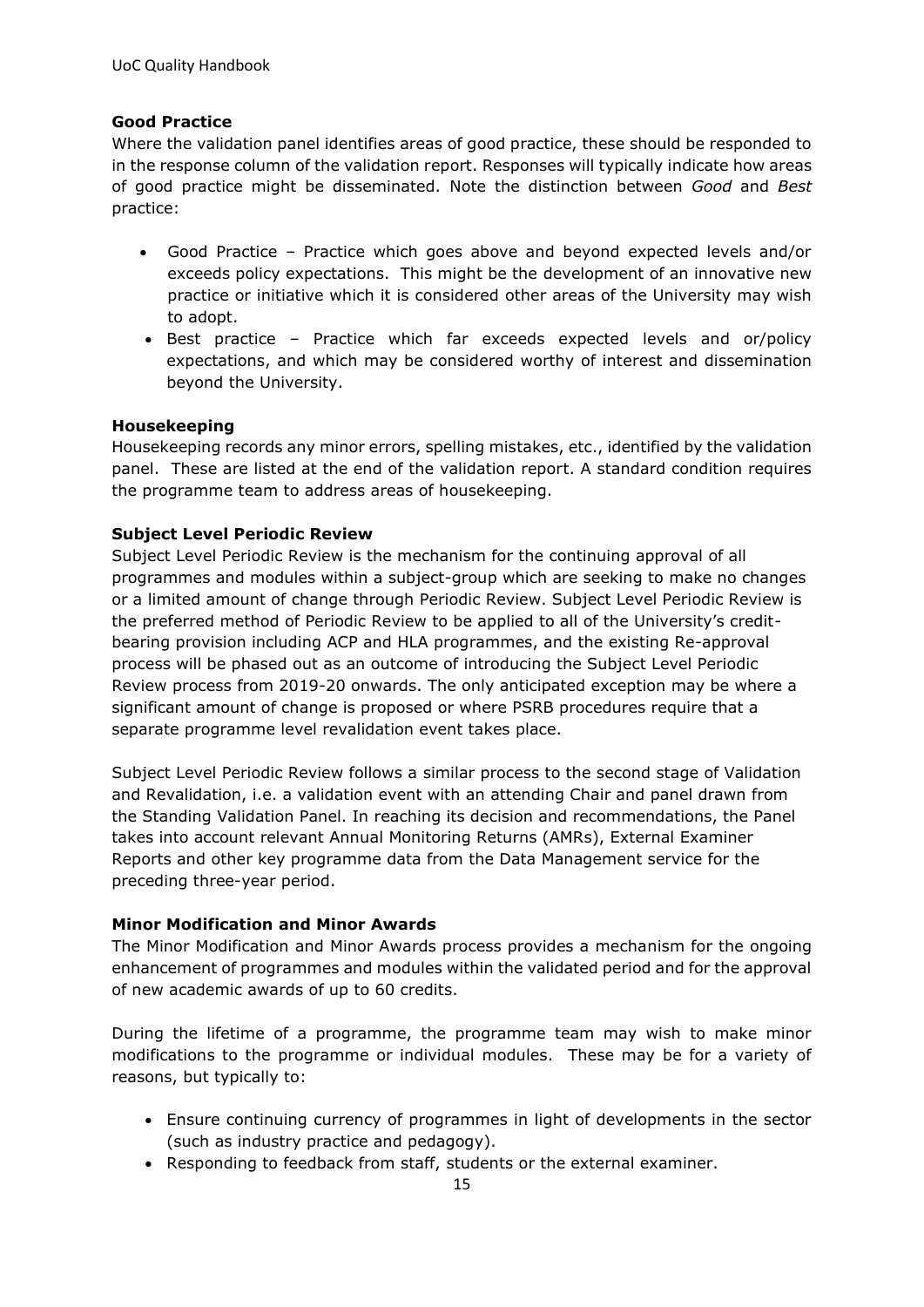• Responding to changes in the external environment such as PSRB requirements or government policy changes.

#### **Other useful sources of information are as follows:**

<span id="page-15-0"></span>StaffHub [Academic Regulations](https://unicumbriaac.sharepoint.com/sites/AQA/SitePages/Academic-Regulations.aspx) StaffHub [Academic Collaborative Provision](https://unicumbriaac.sharepoint.com/sites/AQA/SitePages/Academic-Collaborative-Provision.aspx) page StaffHub [Validation page](https://unicumbriaac.sharepoint.com/sites/AQA/SitePages/Validation-%26-Minor-Modification.aspx) [QAA UK Quality Code](https://www.qaa.ac.uk/quality-code)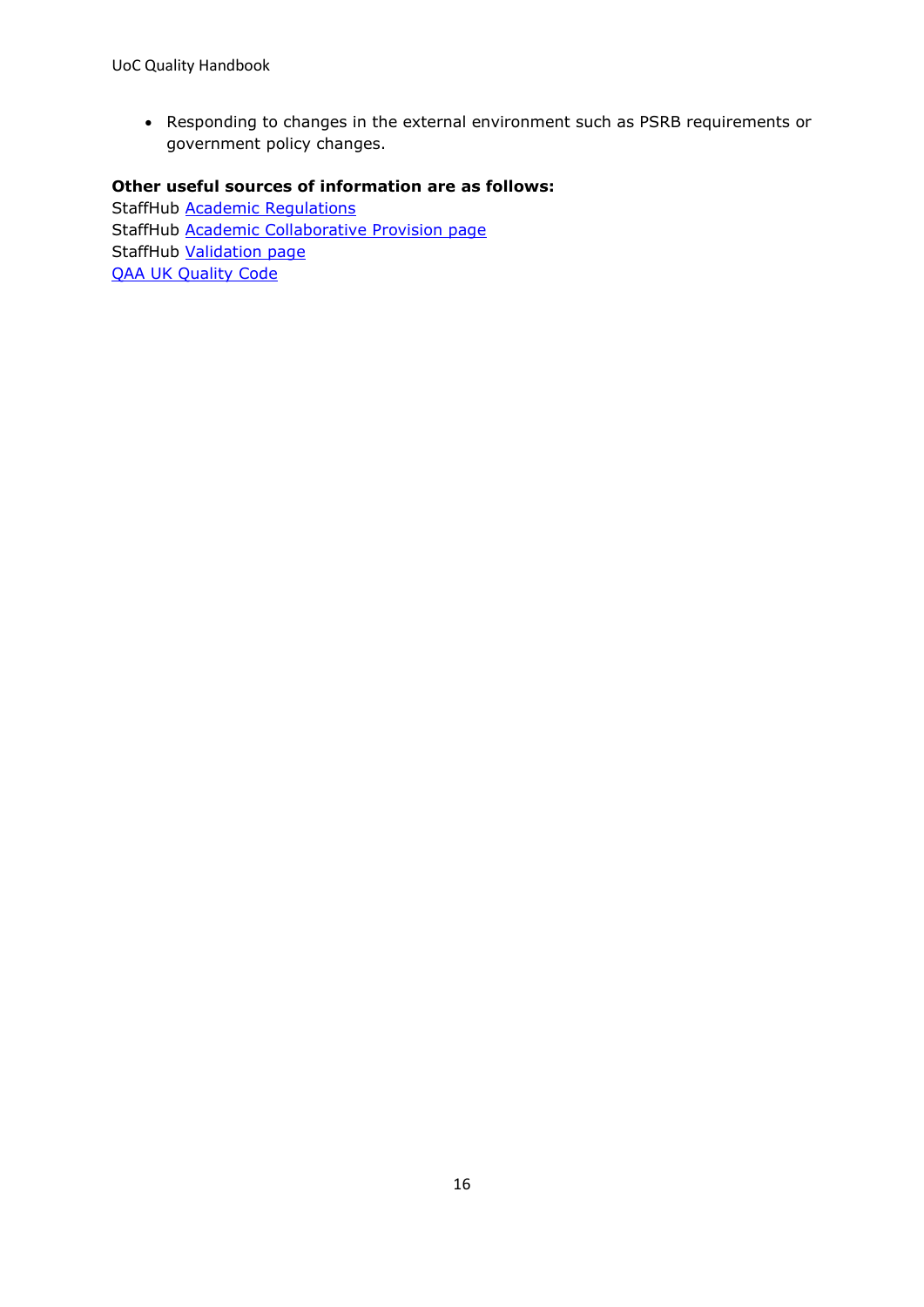## <span id="page-16-0"></span>**ADMISSIONS**

Admissions entry requirements are reviewed annually by senior management and academics to take account of any changes to professional body requirements. Reviews also consider competitor information and general intake trends across the portfolio.

The University's Admissions Policy and Procedure outlines the process for the admission of students to the University. It is informed by relevant legislation and sector good practice e.g. SPA, Equality Act. Admissions to the University are managed centrally to ensure consistency of practice, knowledge and experience.

The Policy and Procedure is available on the website and is reviewed formally bi-annually and more regularly when new regulatory requirements come in. The Policy gives a comprehensive description of the University's approach to equality and diversity throughout the admission process and sets out the roles and responsibilities with the Service and Institutes.

Within the Admissions Policy and Procedure all staff involved in the administration of admissions, and those involved in selecting and interviewing applicants, undertake regular training to ensure their continued professional competence is maintained. Training includes attendance at compulsory University sessions e.g. Equality and Diversity, Disability Awareness. All academic staff involved in admissions work should complete the University' compulsory sessions on an annual basis.

The UK Recruitment and Outreach Team within Marketing and Recruitment are members of the Higher Education Liaison Officers Association (HELOA) and receive training from them. In the case of international recruitment, dedicated admissions staff are trained in all relevant aspects to meet regulatory requirements e.g. UKVI Compliance.

With some academic collaborative provision, the admissions process is devolved to the Associate Partner. In such cases, the Associate Partner is responsible for operating admissions in accordance with the arrangements set out in the Memorandum of Cooperation. Ongoing compliance with this is checked through University Admissions team audits which are reported into Annual Partnership Reviews (APRs).

**Other useful sources of information are as follows:** [Admissions Policy](https://www.cumbria.ac.uk/media/university-of-cumbria-website/content-assets/public/er/documents/admissions/policiesandprocedures/Admissions-Policy-and-Procedure-and-Review-of-Admissions-Decision.pdf) [QAA UK Quality Code](https://www.qaa.ac.uk/quality-code)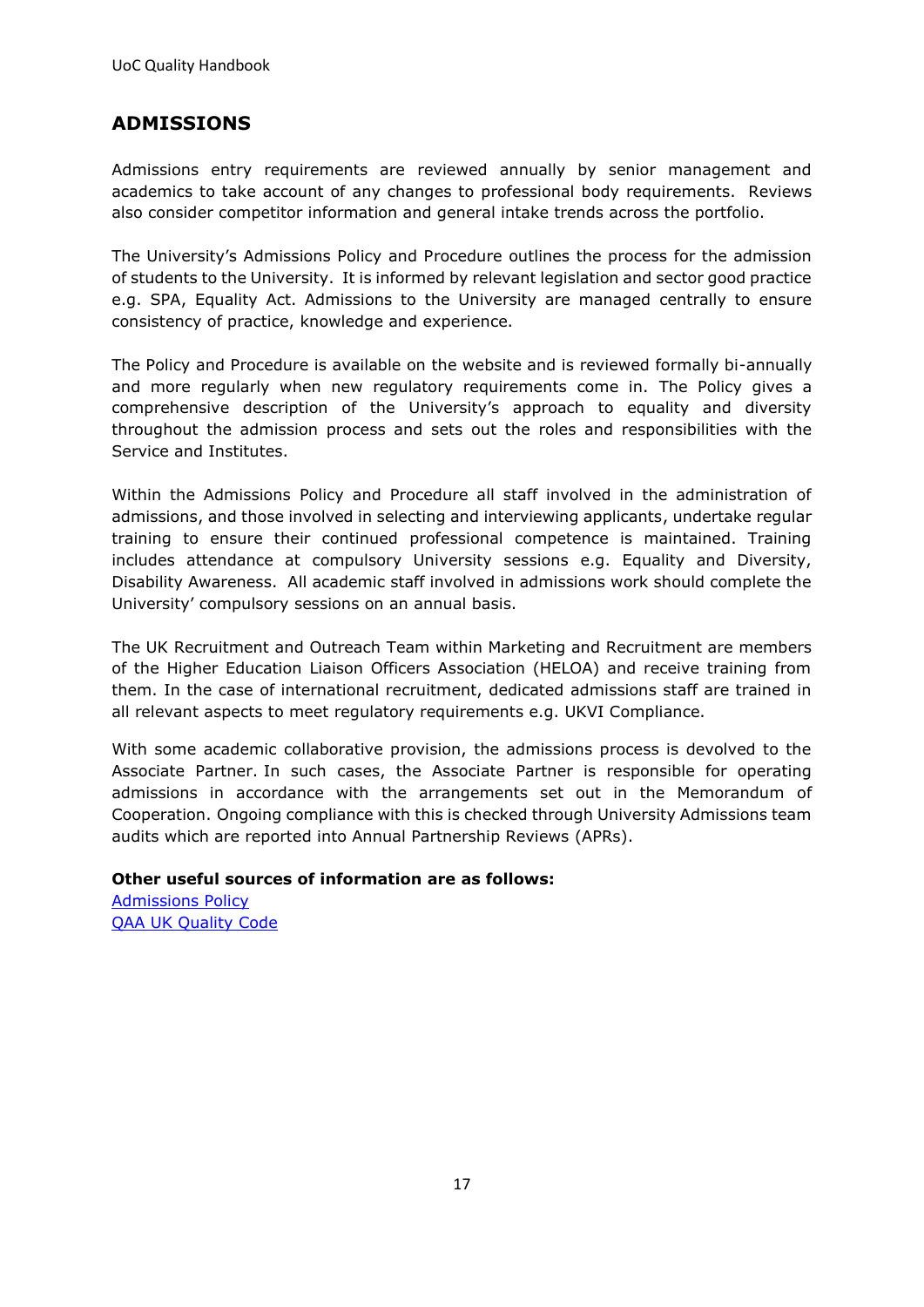## <span id="page-17-0"></span>**LEARNING AND TEACHING**

The University of Cumbria is committed to providing an excellent learning experience to all our students. The [Learning, Teaching and Assessment Strategy](https://unicumbriaac.sharepoint.com/sites/AQA/CorporateLibrary/Forms/AllItems.aspx?id=%2Fsites%2FAQA%2FCorporateLibrary%2FLearning%2C%20Teaching%20and%20Assessment%20Strategy%2Epdf&parent=%2Fsites%2FAQA%2FCorporateLibrary) (LTAS), 2017-22, provides the principles and expectations for the development of our learning community in the coming years. The LTA Strategy is organised around 4 themes:

- 1. Excellence in Learning and Teaching
- 2. Responsive Learner Support
- 3. Employability & Graduateness
- 4. Developing Digital Capabilities of Students and Staff

And aims to:

- Develop confident, resilient and socially aware learners
- Provide an environment for the development of professionally relevant, research informed and innovative programmes
- Champion our values of respect, professionalism, aspiration and integrity
- Support staff in the development and enhancement of their role in providing excellence in higher education

The strategy embeds University of Cumbria Graduate Attributes as a mechanism for ensuring that students completing a programme of study at the University are provided with the skills and knowledge relevant to the global workplace.

The [Student Charter](https://my.cumbria.ac.uk/Student-Life/Your-Studies/Student-Charter/) sets out the mutual expectations and obligations between the University and Students, reflecting its core values of respect, professionalism, aspiration and integrity. Staff should, through induction processes, ensure that students are made aware of their responsibility to engage with the learning opportunities provided and to shape their learning experience (an area highlighted in the Student Charter), committing to their studies and working hard to achieve their potential.

Learning and teaching practice at Cumbria is enhanced through a range of activities and policies including:

- Individual research and scholarship
- University staff engaging in External Examining at another institution
- The CPD Framework for Academic Staff (supporting the achievement of the University's target that all academic staff achieve Fellowship of the Higher Education Academy (HEA))
- The requirement for all new members of teaching staff without a HE teaching qualification to undertake the University's PGCert in Learning and Teaching for Higher Education
- The Peer Review of Learning Teaching and Assessment

#### **Peer Review of Learning, Teaching and Assessment (LTA)**

The University's [peer review of learning teaching and assessment policy](https://unicumbriaac.sharepoint.com/sites/AQA/CorporateLibrary/Forms/AllItems.aspx?id=%2Fsites%2FAQA%2FCorporateLibrary%2FPeer%20Review%20of%20Learning%2C%20Teaching%20and%20Assessment%20Policy%2Epdf&parent=%2Fsites%2FAQA%2FCorporateLibrary) contributes to the enhancement of learning, teaching and assessment and supports the personal and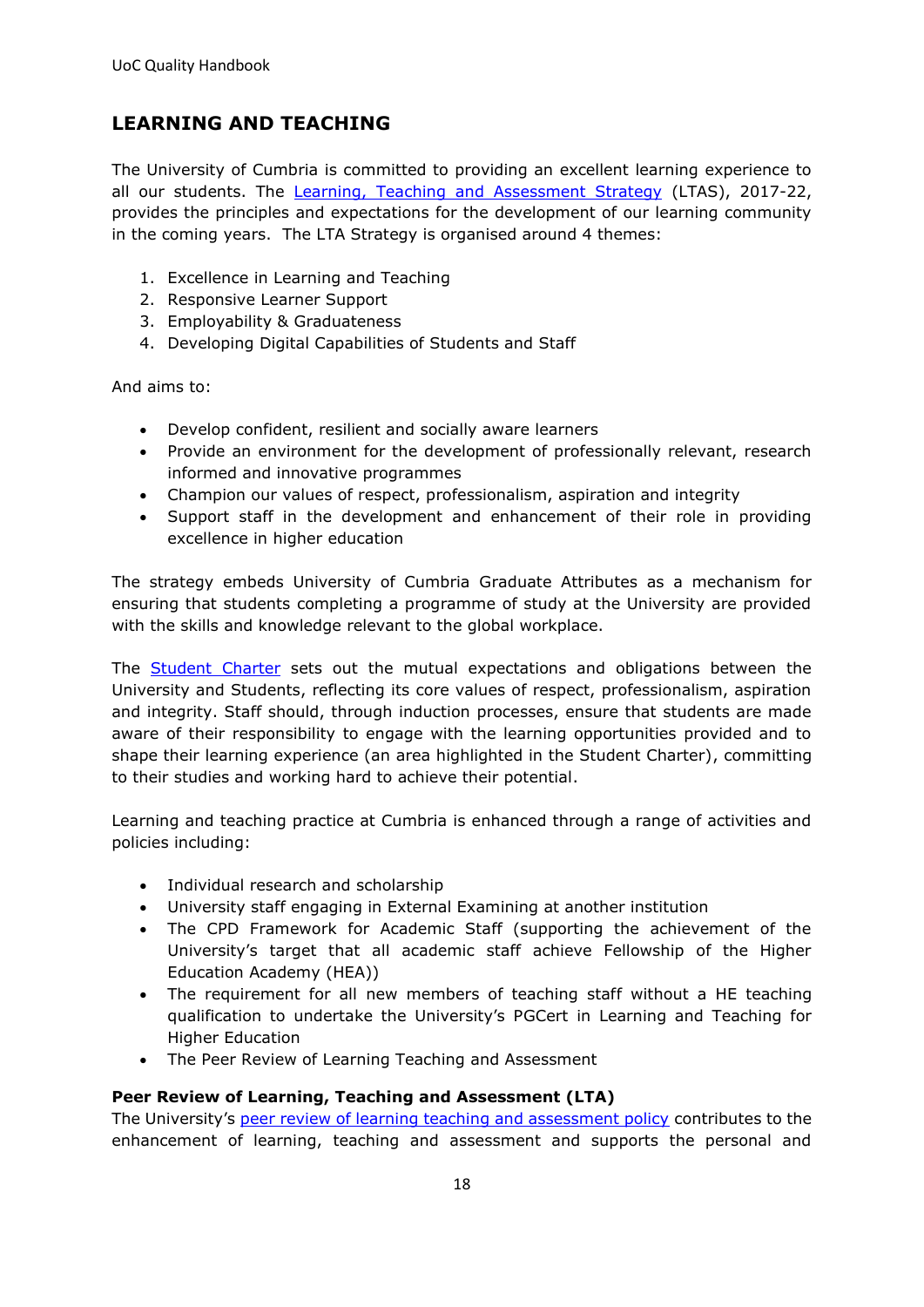professional development of academic staff and other staff who support learning and teaching.

Peer review of LTA contributes to the on-going reflection on practice that is expected of all academic staff and other staff involved in the support of learning and teaching.

All full-time and part-time members of academic staff must be peer reviewed every year (this includes any HR30 contract staff who are delivering above 30 hours a year). Staff involved in the support of learning and teaching (for example learning advisors) must also be peer reviewed every year. The peer review template is available from the StaffHub Corporate Library [here.](https://unicumbriaac.sharepoint.com/:w:/r/sites/AQA/_layouts/15/Doc.aspx?sourcedoc=%7BF276B9D3-9BD2-4758-B7BC-27243ADF9839%7D&file=Peer%20Review%20of%20Learning%2C%20Teaching%20and%20Assessment%20-%20Outcome%20Template.doc&action=default&mobileredirect=true&DefaultItemOpen=1)

#### **Learning and Teaching in Placement Settings**

Many of the University's programmes are accredited by Professional Statutory and Regulatory Bodies (PRSBs) and such programmes often include placement learning which requires the involvement of staff from a placement setting in mentor or assessor capacity. The University's [Placement Learning Policy](https://unicumbriaac.sharepoint.com/sites/AQA/CorporateLibrary/Forms/AllItems.aspx?id=%2Fsites%2FAQA%2FCorporateLibrary%2FPlacement%20Learning%20Policy%2Epdf&parent=%2Fsites%2FAQA%2FCorporateLibrary) sets out the baseline requirements for placements which includes appropriate training and development for such staff. It also sets out baseline requirements relating to the roles and responsibilities of the placement providers, University staff and students themselves.

The University defines 'placement' as a period of work experience, either paid or unpaid:

- Which is undertaken as an integral part of the student's programme
- Where the student is enrolled at the institution during this period
- Where there is the transfer of direct day to day supervision of the student to a third party

[adapted from UCEA 2009 definition]

[Placement Handbook templates,](https://unicumbriaac.sharepoint.com/:w:/r/sites/AQA/_layouts/15/Doc.aspx?sourcedoc=%7BB027554E-AE41-498F-894D-4DC7554F7FBD%7D&file=Placement%20and%20WBL%20Handbook%20Template.docx&action=default&mobileredirect=true&DefaultItemOpen=1) to be completed by academic leads for placement, provide detail concerning how the student should be prepared for placement, including competencies to be developed associated with any requirements of individual Professional, Statutory and Regulatory Bodies (PSRBs).

#### **Monitoring Outcomes**

The University, through its annual monitoring processes, monitors information and data to improve student progress and achievement through the enhancement of learning opportunities and teaching practices. The Deliberative Committee structure provides a key role in monitoring action plans arising out of the annual monitoring, NSS and other relevant data.

#### **Timely Feedback on Student Assessment**

Timely and meaningful feedback on student assessment is key to enabling students to achieve their potential and the University requires feedback on assessment to be provided to students within a maximum of 20 days. The University strongly encourages the use of formative assessment and this is something which is explored in detail through the validation process.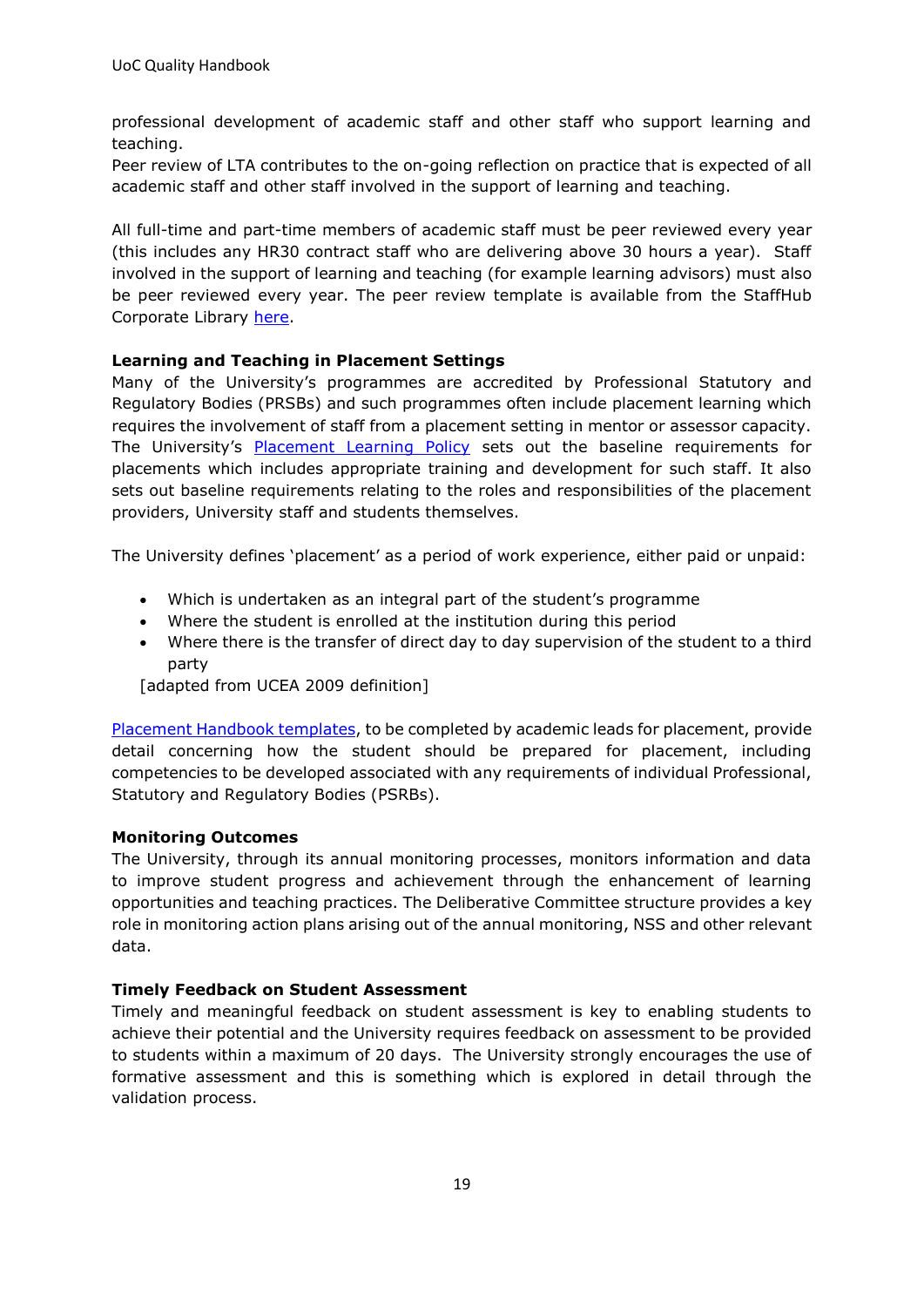All feedback on summative assessment must be provided electronically to facilitate ease of access for students and timely feedback. Advice and guidance on appropriate forms of electronic feedback can be found [here.](https://unicumbriaac.sharepoint.com/sites/AQA/CorporateLibrary/Forms/AllItems.aspx?id=%2Fsites%2FAQA%2FCorporateLibrary%2FOnline%20Submission%20and%20Feedback%20of%20Coursework%20%2D%20Procedures%20and%20Good%20Practice%20Guidelines%2Epdf&parent=%2Fsites%2FAQA%2FCorporateLibrary)

#### **Personal Tutor Role**

Establishing supportive, rewarding relationships with academic staff from an early point in a student's programme is strongly linked to student engagement and improving the achievement and retention of students; particularly non-traditional entrants to Higher Education. Personal tutoring is seen as a key element in realising these objectives. The purpose of the Personal Tutor role is set out in the University's [Personal Tutor Policy.](https://unicumbriaac.sharepoint.com/sites/AQA/CorporateLibrary/Forms/AllItems.aspx?id=%2Fsites%2FAQA%2FCorporateLibrary%2FPersonal%20Tutoring%20Policy%20%28Taught%20Programmes%29%2Epdf&parent=%2Fsites%2FAQA%2FCorporateLibrary) Procedures for assuring the Personal Tutor role are published in the programme handbook. The Personal Tutor Policy sets out minimum entitlements for students (with additional support being provided in Levels 3 and 4 to support students' transition to HE).

#### **Information to Students**

Students should be provided with clear and accurate information that specifies the learning opportunities and support available to them. The University manages this through the use of standardised templates for Module Guides, Programme Handbooks, and Placement Handbooks. These are all available [here.](https://unicumbriaac.sharepoint.com/sites/AQA/SitePages/Useful-Info-for-Programme-%26-Module-Leaders.aspx)

The University has a set of baseline criteria for Programme Blackboard sites and Blackboard Module sites, available [here.](https://v3.pebblepad.co.uk/spa/#/public/94jgbwqbHcH64RqHwtZhR9gW5y?historyId=k22SzdKmkV&pageId=94jgbwqbHcH64gkgfbb4bdgdnW)

The online [Student Handbook](https://my.cumbria.ac.uk/Student-Life/Student-Handbook/) is a key source of advice and quidance to students.

#### **Other useful sources of information are as follows:**

[Centre of Academic Practice Enhancement \(CAPE\) CPD page](https://unicumbriaac.sharepoint.com/sites/CAPEAcademicToolkit) [Academic Regulations](https://unicumbriaac.sharepoint.com/sites/AQA/SitePages/Academic-Regulations.aspx) [QAA UK Quality Code](https://www.qaa.ac.uk/quality-code)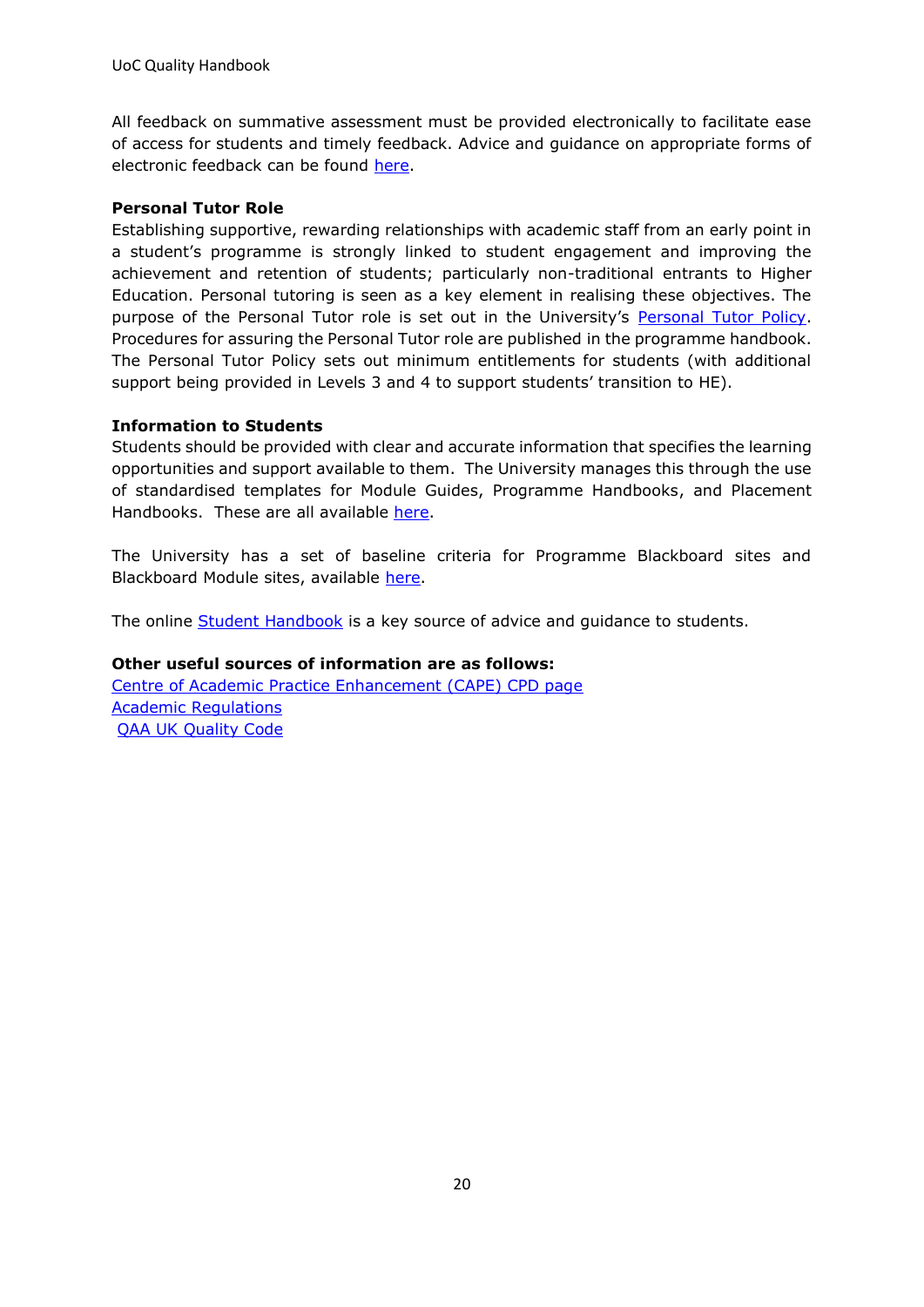## <span id="page-20-0"></span>**STUDENT SUPPORT, LEARNING RESOURCES, LIBRARY AND CAREERS AND EMPLOYABILITY SERVICES, INFORMATION, EDUCATION, ADVICE AND SUPPORT**

Professional services work collaboratively with academic Institutes and students to advise on opportunities and good practice to ensure accessible and transparent support for their needs is provided, in line with relevant strategies and policies including the Student Achievement Strategy, the Learning, Teaching and Assessment Strategy and the Employability Plan.

[IT support and facilities](https://eur03.safelinks.protection.outlook.com/?url=https%3A%2F%2Fmy.cumbria.ac.uk%2FStudent-Life%2Fit-media&data=01%7C01%7Cjanine.whitfield%40cumbria.ac.uk%7C2025c3ae73c74f6b9f7e08d7a89fec51%7Cb627db1d99584fd18ea48ac3b27cf00f%7C0&sdata=o2DHlHJFR6eEW7E7xT6B%2BjsVxgpddbeRKdfOhKtiyo0%3D&reserved=0) for students include: The [Student Hub](https://eur03.safelinks.protection.outlook.com/?url=https%3A%2F%2Fmy.cumbria.ac.uk%2FStudent-Life%2Fit-media%2FStudent-Hub%2F&data=01%7C01%7Cjanine.whitfield%40cumbria.ac.uk%7C2025c3ae73c74f6b9f7e08d7a89fec51%7Cb627db1d99584fd18ea48ac3b27cf00f%7C0&sdata=ebsQuVN%2F8xg9kdT3I2QAH8UaT%2FkzkZrUc4v39tfU1hI%3D&reserved=0) enabling access to email, timetables and library systems; student loan laptops, MACs and PCs; dedicated computer rooms and labs; [assistive technology;](https://eur03.safelinks.protection.outlook.com/?url=https%3A%2F%2Fmy.cumbria.ac.uk%2FStudent-Life%2FSupport%2FDisability%2FAssistive-Technology%2F&data=01%7C01%7Cjanine.whitfield%40cumbria.ac.uk%7C2025c3ae73c74f6b9f7e08d7a89fec51%7Cb627db1d99584fd18ea48ac3b27cf00f%7C0&sdata=VX%2BU%2B2uGXCXA3jKJjRV2CrTeSc726fe6rE8pRT%2BHIxA%3D&reserved=0) multi-media support; printing and photocopying services; and to [educational software discounts.](https://eur03.safelinks.protection.outlook.com/?url=https%3A%2F%2Fmy.cumbria.ac.uk%2FStudent-Life%2Fit-media%2FComputers-and-Software%2FEducational-software-discounts%2F&data=01%7C01%7Cjanine.whitfield%40cumbria.ac.uk%7C2025c3ae73c74f6b9f7e08d7a89fec51%7Cb627db1d99584fd18ea48ac3b27cf00f%7C0&sdata=OkDBJY6X0Js6%2FC2K11BRwyxGrY%2BKGSRnhftOPlKSpmk%3D&reserved=0) Extensive Wi-Fi coverage is provided across main areas, fully-networked halls of residence, access to the international [Eduroam](https://eur03.safelinks.protection.outlook.com/?url=https%3A%2F%2Fmy.cumbria.ac.uk%2FStudent-Life%2Fit-media%2FWifi-and-Internet%2FEduroam%2F&data=01%7C01%7Cjanine.whitfield%40cumbria.ac.uk%7C2025c3ae73c74f6b9f7e08d7a89fec51%7Cb627db1d99584fd18ea48ac3b27cf00f%7C0&sdata=oX2xvQvUr6HQ%2BFKAvxwWNEakTCXve3Wb89vbRBtqkxA%3D&reserved=0) network and 24/7 access to IT facilities at the Lancaster, Ambleside and Fusehill Street campuses. A dedicated IT Service Desk is available where students and staff can talk to someone by phone, or an [online service](https://eur03.safelinks.protection.outlook.com/?url=https%3A%2F%2Fservicedesk.cumbria.ac.uk%2FRSDPortal%2FWorkflow%2FWorkflowHomepage&data=01%7C01%7Cjanine.whitfield%40cumbria.ac.uk%7C2025c3ae73c74f6b9f7e08d7a89fec51%7Cb627db1d99584fd18ea48ac3b27cf00f%7C0&sdata=mJQzxOCb6y9OYEnlDzlaGPSFZIjTmu26vjUOfT%2BZMhQ%3D&reserved=0) is available for students and staff to log their own calls from anywhere at any time.

Libraries, learning and research for students: The library learning resources and collections are managed through close liaison between professional librarians and academic Institutes in line with the University's [Library Resources Management Policy.](https://unicumbriaac.sharepoint.com/:b:/r/sites/LIB/CorporateLibrary/Library_Resources_Management_Policy_%203.0.pdf?csf=1&web=1&e=F8Ci1D) All library and learning resources can be accessed via the Library tile of the Student Hub and include: electronic books and journals, as well as print, which can be searched via the library discovery service called **OneSearch**; subject specific [e-resources,](https://my.cumbria.ac.uk/Student-Life/Learning/Resources/Eresources/) which can be searched via [subject pages;](https://my.cumbria.ac.uk/Student-Life/Learning/Resources/Subjects/) [module reading lists;](https://cumbria.rebuslist.com/) research support and quidance, including access to [Insight,](http://insight.cumbria.ac.uk/) the institutional research repository for the University of Cumbria; bookable study spaces; printing, scanning and photocopying facilities, and access to a ['virtual librarian'](https://my.cumbria.ac.uk/Student-Life/Learning/Resources/Libraries/Ask-a-Librarian-Service/) through webchat.

Academic literacies support is provided within and around the curriculum to help students to develop and achieve their potential. Key elements of the academic skills provision, such as searching and academic writing, are embedded within programmes and delivered through workshops and tutorials and online as appropriate. Companion Head Start [programmes](https://my.cumbria.ac.uk/Student-Life/Learning/Blackboard-Open-Education/) are available at different levels of study to support apprentices, new level 5/6 direct entry students and those studying at postgraduate level. All on-course students have access to a wide range of online skills support which can be accessed via the **Study** [Skills](https://my.cumbria.ac.uk/Student-Life/Learning/Skills-Cumbria/) tile of the Student Hub; academic literacies advice and guidance are also available from highly qualified library and academic advisers via email, appointment, workshop and webinar.

[Digital Capabilities Pathways](https://eur03.safelinks.protection.outlook.com/?url=https%3A%2F%2Fmy.cumbria.ac.uk%2FStudent-Life%2FLearning%2FLinkedin-Learning%2FDigital-Capabilities-Pathways%2F&data=01%7C01%7Cjanine.whitfield%40cumbria.ac.uk%7C2025c3ae73c74f6b9f7e08d7a89fec51%7Cb627db1d99584fd18ea48ac3b27cf00f%7C0&sdata=ev%2F7fO6nR0t90nBeJ10Grp6D%2F013SMRyXhr7pgsck7Q%3D&reserved=0) offer students the opportunity to develop digital skills and digital capabilities through the completion of a range of short courses within [Linkedin](https://eur03.safelinks.protection.outlook.com/?url=https%3A%2F%2Fmy.cumbria.ac.uk%2FStudent-Life%2FLearning%2FLinkedin-Learning%2F&data=01%7C01%7Cjanine.whitfield%40cumbria.ac.uk%7C2025c3ae73c74f6b9f7e08d7a89fec51%7Cb627db1d99584fd18ea48ac3b27cf00f%7C0&sdata=UA4zkNSuRtIpmJ2tDbQhLAnG7e2UVCWKOoL24gH62G8%3D&reserved=0)  [Learning.](https://eur03.safelinks.protection.outlook.com/?url=https%3A%2F%2Fmy.cumbria.ac.uk%2FStudent-Life%2FLearning%2FLinkedin-Learning%2F&data=01%7C01%7Cjanine.whitfield%40cumbria.ac.uk%7C2025c3ae73c74f6b9f7e08d7a89fec51%7Cb627db1d99584fd18ea48ac3b27cf00f%7C0&sdata=UA4zkNSuRtIpmJ2tDbQhLAnG7e2UVCWKOoL24gH62G8%3D&reserved=0) These are supplemented by suggested resources and guides that are available through [Skills@Cumbria.](https://my.cumbria.ac.uk/Student-Life/Learning/Skills-Cumbria/)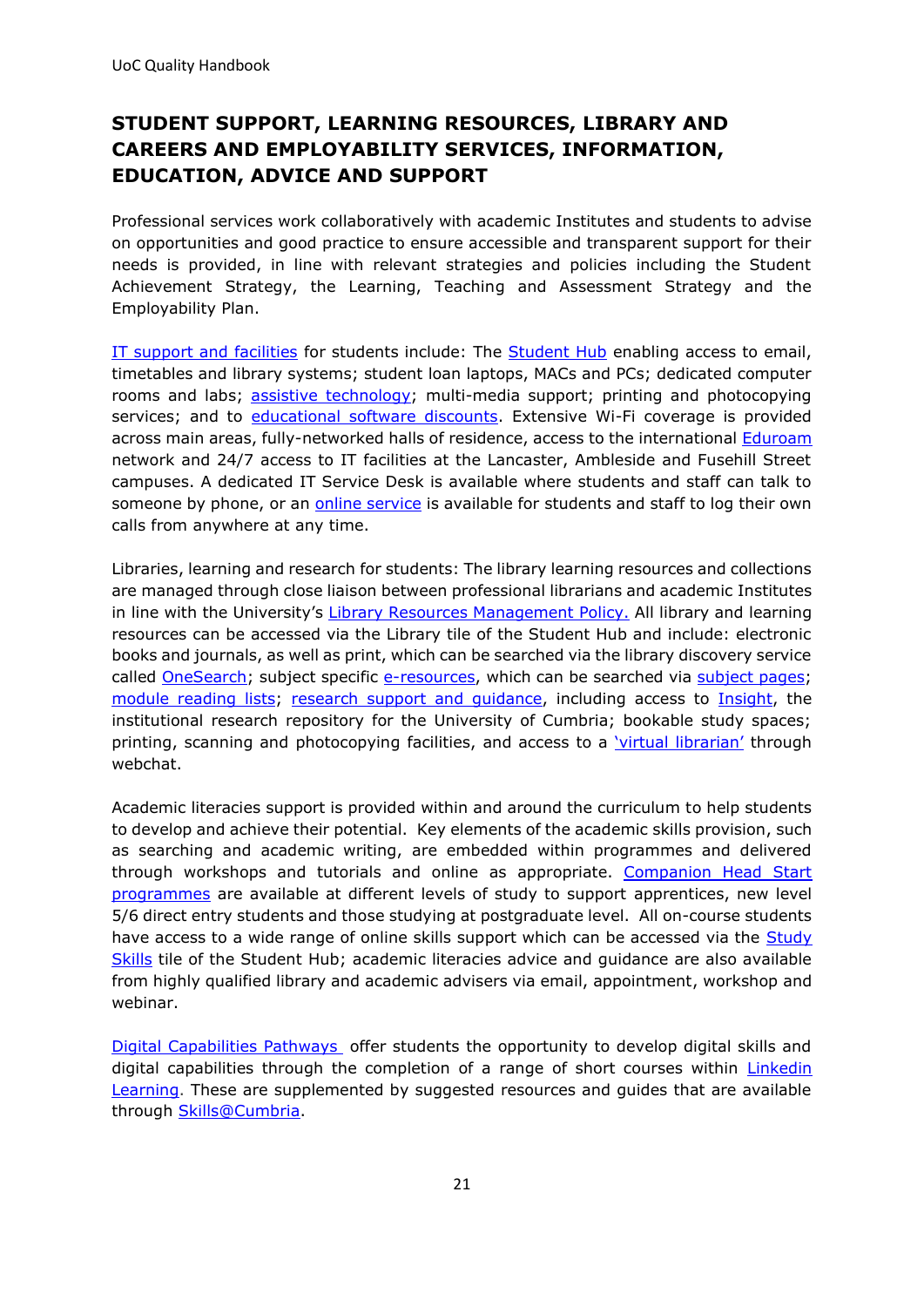UoC Quality Handbook

Student support is also provided in the following key areas: [careers guidance and](https://www.cumbria.ac.uk/study/careers/)  [employability,](https://www.cumbria.ac.uk/study/careers/) [student psychological wellbeing,](https://my.cumbria.ac.uk/Student-Life/Support/Health--Wellbeing/) [disability services](https://my.cumbria.ac.uk/Student-Life/Support/Disability/) and [learning](https://my.cumbria.ac.uk/Student-Life/Support/Help-is-at-Hand/)  [enhancement and student development.](https://my.cumbria.ac.uk/Student-Life/Support/Help-is-at-Hand/)

Student services can also advise students regarding *finance worries and hardship funds* and advise on student facing policies such as complaints procedures and the Student Progress Review process.

On-course programmes such as the [Peer Mentoring Scheme](https://my.cumbria.ac.uk/Student-Life/Support/Mentoring/) and the "Career Ahead" [Employability Award](https://www.cumbria.ac.uk/study/careers/students/boost-your-career-prospects/career-ahead-award/) ensure that students get the most out of their time at the University of Cumbria and utilise a model of students supporting students to develop a sense of belonging and community responsibility, in addition to allowing students to develop transferrable skills which enhance their employability.

Targeted resources and additional support are provided for more specific student groups such as care leavers, adult learners, young care leavers, disabled students, and/or those with Specific Learning Difficulties (SpLD), international students and students having difficulty accessing their learning due to wellbeing needs. The university deploys a range of learning experts to fully support students' success and monitors this via quality mechanisms, Annual Reports, and the Success and Retention Framework.

A number of pro-active support schemes are being rolled out via pilot groups across the university including:

- "Stay Ahead" designed to encourage early engagement of students with academic skills and learning development strategies to support higher grades.
- Student Success Scheme designed to address early difficulties students may present with.

Students are also supported post-graduation, for up to 3 years, with access to the full range of careers and employability services including Alumni networking events. The Student Hub Portal provides students with all the information they need about accessing support during their programme of study, and the graduation booklet has details of all the support available to alumni.

#### **Other useful sources of information are as follows:**

[Student Charter](https://my.cumbria.ac.uk/Student-Life/Your-Studies/Student-Charter/) [Online Student Handbook](https://my.cumbria.ac.uk/Student-Life/Support/Student-Handbook/)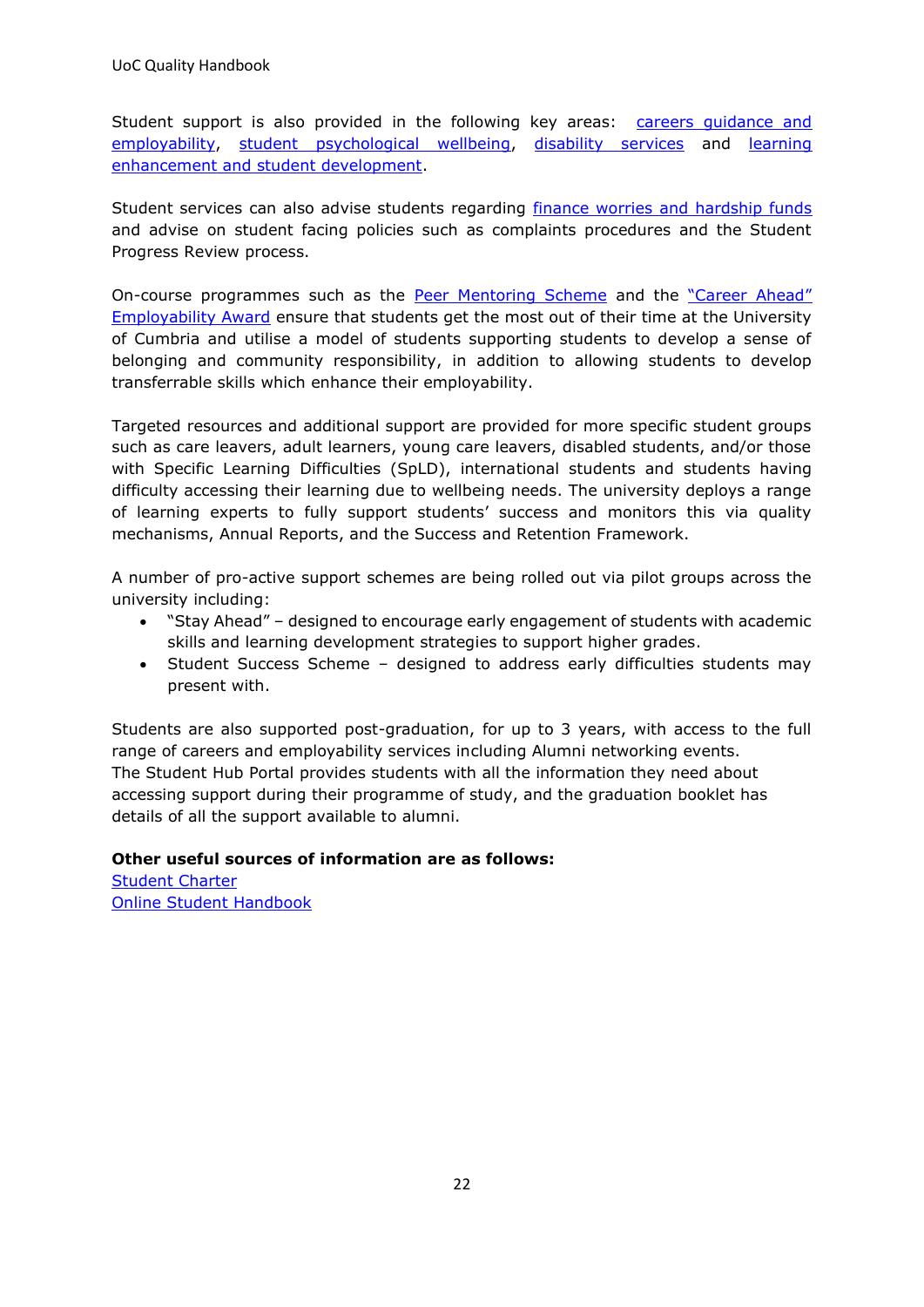## <span id="page-22-0"></span>**STUDENT ENGAGEMENT**

The University of Cumbria takes deliberate steps to engage all students, individually and collectively, as partners in the assurance and enhancement of their educational experience.

#### **Student Representatives and Staff Student Forums**

Student Representatives play a key role in quality assurance and enhancement, providing a formal mechanism to feedback on course related matters and other issues impacting on the student experience. The University's student academic representative system is managed by the University of Cumbria Students' Union (UCSU).

Student academic representatives represent their cohorts at programme level. They are key members of Staff/Student Forums which provide an accessible forum for the debate and discussion of matters relating to the student academic experience across a set of programmes.

Programme teams should work with their Student Academic Representatives to ensure that:

- Student representatives are elected each year.
- Representatives are invited to Staff/Student Forums (and other informal meetings) and are actively encouraged to shape the agenda and lead discussions in meetings.
- Reports from Staff/Student Forum meetings including action points are shared with Representatives through Programme Blackboard sites.

Further information on Staff/Student Forums can be found [here.](https://unicumbriaac.sharepoint.com/sites/SAA/CorporateLibrary/Forms/AllItems.aspx?id=%2Fsites%2FSAA%2FCorporateLibrary%2FSummary%20Guide%20to%20Staff%20and%20Student%20Forums%2Epdf&parent=%2Fsites%2FSAA%2FCorporateLibrary)

#### **Internal Evaluation**

Students also provide feedback on their learning experience in a range of other internal mechanisms. The University's Policy on **[Student Evaluative Feedback](https://unicumbriaac.sharepoint.com/sites/AQA/CorporateLibrary/Forms/AllItems.aspx?id=%2Fsites%2FAQA%2FCorporateLibrary%2FStudent%20Evaluative%20Feedback%20Policy%20%28Taught%20Degree%20Programmes%29%2Epdf&parent=%2Fsites%2FAQA%2FCorporateLibrary)** sets out the University's expectations in relation to student evaluation of modules and programmes. The University requires student evaluation for all modules.

#### **External Evaluation**

Students also engage in a range of external surveys including the National Student Survey (NSS) which is completed annual by students in their final year of undergraduate study, providing prospective students with important information on student satisfaction. The results of the NSS are freely available to prospective students (and other stakeholders) through the [Discover Uni website.](https://unistats.ac.uk/) Other external surveys include the Education and Skills Funding Agency (ESFA) Learner Survey, this being completed by learners on an Apprenticeship Programme.

#### **Programme Design, Development and Approval**

The University's validation procedures require student engagement, ensuring that proposals consider the student voice and can demonstrate that student feedback has informed the proposal, whether for a new development, for revalidation or when considering changes to programmes.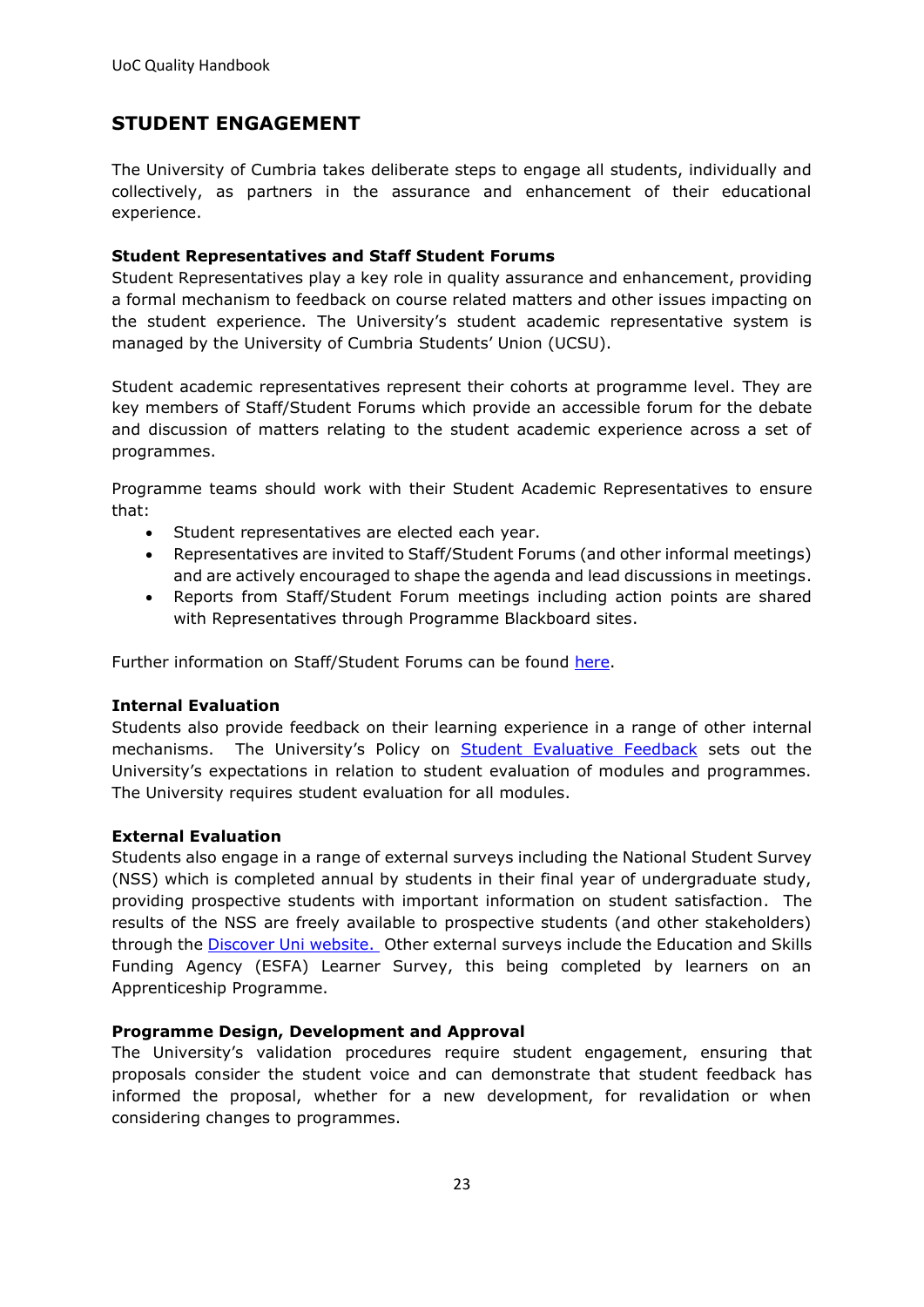#### **Committees**

There is student representation across the range of committees within the University with reports from the University of Cumbria Students' Union forming a standing agenda item for a range of committees including Academic Board and Academic Governance Committee.

#### **Other useful sources of information are as follows:**

[Online Student Handbook](http://www.cumbria.ac.uk/StudentLife/Support/StudentHandbook.aspx) [QAA UK Quality Code](https://www.qaa.ac.uk/quality-code)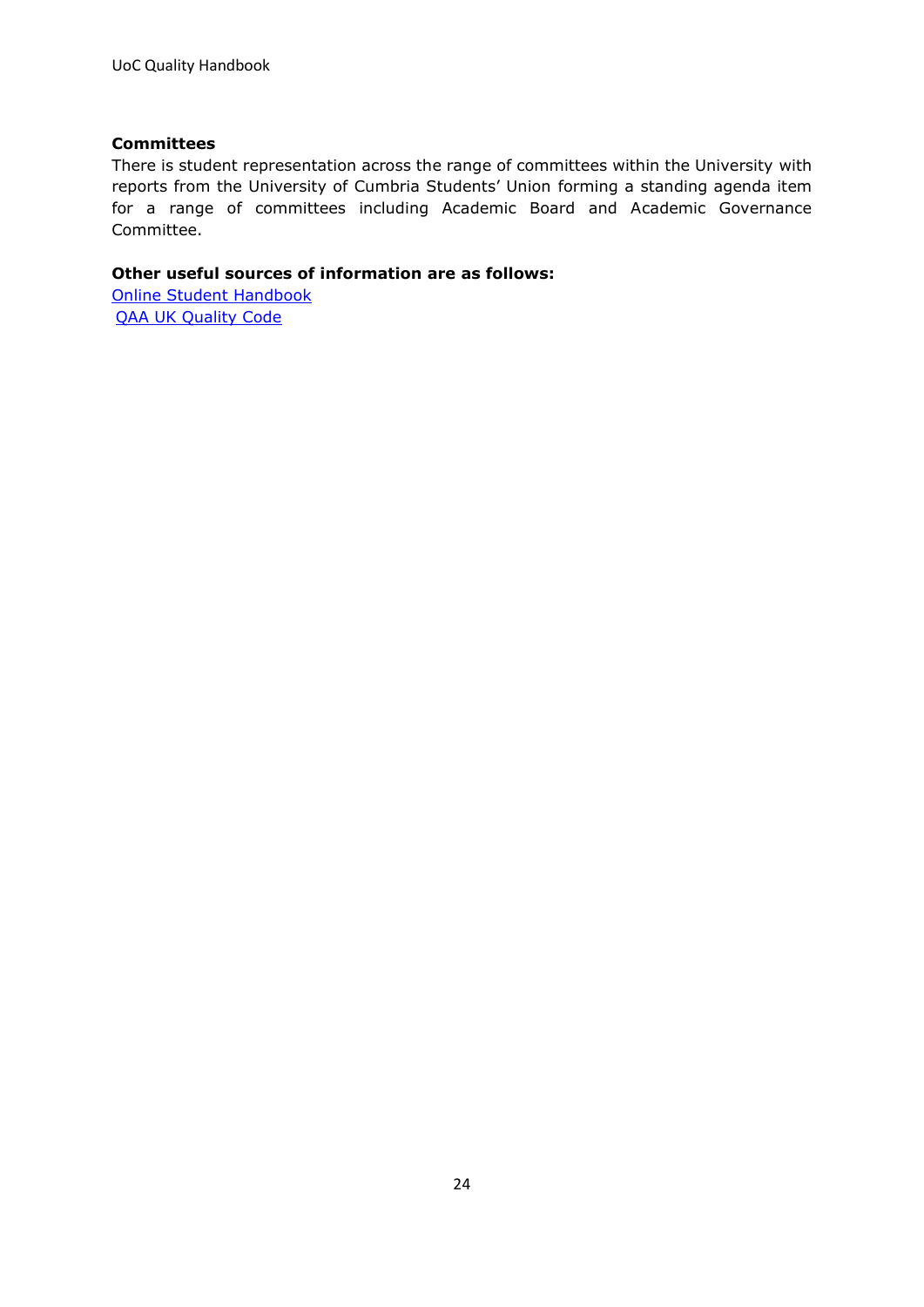## <span id="page-24-0"></span>**ASSESSMENT**

The University's strategic approach to assessment is underpinned by the LTA Strategy.

Assessment strategies for programmes are designed to demonstrate that learning outcomes have been achieved and are approved through the formal validation process. Programme Specifications identify overall learning outcomes and demonstrate where these are embedded within specific modules.

The University's assessment processes are governed by the [Academic Regulations](https://unicumbriaac.sharepoint.com/sites/CL/CorporateLibrary/Academic%20Regulations.aspx) and the agreed marking and moderation procedures, as laid out in Appendix 3b of the Academic [Regulations](https://unicumbriaac.sharepoint.com/sites/AQA/CorporateLibrary/Forms/AllItems.aspx?id=%2Fsites%2FAQA%2FCorporateLibrary%2FAcademic%20Regulations%20%2D%20Appendix%203b%2Epdf&parent=%2Fsites%2FAQA%2FCorporateLibrary) as well as University [Grade Descriptors](https://unicumbriaac.sharepoint.com/sites/CL/CorporateLibrary/Academic%20Regulations%20-%20Appendix%203a.pdf) and [Qualification and Level](https://unicumbriaac.sharepoint.com/sites/CL/CorporateLibrary/Academic%20Regulations%20-%20Appendix%202.pdf)  [Descriptors.](https://unicumbriaac.sharepoint.com/sites/CL/CorporateLibrary/Academic%20Regulations%20-%20Appendix%202.pdf)

To ensure that assessment processes are rigorous, reliable and fair, all credit bearing student work (i.e. marks which count towards the student's final award) and non-credit bearing professional practice work is subject to a moderation process.<sup>5</sup> Essentially, moderation is the process in which student work is moderated by an independent marker to check that marking standards are appropriate and have been applied consistently and fairly. Further information on marking and moderation of student work can be found [here](https://my.cumbria.ac.uk/Student-Life/Your-Studies/Assessment-and-Exams/Marking-and-Moderation/)[.](https://my.cumbria.ac.uk/Student-Life/Your-Studies/Assessment-and-Exams/Marking-and-Moderation/)

Where programmes of study lead to qualifications of professional bodies, full account is taken of any professional, statutory or regulatory body (PSRB) requirements, which will take precedence over the University's academic regulations and which must be approved at the point of validation. Detail on variations to Academic Regulations approved by Academic Board can be found at [Appendix 1](https://unicumbriaac.sharepoint.com/sites/CL/CorporateLibrary/Academic%20Regulations%20-%20Appendix%201.pdf) of the Academic Regulations.

All validated modules have defined assessment methods which must be clearly identified and linked to the learning outcomes. Module assessment normally takes the form of a combination of formative or summative work undertaken by the student. All students will receive a Module Guide which will set out the assessment criteria and requirements for that unit of study, including dates by which the student can expect timely provisional marks and feedback on their work.<sup>6</sup> Students will also have access to a Programme Handbook and comprehensive information within the on-line [Student Handbook.](https://my.cumbria.ac.uk/Student-Life/Support/Student-Handbook/)

Students have a responsibility for submitting assessments in accordance with the published deadlines, however a clear system for handling and granting extensions of time for submitting assignments is in operation (see below). The University operates a strict Code of Conduct in relation to the behaviour of examination students, and a copy of this is made available to all examination candidates.

The Assessment, Awards and Compliance Team (in SAAS) is responsible for the administration of assessment and awards, including formal exams, professional body registrations and the issuing of certificates and transcripts. They are also responsible for

<sup>5</sup> Guiding Principle 1 & 2, UK Quality Cod[e Advice and Guidance: Assessment.](https://www.qaa.ac.uk/en/quality-code/advice-and-guidance/assessment)

<sup>6</sup> Guiding principle 7, UK Quality Code [Advice and Guidance: Assessment.](https://www.qaa.ac.uk/en/quality-code/advice-and-guidance/assessment)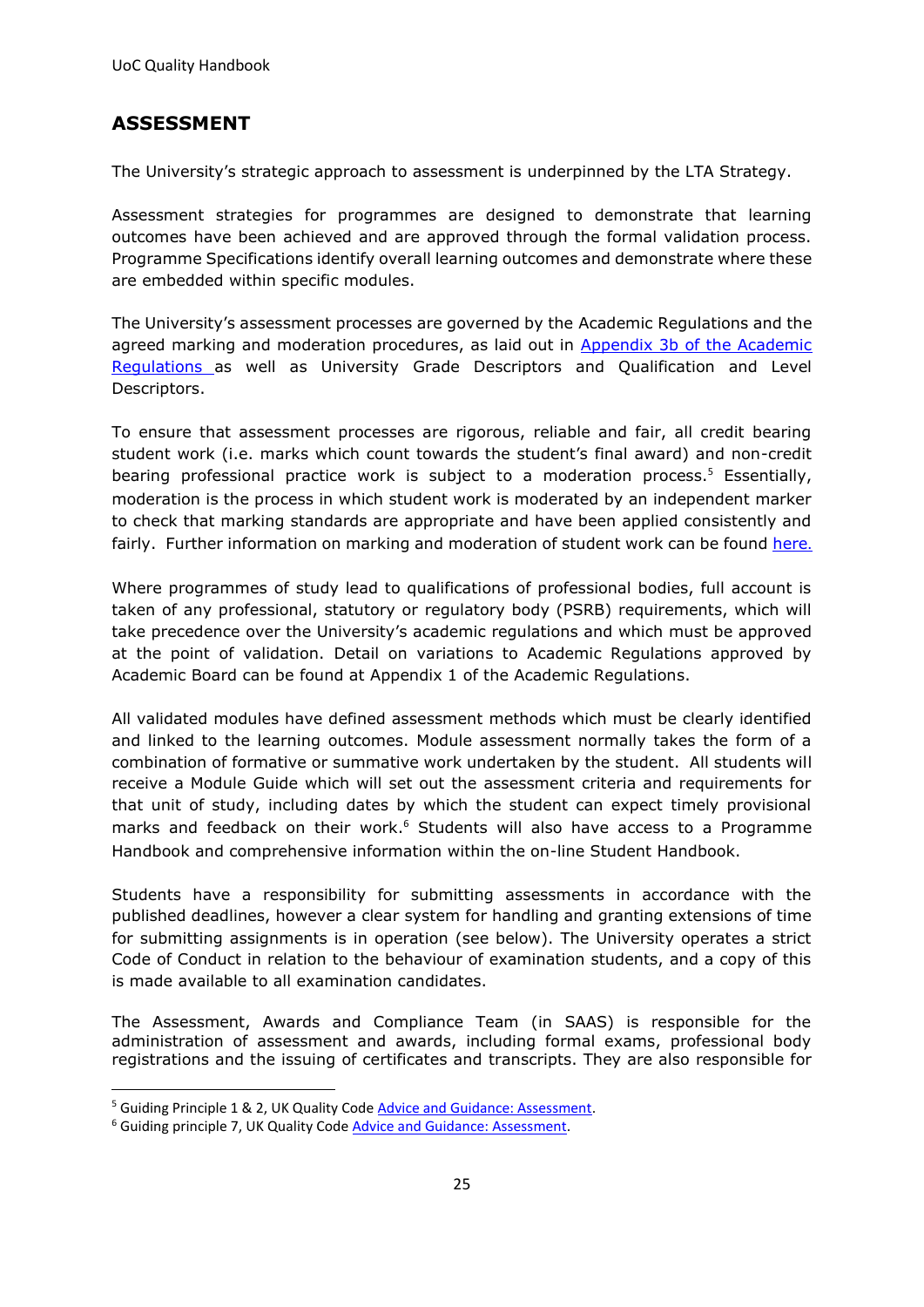managing the academic appeals, formal student complaints, malpractice and student disciplinary and extenuating circumstances processes. This team supports the University Assessment Boards where all progression, award and any issues with a profile are confirmed. The Assessment, Awards and Compliance Team is based at the Lancaster campus and specific queries can be relayed to the Team via [Assessment@cumbria.ac.uk.](mailto:assessment@cumbria.ac.uk)

#### **Assignment submission**

Students may be required to submit work in a number of different formats for example: assignments, which may be; essays, portfolios, projects or other types of coursework. All coursework is governed by **Appendix 3c** 'The Conduct of Assessment' of the University of Cumbria Academic Procedures and Processes. Further information on submission of assignments (including format, penalties for late submission, and electronic submission, can be found [here.](https://my.cumbria.ac.uk/Student-Life/Support/Your-Studies/Your-Course/Assignments/#extensions) A sliding scale of penalties is applied where students exceed the word count and additional penalties are imposed where the word count is both exceeded and falsified [\(Appendix 3c, 3.5.1 & 3.5.2\)](https://unicumbriaac.sharepoint.com/sites/AQA/CorporateLibrary/Forms/AllItems.aspx?id=%2Fsites%2FAQA%2FCorporateLibrary%2FAcademic%20Regulations%20%2D%20Appendix%203c%2Epdf&parent=%2Fsites%2FAQA%2FCorporateLibrary).

#### **Electronic submission**

The document '[Online submission and feedback on coursework](https://unicumbriaac.sharepoint.com/sites/AQA/CorporateLibrary/Forms/AllItems.aspx?id=%2Fsites%2FAQA%2FCorporateLibrary%2FOnline%20Submission%20and%20Feedback%20of%20Coursework%20%2D%20Procedures%20and%20Good%20Practice%20Guidelines%2Epdf&parent=%2Fsites%2FAQA%2FCorporateLibrary)' on StaffHub provides staff guidance to ensure that online submission of assignments works efficiently and securely. These procedures and guidelines relate to any form of assignment that can be submitted via the internet in a digital format. This may include images, video, websites, blogs, wikis and other multi-media work (if the work is an appropriate file size) as well as conventional word-processed assignments. Online feedback can also be used for presentations and physical artefacts that cannot be submitted online.

#### **Module Reassessment**

Unless prohibited by a professional, statutory or regulatory body (PSRB), undergraduate students have the right to reassessment (although see exceptions at [Academic](https://unicumbriaac.sharepoint.com/sites/CL/CorporateLibrary/Academic%20Regulations.aspx)  [Regulations,](https://unicumbriaac.sharepoint.com/sites/CL/CorporateLibrary/Academic%20Regulations.aspx) Reg F8). Reassessment is required in the area of failure only. The pass mark for any module in reassessment is capped at the pass mark (40% for undergraduate; 50% for postgraduate). Following University Assessment Boards, Assessment Contracts are drawn up for students who have an excess of 40 credits outstanding to be recouped via reassessment or if there is a confirmed case of malpractice within the assessment item (Academic Regulation F8.3).

#### **Extensions**

Authorised extensions to submissions may be agreed by the module tutor for valid reasons. The student must submit a fully completed extension form, available online [here](https://eur03.safelinks.protection.outlook.com/?url=https%3A%2F%2Fmy.cumbria.ac.uk%2FStudent-Life%2FYour-Studies%2FYour-Course%2FAssignments%2F&data=01%7C01%7Cjanine.whitfield%40cumbria.ac.uk%7Ca650187ac78341b4351a08d7e2cd606a%7Cb627db1d99584fd18ea48ac3b27cf00f%7C0&sdata=DhbIMOgnma2zH0xXBJ%2ByfnlqTq0PMxEin4%2FHUiR3Exw%3D&reserved=0) or from the Programme Administration desk, with their work. An extension may be given for up to 2 weeks (14 days including 10 working days). No penalty will be applied to the mark, provided the work is submitted to the re-negotiated deadline. The agreed extension must allow for the work to be marked, moderated and presented to the Module Assessment Board. Extensions are not permitted on reassessment or deferred assessment (Reg F6.2.3).

#### **Extenuating Circumstances**

In determining assessment recommendations, the Assessment Board will take into account validated and properly submitted claims from students who believe that their performance has been adversely affected by extended or exceptional extenuating circumstances which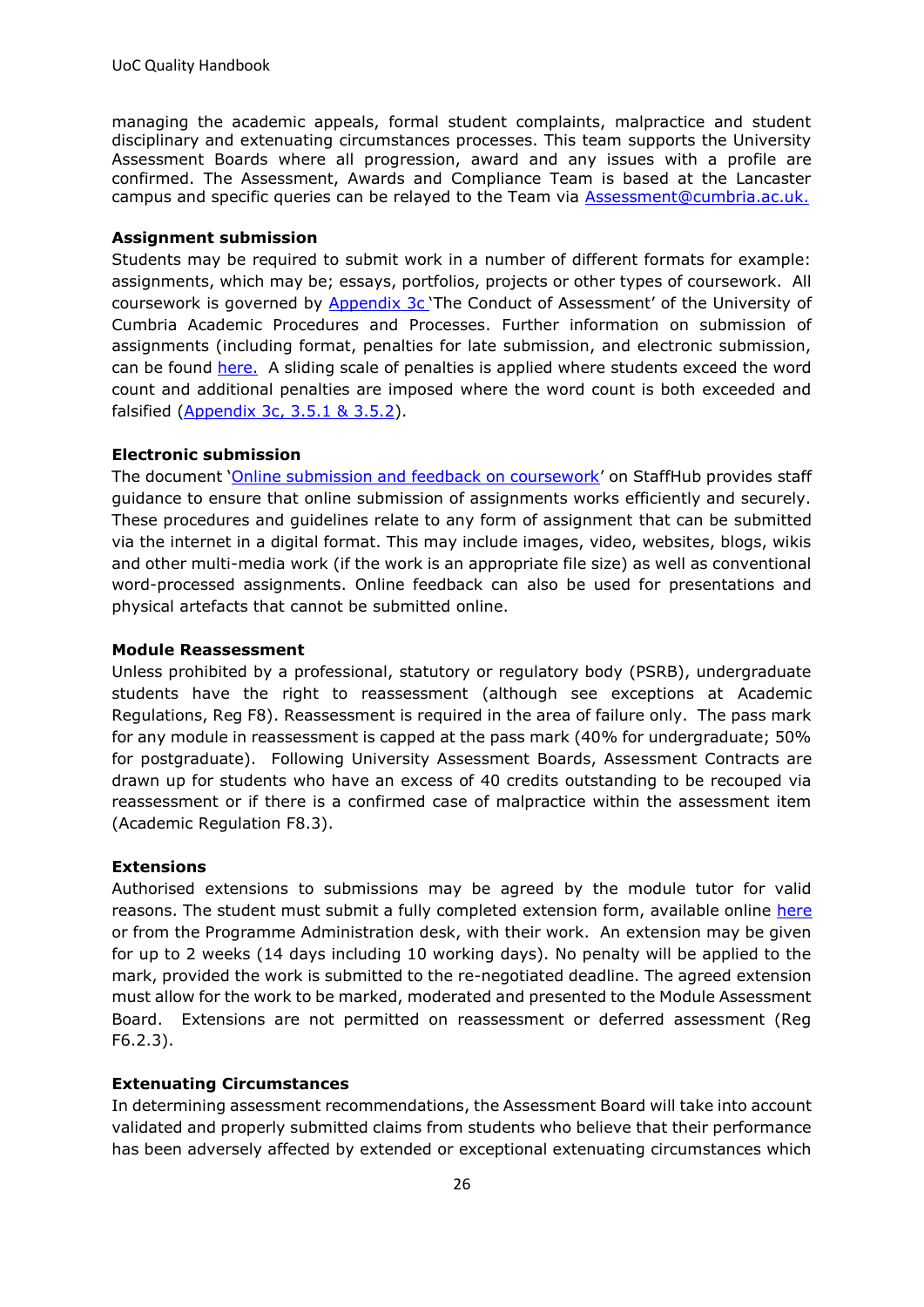have not been (fully) addressed through the extension scheme. The extenuating circumstances form is available [here.](https://my.cumbria.ac.uk/Student-Life/Your-Studies/Assessment-and-Exams/Extenuating-Circumstances/) Full details governing the process for extenuating circumstances can be found in the [Academic Regulations, F12](https://unicumbriaac.sharepoint.com/sites/AQA/SitePages/Academic-Regulations.aspx) and in [Appendix 3e.](https://unicumbriaac.sharepoint.com/sites/AQA/CorporateLibrary/Forms/AllItems.aspx?id=%2Fsites%2FAQA%2FCorporateLibrary%2FAcademic%20Regulations%20%2D%20Appendix%203e%2Epdf&parent=%2Fsites%2FAQA%2FCorporateLibrary)

#### **Compensation**

Compensation relates to marginal performance and may be applied at the discretion of the University Assessment Board (UAB). The rules and limits on compensation are set out in the Academic [Regulations](https://unicumbriaac.sharepoint.com/sites/AQA/SitePages/Academic-Regulations.aspx) (F14, F15).

#### **Students with Disabilities and/or Specific Learning Disabilities**

Where a student is unable, through disability or long-term illness, to be assessed through normal coursework methods, the Module Leader (through the Module Assessment Board Chair), may vary assessment methods accordingly so that students are not disadvantaged [\(Academic Regulations, F9.3\)](https://unicumbriaac.sharepoint.com/sites/AQA/SitePages/Academic-Regulations.aspx). Additional exam arrangements can be made for students with disabilities or unforeseen medical circumstances (and only when a student has been through a formal disability assessment), in line with the Equality Act 2010. A range of reasonable adjustments can be made in appropriate cases to ensure that students have an equal opportunity to demonstrate their achievement in assessment, e.g. separate rooms, computers, specialist software, large print papers, extra time and use of electronic devices<sup>7</sup>. [Contact SASS](https://my.cumbria.ac.uk/Student-Life/Support/Disability/) through the webpages for further details regarding eligibility for additional exam arrangements.

#### **Anonymous marking**

As part of its commitment to fairness in assessment practice, the marking of examination scripts is anonymised (Appendix 3c, 1.4.1). The University is currently piloting the use of anonymous marking in coursework and this continues to be evaluated, although it is recognised that this process will not be practicable for some assessment tasks (e.g. art projects and work-based learning). The University routinely engages in dialogue with students with regard to anonymous marking practice<sup>8</sup>.

#### **Coursework turnaround and feedback to students**

The University policy is for all assessment to be turned around within 20 working days (excluding public holidays and periods of University closure) so students should not have to wait longer than 20 working days for initial feedback on assessments - in some cases feedback will be received much sooner, dependent on the type of assessment task; this may be after internal moderation, but prior to external moderation and ratification by the University Assessment Board (students will be advised that feedback is provisional). The University supports the principle that timely feedback is crucial to help students improve on subsequent assessment tasks and final outcomes.

#### **Academic Malpractice**

The University regards any attempt by a student to gain an unfair advantage in assessment as a serious academic offence that undermines the academic standards of the University. Academic malpractice in any form of assessment will be penalised and may lead to the award not being conferred or to the termination of a student's programme. Malpractice

<sup>&</sup>lt;sup>7</sup> Inclusive Assessment (Guiding principles 2,4 & 9), UK Quality Code [Advice and Guidance: Assessment.](https://www.qaa.ac.uk/en/quality-code/advice-and-guidance/assessment)

<sup>8</sup> Marking and Moderation (Guiding principles 1 & 2), UK Quality Cod[e Advice and Guidance: Assessment.](https://www.qaa.ac.uk/en/quality-code/advice-and-guidance/assessment)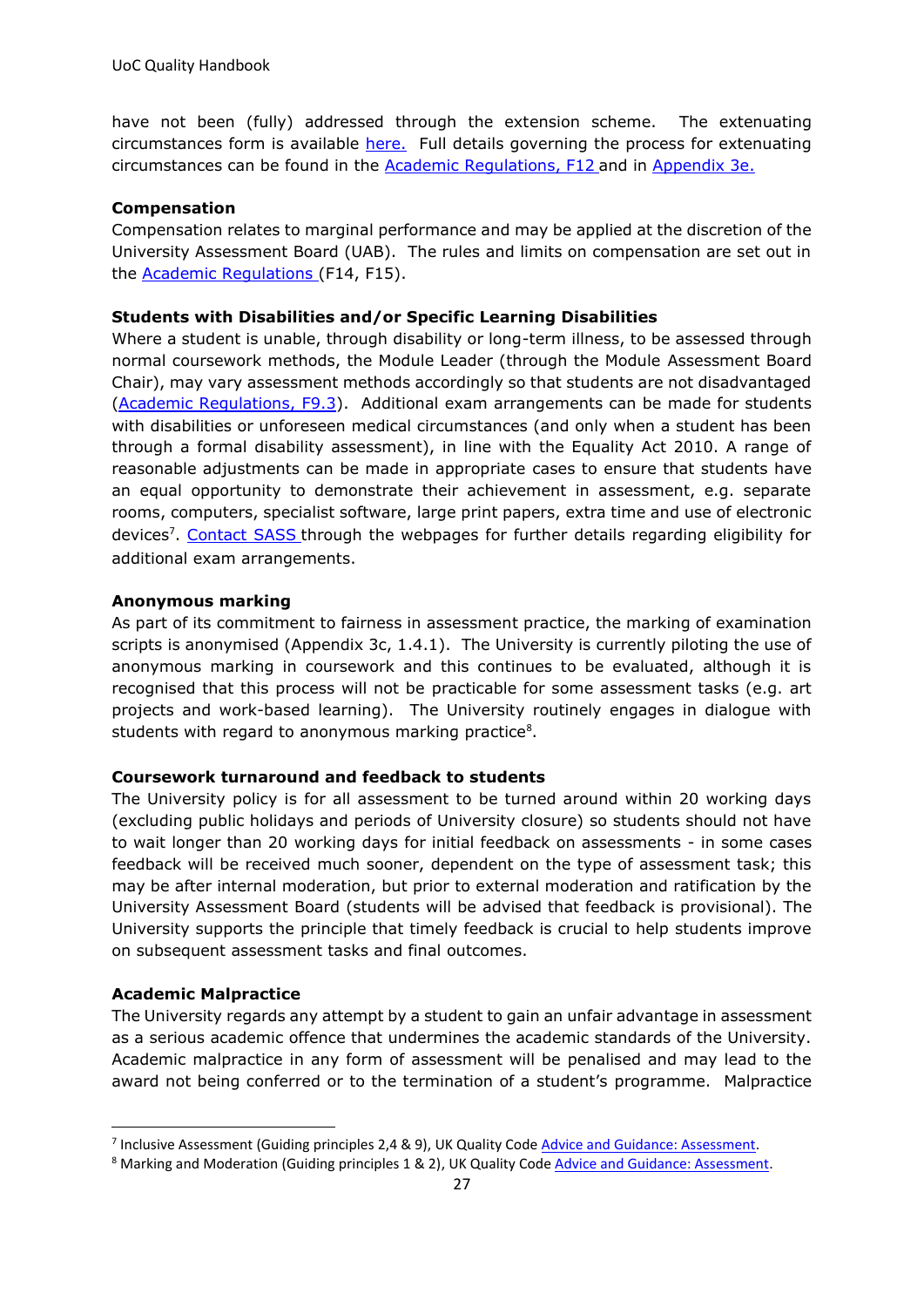includes all forms of cheating, plagiarism (including ghost writing), collusion, fabrication, falsification and impersonation. Students are made aware of the academic regulations in respect to malpractice, and the importance of academic integrity, at the start of their programme. A University guide on plagiarism ['Cite Them Right'](https://my.cumbria.ac.uk/Student-Life/Learning/Resources/Referencing-and-Avoiding-Plagiarism/) is available for students on-line from the Skills@Cumbria tab on Blackboard<sup>9</sup>. Students are required to confirm ownership of each piece of assessment submitted. Malpractice can be considered to be either minor or major malpractice and the full procedural detail can be found in Appendix [3d](https://unicumbriaac.sharepoint.com/sites/AQA/CorporateLibrary/Forms/AllItems.aspx?id=%2Fsites%2FAQA%2FCorporateLibrary%2FAcademic%20Regulations%20%2D%20Appendix%203d%2Epdf&parent=%2Fsites%2FAQA%2FCorporateLibrary) to the Academic Regulations.<sup>10</sup>

#### **Assessment Boards**

Academic Board approved changes to Assessment Board processes [\(Academic Regulations](https://unicumbriaac.sharepoint.com/sites/AQA/SitePages/Academic-Regulations.aspx)  [F11 and Procedures and Processes 3f\)](https://unicumbriaac.sharepoint.com/sites/AQA/SitePages/Academic-Regulations.aspx) and from Nov/Dec 2021 the current model of Module and University Assessment Boards will be replaced by a Module Confirmation Board (which will confirm module marks) and a University Progression and Award Board (which will make decisions on progression and award). A new Quality Enhancement Board has been introduced to provide a forum for the discussion of module/programme performance and interrogation of data and trends with an emphasis on quality enhancement activity at module and programme level.

The introduction of these changes is intended to improve the effectiveness and efficiency of assessment board processes and to improve the assessment board experience for our staff and for you our external examiners. Additionally, and importantly, the changes are intended to enable the speedier release of outcomes to students.

The assessment board schedule for all 2021/22 activity for MCBs, QEBs and UPABs can be found [here.](https://unicumbriaac.sharepoint.com/:x:/r/sites/SAA/_layouts/15/Doc.aspx?sourcedoc=%7b35C2B8CD-C103-420F-95E9-BA8BD5C4F635%7d&file=MCB%2c%20QEB%20and%20UPAB%20schedule%2020_21.xlsx&action=default&mobileredirect=true)

Details of the new boards can be found in the Academic Regulations for this academic year [in Appendix 3f](https://unicumbriaac.sharepoint.com/sites/AQA/CorporateLibrary/Academic%20Regulations%20-%20Appendix%203f.pdf?web=1)

#### **Overview of Module Confirmation Boards (MCBs)**

- Confirms module marks
- Confirms marking and moderation has been carried out appropriately
- Confirms appropriateness of marking standards
- Identifies any recommendations for fails or special cases
- Receives extenuating circumstances and malpractice outcomes
- Membership: Chair (Programme Leader or Principal Lecturer) and Officer from SAAS
- Usually operates at subject level

#### **Overview of Quality Enhancement Boards (QEBs)**

- Receives and considers data on student performance and outcomes at module and programme level
- Identifies and considers quality and standards issues arising from the assessment exercise
- Makes recommendations to enhance assessment practice e.g. consider changing the assessment method from XX to XX type

<sup>9</sup> Academic Integrity (Guiding principle 10), UK Quality Cod[e Advice and Guidance: Assessment.](https://www.qaa.ac.uk/en/quality-code/advice-and-guidance/assessment)

<sup>&</sup>lt;sup>10</sup> Academic Integrity (Guiding principle 10), UK Quality Code [Advice and Guidance: Assessment.](https://www.qaa.ac.uk/en/quality-code/advice-and-guidance/assessment)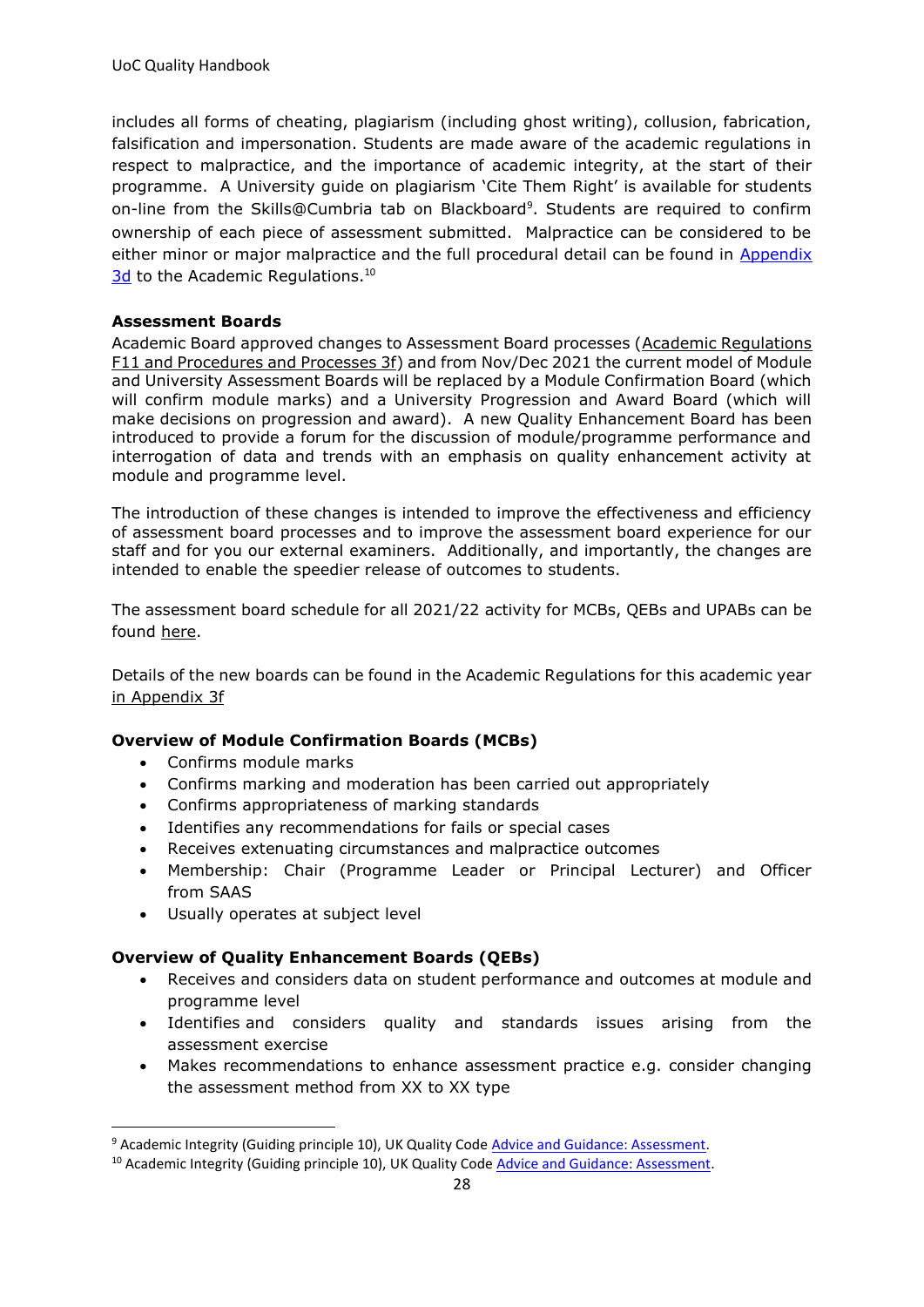- Does not make decisions on student outcomes, instead is focussed on quality enhancement discussions
- May exceptionally make recommendations to the UPAB if it identifies something new
- Membership: Chair (normally LTSE lead), Officer from SAAS, Subject Examiners, Module Leaders and Programme Leaders, CP Programme Leaders
- Usually operating at Institute Level

#### **Overview of University Progression and Award Boards (UPABs)**

- Considers the progress of continuing students and awards for completing students
- Fulfils same function as UAB currently, ie, considers the profile of marks for each student at progression point and those of completing students to confirm the award outcome including classification
- Membership: Chair (Institute Director), Officer from SAAS, Chief External Examiner (to be appointed from Subject Examiners), Award Examiners (for 21/22 only), Relevant Programme Leaders (University and Partners), Relevant Module Leaders and Assessment, Awards and Compliance Manager (SAAS) or their nominee
- Usually operating at Institute Level (may be some crossover to manage business)

#### **Award Classifications**

Full detail on award classifications can be found in Section H of the [Academic Regulations.](https://unicumbriaac.sharepoint.com/sites/AQA/SitePages/Academic-Regulations.aspx)

#### **Accreditation of Prior Learning**

Accreditation of Prior Learning (APL) is the process used to assess and formally recognise learning which has taken place in the past. Such learning may have been:

- Undertaken at another educational institution where qualifications and academic credits were achieved – referred to as prior certificated learning [APCL]
- Achieved from experiences outside the formal education and training systems (e.g. work/ life experience), or via non-credit bearing courses (e.g. in-house training) – referred to as prior experiential learning [APEL]

Accreditation of Prior Learning (APL) is the process of considering an applicant's prior certificated or experiential learning, in order for them to gain advanced standing on a programme. The credit or experience to be used for APL must be relevant to the applicant's programme of study. For the University to consider a claim for APL, the applicant must be applying to, or registered on, a programme at the University.

APL claims are usually dealt with during the admission process to a programme<sup>11.</sup> However, they can also be considered when a student is already studying on a programme.

APL is administered by the APL Officer who sits within the Assessment, Awards and Compliance Team (in SAAS). Any specific queries relating to the APL procedures and processes should be made through the APL Officer in the first instance via: [apl@cumbria.ac.uk](file://///uoc.local/departments/AQD/QUALITY/QA%20Team/AppData/Local/Microsoft/Windows/Temporary%20Internet%20Files/Content.Outlook/AppData/Local/Microsoft/Windows/INetCache/Content.Outlook/IPSVVFYV/apl@cumbria.ac.uk) or by telephone to: 01524 590856.

APL guidance for staff is available [here](https://unicumbriaac.sharepoint.com/sites/AQA/CorporateLibrary/Forms/AllItems.aspx?id=%2Fsites%2FAQA%2FCorporateLibrary%2FAcademic%20Regulations%20%2D%20Appendix%206%2Epdf&parent=%2Fsites%2FAQA%2FCorporateLibrary) and information for students is available [here.](https://www.cumbria.ac.uk/study/how-to-apply/accreditation-of-prior-learning-apl/)

<sup>&</sup>lt;sup>11</sup> Recognition of prior learning (Guiding principle 2 & 3), UK Quality Cod[e Advice and Guidance: Assessment.](https://www.qaa.ac.uk/en/quality-code/advice-and-guidance/assessment)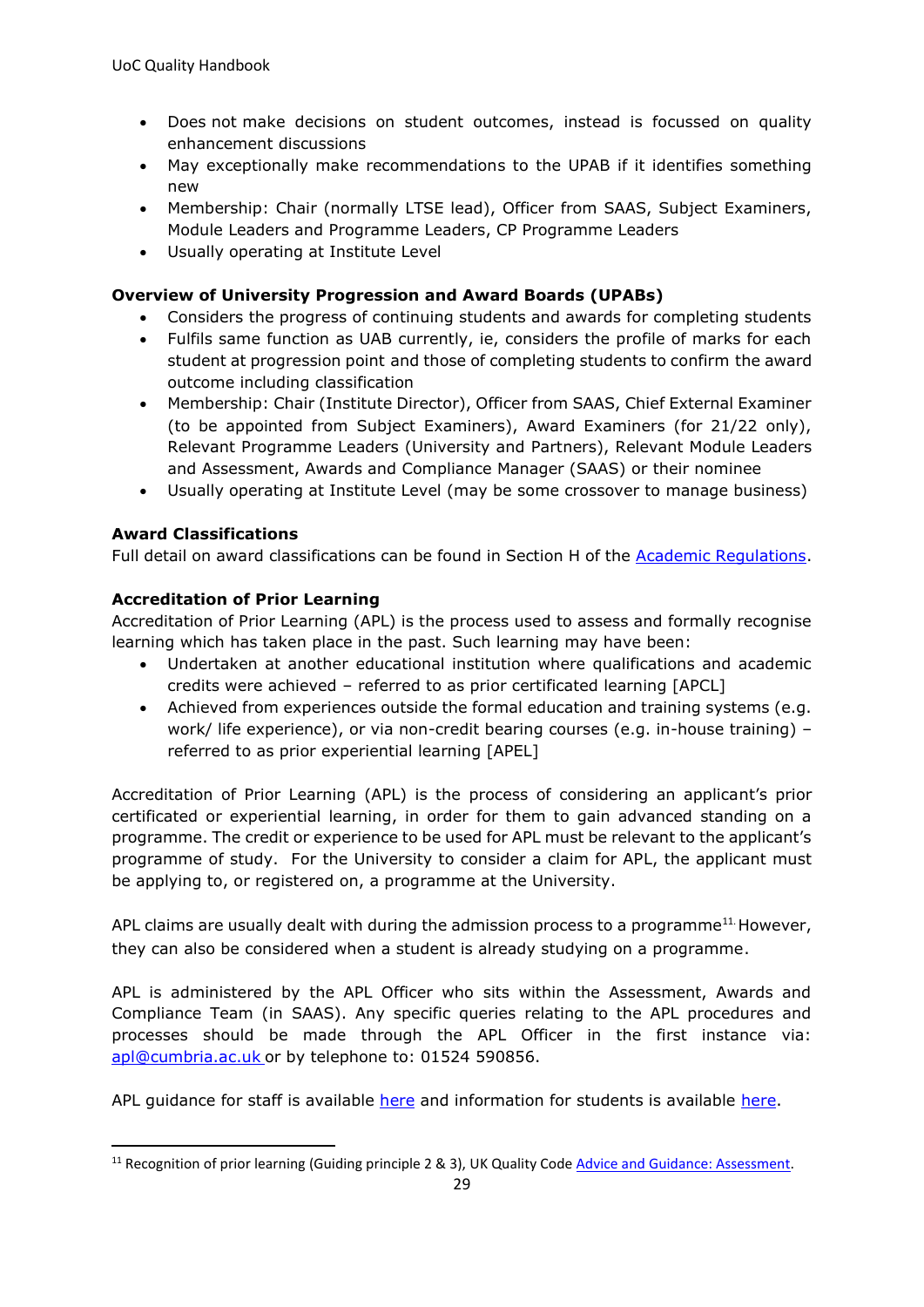APL procedures and processes are governed by [Appendix 6](https://unicumbriaac.sharepoint.com/sites/AQA/CorporateLibrary/Forms/AllItems.aspx?id=%2Fsites%2FAQA%2FCorporateLibrary%2FAcademic%20Regulations%20%2D%20Appendix%206%2Epdf&parent=%2Fsites%2FAQA%2FCorporateLibrary) of the [Academic Regulations.](https://unicumbriaac.sharepoint.com/sites/AQA/SitePages/Academic-Regulations.aspx)

#### **The External Examiner Role in Assessment**

The system of External Examining is a distinctive feature of Higher Education in the UK. All University modules are appointed an External Examiner. As independent experts from other academic institutions (or sometimes from industry or a professional field) External Examiners are suitably qualified to provide advice on the academic standards of the awards, programmes and/or modules to which they have been assigned, and can provide informed guidance on good practice and opportunities to enhance programmes based on comparability of similar awards offered at other higher education institutions of which they have experience.

The changes to the Assessment Board processes do not change the role of the Subject Examiner but they do result in them being invited to attend a Quality Enhancement Board rather than the 'old' Module Assessment Board, from November 2021 onwards. External Examiners are not expected to attend the new Module Confirmation Board as, rather than expecting them to attend lengthy boards focussed on the processing of marks across a wide subject area, we are developing our processes for the confirmation of external examiner moderation to enable them to confirm their satisfaction with marking, moderation and standards (or raise concerns) through an online form/process. External Examiner attendance at the new Quality Enhancement Board will enable more detailed and meaningful discussions with academic teams on student outcomes, data and trends, placing the emphasis on quality enhancement.

#### **Introduction of a Chief External Examiner**

The changes to the Assessment Board processes also bring in a new role of Chief Examiner, to be drawn from the pool of our Subject Examiners (although our existing Award Examiners will also continue to attend University Progression and Award Boards during 2021/22 supporting the transition to the new arrangements).

We have sought applications from our current Subject External Examiners who are experienced in managing the assessment process and in applying Academic Regulations.

More information about the procedures and processes for External Examining can be found within the Appendices to the Academic Regulations (Appx 4a to Appx 4f) on the website [here.](https://www.cumbria.ac.uk/about/organisation/professional-services/academic-quality-and-development/academic-regulations/)

#### **Other useful sources of information are as follows:**

[Academic Regulations](https://unicumbriaac.sharepoint.com/sites/AQA/SitePages/Academic-Regulations.aspx)  [QAA UK Quality Code](https://www.qaa.ac.uk/quality-code)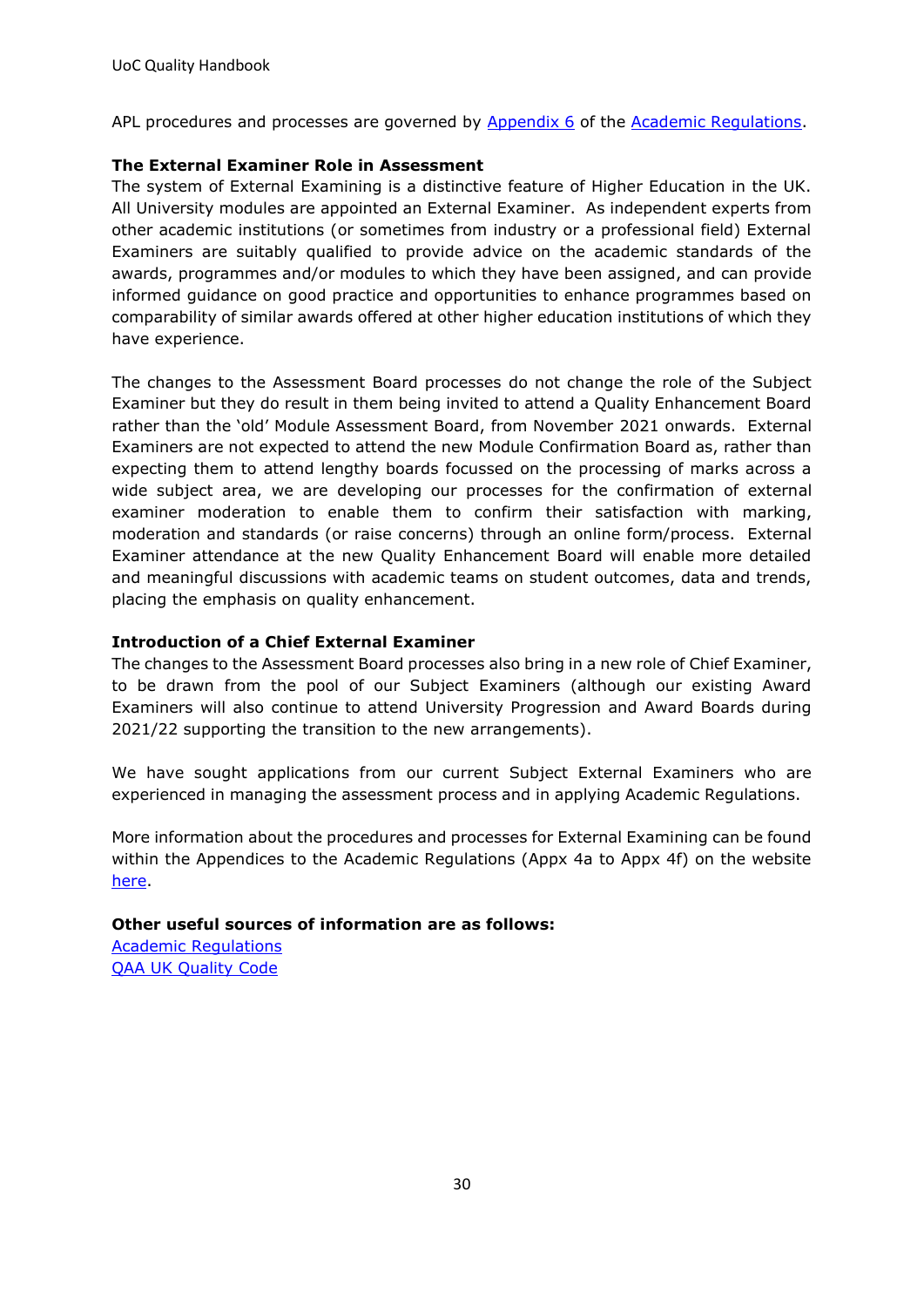## <span id="page-30-0"></span>**EXTERNAL EXAMINING**

External examining plays an important part in maintaining nationally comparable standards within higher education institutions. It also contributes to the enhancement and development of our programmes, and provides an external process for monitoring fair practice in the assessment of students' academic performance. The main purposes of the external examining system are:

- 1. To ensure that all of the awards of the University meet the standards expected by the University and the standards of similar awards elsewhere. Such verification of standards will require reference to national subject benchmarks, national qualifications framework as well as University programme specifications and marking criteria;
- 2. To ensure the effectiveness of the University's academic regulations, assessment processes and procedures and their fair application to the cases of individual students;
- 3. Where appropriate, to ensure that the accreditation requirements of any professional or statutory body are met.

#### **Categories of External Examiner**

The University has two categories of External Examiner, operating with distinct remits:

Subject External Examiner – responsible for a set of modules within a cognate area, a discrete award, or a combination of modules which may be shared across a range of pathways or awards. These External Examiners attend Quality Enhancement Boards which are involved with the module marks (not individual student profiles). Only one External Examiner should be appointed to any one module.

Chief External Examiner – responsible for helping the institution to ensure that the assessment processes are sound, fairly operated and in line with the institution's policies and procedures (and comparable with procedures applied elsewhere in the sector). This role is not subject related. Chief External Examiners consider full student profiles of completing students or consider profiles of students at progression points.

Further detail on the roles and responsibilities of External Examiners can be found within the procedures to the Academic Regulations at:

Appx 4a: [Roles and responsibilities in External Examining](https://www.cumbria.ac.uk/media/university-of-cumbria-website/content-assets/public/aqs/documents/academicregulations/Appendix-4a.pdf) Appx 3f: [The conduct and operation of Assessment Boards](https://www.cumbria.ac.uk/media/university-of-cumbria-website/content-assets/public/aqs/documents/academicregulations/Appendix-3f.pdf) 

Additional summary guidance for staff concerning their role in relation to External Examiners (programme-level induction, roles and responsibilities etc.) can be found [here.](https://unicumbriaac.sharepoint.com/:b:/r/sites/AQA/Quality/External%20Examiners/Processes%20%26%20Guidance/Guidance%20Docs/Summary%20guide%20EEs%20for%20staff.pdf?csf=1&web=1&e=fhl5Xa)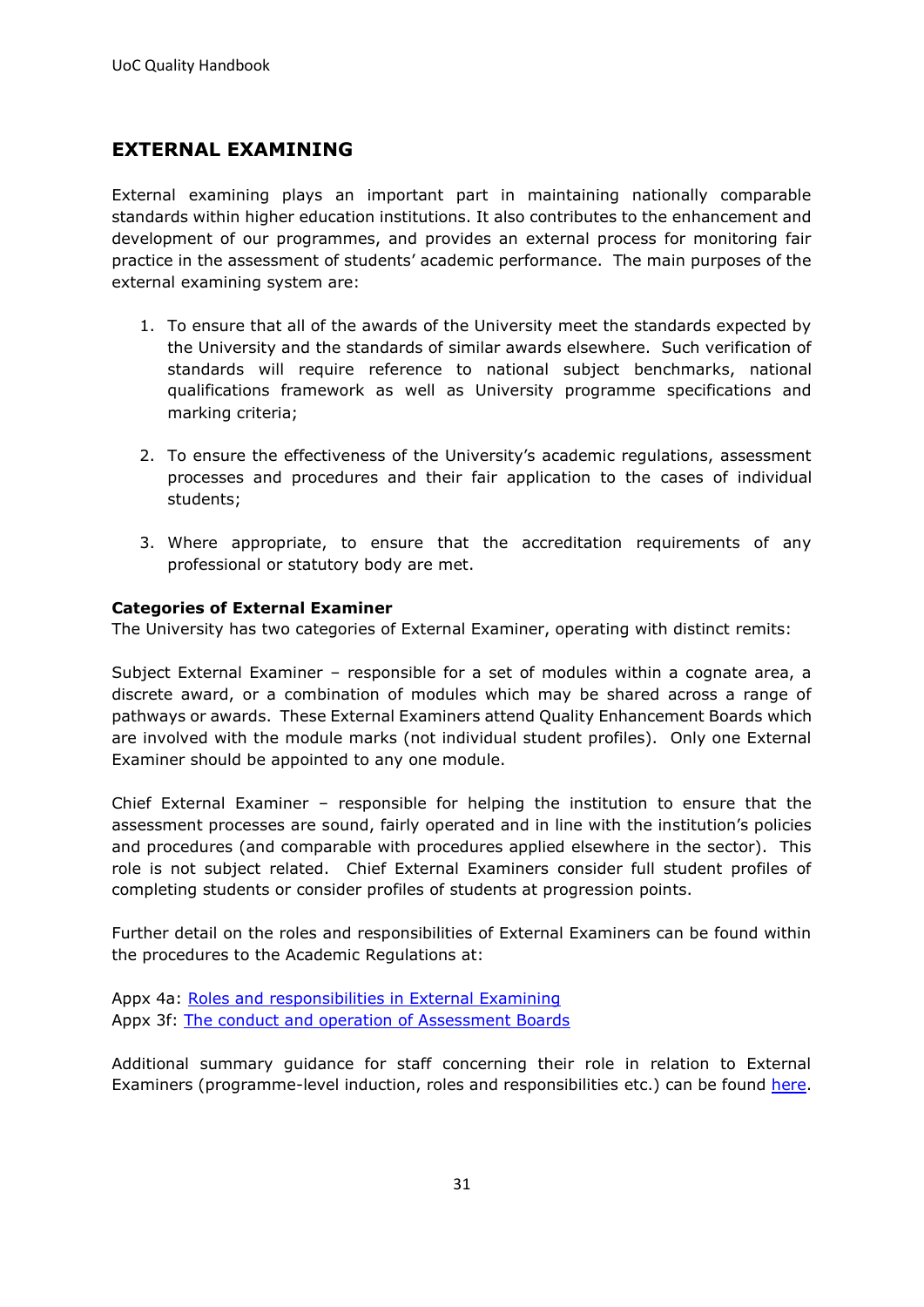#### **Appointment of External Examiners**

The Quality Assurance Team in AQD supports the appointment process from the initial stages through to appointment. Further information can be found within the procedures to the Academic Regulations at:

Appx 4b: [Criteria for the appointment of External Examiners and procedure for early](https://www.cumbria.ac.uk/media/university-of-cumbria-website/content-assets/public/aqs/documents/academicregulations/Appendix-4b.pdf)  [termination of contract](https://www.cumbria.ac.uk/media/university-of-cumbria-website/content-assets/public/aqs/documents/academicregulations/Appendix-4b.pdf)

Appx 4[c: Guidelines for the selection and approval of potential External Examiners](https://www.cumbria.ac.uk/media/university-of-cumbria-website/content-assets/public/aqs/documents/academicregulations/Appendix-4c.pdf) Appx 4d: [Procedures for appointing External Examiners](https://www.cumbria.ac.uk/media/university-of-cumbria-website/content-assets/public/aqs/documents/academicregulations/Appendix-4d.pdf)

The process and templates relating to External Examiner appointments (and/or extension to remit or term of office), can be found on the StaffHub Corporate Library [here.](https://unicumbriaac.sharepoint.com/sites/AQA/SitePages/External-Examining.aspx) In order to ensure a satisfactory spread of Externals from other institutions, the University maintains a record of existing External Examiner appointments and this is available [here](https://unicumbriaac.sharepoint.com/:x:/r/sites/AQA/_layouts/15/Doc.aspx?sourcedoc=%7BBFA0D25E-DD45-487F-8029-06AE207D4232%7D&file=External%20Examiners%20and%20Institutions%20-%20Current%20List.xlsx&action=default&mobileredirect=true) under 'Nomination and Appointment'. The University cannot approve appointments where reciprocal arrangements exist, e.g. where a University of Cumbria staff member is an external examiner in the corresponding department at that institution. AQD has a list of external examiner posts currently held by staff, (available [here\)](https://unicumbriaac.sharepoint.com/:f:/r/sites/AQA/SharedDocuments/UoC%20Staff%20as%20External%20Examiners%20elsewhere?csf=1&web=1&e=tThhFA) to ensure that we do not have reciprocal arrangements.

External Examiners are provided with an **External Examiner Handbook** and other relevant information needed to fulfil their role. Additional information can be found within the procedures to the Academic Regulations here:

Appx 3b: [Procedures governing the marking and moderation of assessments](https://www.cumbria.ac.uk/media/university-of-cumbria-website/content-assets/public/aqs/documents/academicregulations/Appendix-3b.pdf) Appx 4f: [Information for External Examiners](https://www.cumbria.ac.uk/media/university-of-cumbria-website/content-assets/public/aqs/documents/academicregulations/Appendix-4f.pdf) 

The [Minor Modification Guidance](https://unicumbriaac.sharepoint.com/sites/AQA/SitePages/Minor-Modification(1).aspx) document on StaffHub provides additional guidance in cases where External Examiners may be required to approve modifications to existing programmes during the lifespan of the programme or module.

#### **External Examiner Induction**

On-line Induction presentations for External Examiners are provided on our website and provide the general information they will need to carry out their role. These induction materials are in addition to the programme-level induction, which must be carried out by the Programme Leader, soon after the External Examiner has been appointed (a Summary Guide is provided to staff to outline the threshold requirements of programme-level induction. Information relating to induction can be found [here.](https://www.cumbria.ac.uk/about/organisation/professional-services/academic-quality-and-development/external-examiners/) Where External Examiners are taking up their first role as an Examiner, they will be appointed a mentor to provide additional support and guidance during their initial year in post. Further details on mentorship can be found in Annex 1 to [Appendix 4d](https://www.cumbria.ac.uk/media/university-of-cumbria-website/content-assets/public/aqs/documents/academicregulations/Appendix-4d.pdf) of the Academic Regulations.

#### **External Examiner Reports**

The Academic Quality & Development (AQD) team receives all External Examiner Reports, including reports concerning collaborative partners, and circulates these as appropriate. Responses to reports are tracked and logged by AQD (joint responses are required in the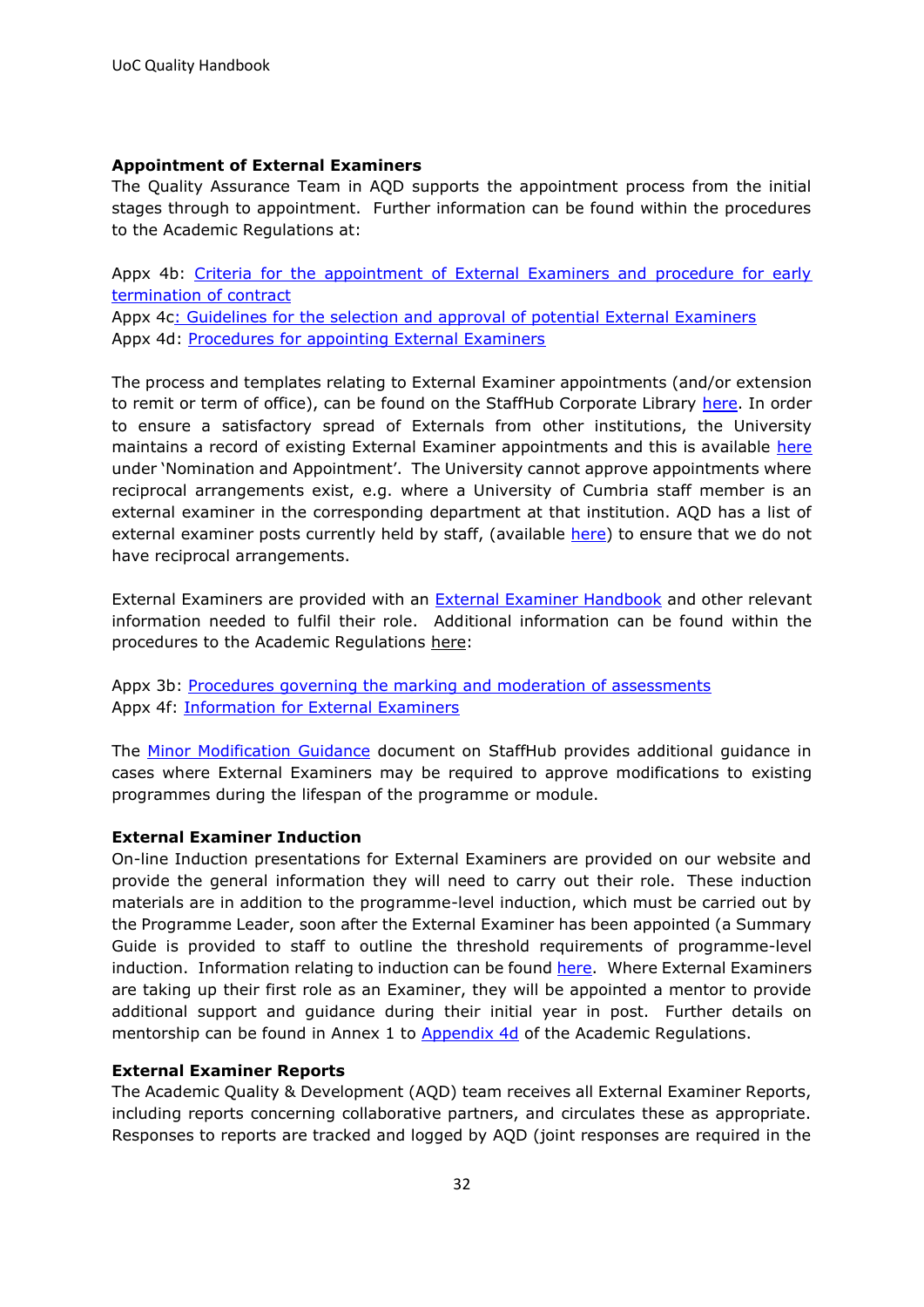case of collaborative provision). The reporting procedures for External Examiners can be found at: Appx 4e: [Reporting procedures for External Examiners](https://www.cumbria.ac.uk/media/university-of-cumbria-website/content-assets/public/aqs/documents/academicregulations/Appendix-4e.pdf)

Recommendations arising from External Examiner reports are monitored through Programme and Institutional annual monitoring mechanisms. An annual summary of key themes and issues arising from External Examiner Reports is considered through the University's deliberative committee structure on an annual basis. A summary of outcomes is also shared with External Examiners.

#### **Confidential Reports**

External Examiners may submit a confidential report where they feel there are matters which may jeopardise the academic quality and standards of a programme. Confidential reports are handled separately and responded to by the Deputy Vice Chancellor (Academic).

#### **Student involvement with External Examiner Reports**

The QAA UK Quality Code relating to External Examining states that External Examiner reports should be made available to all students. The University makes all Subject External Examiner reports available to students via internal module level Blackboard sites. External Examiner details are also available to students via Module Guides.

The Code states that students should not make direct contact with an External Examiner and this message is being reinforced through student representative briefings, however if a student does make contact, we ask the External Examiner not to engage in dialogue with the student but to instead forward the email/details of the contact made to the University via email [\(externalexaminers@cumbria.ac.u](mailto:externalexaminers@cumbria.ac.uk)[k](mailto:externalexaminers@cumbria.ac.uk)). We will then, through Programme Leaders, remind the student that they should not make any further contact with the External Examiner. If there are continued attempts to contact the External Examiner, then Student Code of Conduct procedures may be instigated, but we hope this would not be necessary.

#### **Other useful sources of information are as follows:**

[Academic Regulations](https://www.cumbria.ac.uk/about/organisation/professional-services/academic-quality-and-development/academic-regulations/) [University procedures and processes for managing academic collaborative provision](https://www.cumbria.ac.uk/about/organisation/professional-services/academic-quality-and-development/collaborative-provision/) [QAA UK Quality Code](https://www.qaa.ac.uk/quality-code) [Advance HE's 'Fundamentals of External Examining'](https://www.heacademy.ac.uk/system/files/downloads/Fundamentals%20of%20External%20Examining%20AHE%20March%202019.pdf)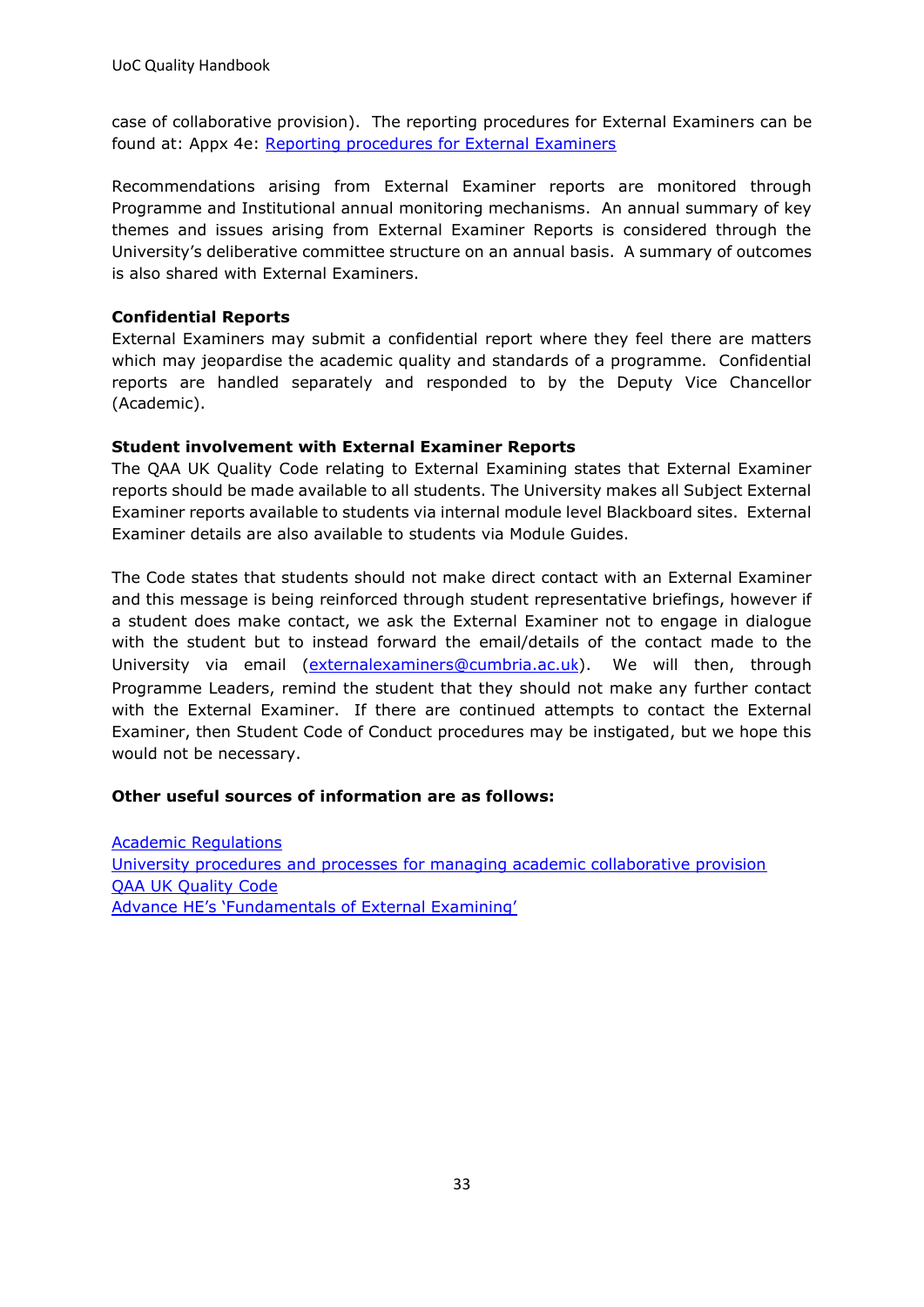## <span id="page-33-0"></span>**PROGRAMME MONITORING AND REVIEW**

Annually monitoring of programmes of study delivered by the University ensures the continuing standards and quality of the University's academic provision. Programme monitoring considers comprehensive evidence on programme performance and the student learning experience. It also enables the identification of good practice for wider dissemination within the University for the purposes of quality enhancement.

Annual monitoring is at the centre of the University's approach to managing quality and standards and is based on the premise that:

- Colleagues at all levels of the University are responsible and accountable for maintaining standards and maintaining and enhancing the quality of students' learning opportunities;
- Shared responsibility and accountability require open discussions between Academic Institutes, Professional Services and the University Executive Group;
- Annual monitoring takes place within a cycle that runs the length of the academic year, with participation from academic Institutes, collaborative partners, professional services and management teams, enabling a holistic consideration of how the University maintains standards and enhances the quality of student learning opportunities.

#### **Aims of annual monitoring and review**

The annual cycle enables:

- Careful review of feedback received from students, external examiners and the teaching team
- The programme team and Institute to reflect on key performance indicators that have become available during the academic year
- Programme leaders and Directors of Institute to reflect on and discuss achievements and challenges of the previous academic year alongside plans for future academic developments
- The programme leaders to agree action plans that ensures the standards and quality of the programmes delivered
- Institute level actions to be identified through Programme level monitoring that will be addressed and monitored through the Institute Student Outcomes Acton Plan

#### **Categories of Annual Evaluation and Review**

#### **Student feedback**

Student feedback can be gathered through a number of formal mechanisms:

- [Module Evaluation Questionnaire](https://eur03.safelinks.protection.outlook.com/ap/w-59584e83/?url=https%3A%2F%2Funicumbriaac.sharepoint.com%2F%3Aw%3A%2Fr%2Fsites%2FAQA%2FCorporateLibrary%2FStudent%2520Module%2520Evaluation%2520Questionnaire.doc%3Fd%3Dwcc498ca69faf4fc5a518abee8cf52084%26csf%3D1%26web%3D1%26e%3D5Djcfk&data=04%7C01%7Calice.helm-alabaster%40cumbria.ac.uk%7Cb9c0c362e034462db69208d9b3e1fc14%7Cb627db1d99584fd18ea48ac3b27cf00f%7C1%7C0%7C637738605435356768%7CUnknown%7CTWFpbGZsb3d8eyJWIjoiMC4wLjAwMDAiLCJQIjoiV2luMzIiLCJBTiI6Ik1haWwiLCJXVCI6Mn0%3D%7C3000&sdata=FweE9LxPcJG1n4aKkzTc58DCDhox6Qj6t8sV63PXkzI%3D&reserved=0) (including mid-module evaluations). The University uses a standard Module Evaluation Questionnaire (MEQ) across its taught provision, for completion by students
- The MEQ is [run via the Blackboard](https://eur03.safelinks.protection.outlook.com/?url=https%3A%2F%2Faqdkb.wordpress.com%2F2019%2F11%2F18%2Fadding-a-module-evaluation-survey-to-your-blackboard-site%2F&data=01%7C01%7Cjanine.whitfield%40cumbria.ac.uk%7C5936d5f10ac0441889b308d7e538ae86%7Cb627db1d99584fd18ea48ac3b27cf00f%7C0&sdata=FNcf%2BB1yRhmZLcQa%2BMA6w%2BGv%2Fcl6ildjhvdbbuumb7I%3D&reserved=0) site, and should be deployed for each module.
- [Programme Evaluation Questionnaire](https://eur03.safelinks.protection.outlook.com/ap/w-59584e83/?url=https%3A%2F%2Funicumbriaac.sharepoint.com%2F%3Aw%3A%2Fr%2Fsites%2FAQA%2FCorporateLibrary%2FStudent%2520Programme%2520Evaluation%2520Questionnaire.doc%3Fd%3Dw3c02c682bb3849698c225a82774281d7%26csf%3D1%26web%3D1%26e%3DgOICEf&data=04%7C01%7Calice.helm-alabaster%40cumbria.ac.uk%7Cb9c0c362e034462db69208d9b3e1fc14%7Cb627db1d99584fd18ea48ac3b27cf00f%7C1%7C0%7C637738605435366725%7CUnknown%7CTWFpbGZsb3d8eyJWIjoiMC4wLjAwMDAiLCJQIjoiV2luMzIiLCJBTiI6Ik1haWwiLCJXVCI6Mn0%3D%7C3000&sdata=4Rw9gqjMTzbzmzm1umKZpxDyTHKP%2FEDu%2Fa1TwVAGdgY%3D&reserved=0) (including end of module surveys)
- Student-Staff Forum
- Student representatives
- [National Student Survey](https://eur03.safelinks.protection.outlook.com/?url=http%3A%2F%2Fwww.thestudentsurvey.com%2F&data=04%7C01%7Calice.helm-alabaster%40cumbria.ac.uk%7Cb9c0c362e034462db69208d9b3e1fc14%7Cb627db1d99584fd18ea48ac3b27cf00f%7C1%7C0%7C637738605435376682%7CUnknown%7CTWFpbGZsb3d8eyJWIjoiMC4wLjAwMDAiLCJQIjoiV2luMzIiLCJBTiI6Ik1haWwiLCJXVCI6Mn0%3D%7C3000&sdata=AO5nHxCGUQ6qxHnNgbz%2Fj1yRNibkI3%2FV2W%2F8XtF%2FpvM%3D&reserved=0)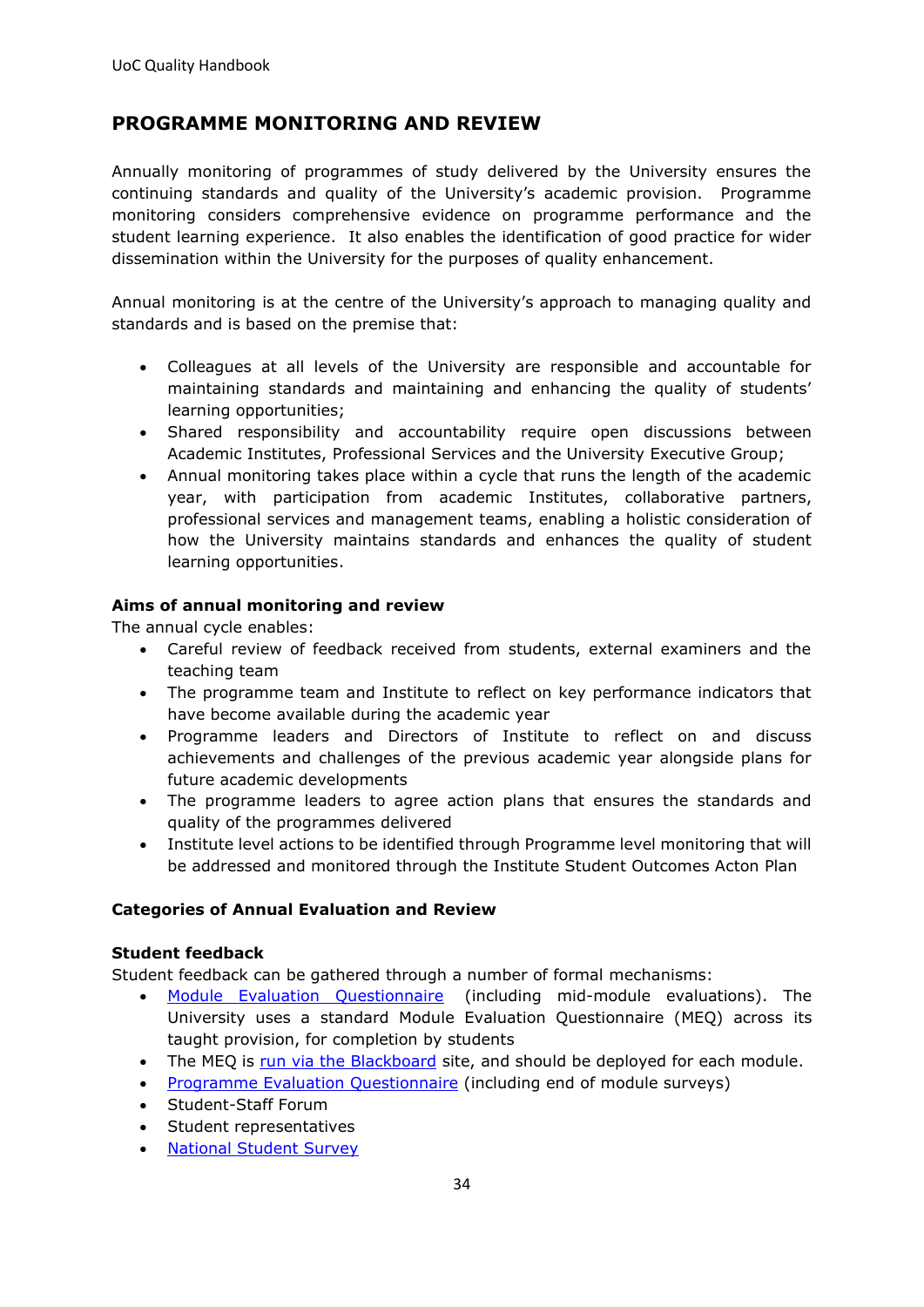• Other student surveys as detailed in the [Student Voice Strategy](https://eur03.safelinks.protection.outlook.com/ap/b-59584e83/?url=https%3A%2F%2Funicumbriaac.sharepoint.com%2F%3Ab%3A%2Fr%2Fsites%2FAQA%2FCorporateLibrary%2FStudent%2520Voice%2520Strategy.pdf%3Fcsf%3D1%26web%3D1%26e%3Df1NWV1&data=04%7C01%7Calice.helm-alabaster%40cumbria.ac.uk%7Cb9c0c362e034462db69208d9b3e1fc14%7Cb627db1d99584fd18ea48ac3b27cf00f%7C1%7C0%7C637738605435376682%7CUnknown%7CTWFpbGZsb3d8eyJWIjoiMC4wLjAwMDAiLCJQIjoiV2luMzIiLCJBTiI6Ik1haWwiLCJXVCI6Mn0%3D%7C3000&sdata=5NT7WA7ov2yE7SZpJbHuBhC5SME2dJWD7P5JwgTXqCk%3D&reserved=0)

Further information and guidance is available in the [Student Evaluative Feedback Policy](https://eur03.safelinks.protection.outlook.com/ap/b-59584e83/?url=https%3A%2F%2Funicumbriaac.sharepoint.com%2F%3Ab%3A%2Fr%2Fsites%2FAQA%2FCorporateLibrary%2FStudent%2520Evaluative%2520Feedback%2520Policy%2520(Taught%2520Degree%2520Programmes).pdf%3Fcsf%3D1%26web%3D1%26e%3D3i2T2M&data=04%7C01%7Calice.helm-alabaster%40cumbria.ac.uk%7Cb9c0c362e034462db69208d9b3e1fc14%7Cb627db1d99584fd18ea48ac3b27cf00f%7C1%7C0%7C637738605435386640%7CUnknown%7CTWFpbGZsb3d8eyJWIjoiMC4wLjAwMDAiLCJQIjoiV2luMzIiLCJBTiI6Ik1haWwiLCJXVCI6Mn0%3D%7C3000&sdata=etw%2BuRM32Z%2BLy8ruqTO8MQOgKhrisMqF%2BOgtxBzJVhA%3D&reserved=0)

#### **Module Evaluation Report**

Module evaluations should incorporate more than student feedback, they should also include reflections from the module leader and/or teaching team, any feedback from External Examiners and a review of module outcomes and student performance. A Module Evaluation Report should be completed by the Module Leader after each instance of module delivery. The completed reports will also help inform Programme-level Annual Monitoring reports and should be available for discussion at Institutional Committees and Management Groups

#### **Annual monitoring at Programme level**

The University's annual monitoring process is designed to support the University in its ap proach to continual quality improvement. The process of annual monitoring for the Unive rsity is based on the following principles:

- The critical evaluation of taught provision to improve programme quality through a review of trends in relevant data against key performance indicators
- The critical evaluation of academic practice
- To identify opportunities
- The identification of strengths and sharing of good practice (worthy of disseminati on)
- To identify areas for improvement including any potential concerns or risks that n eed to be managed and/or mitigated
- To action plan for enhancement
- To improving the student experience
- Seeing students as partners in quality assurance and enhancement

The ethos is one of continuous quality improvement/enhancement of the University's pro grammes and the students' experience.

The intended outcomes are to share good practice, identify opportunities and areas for i mprovement/enhancement and to take relevant action. Such action might be to take adv antage of development opportunities or to enhance an aspect of management of the aca demic provision.

Further detail on the University Policy and Procedure for annual monitoring and review can be found [here.](https://unicumbriaac.sharepoint.com/sites/AQA/SitePages/Programme-Monitoring-%26-Review.aspx)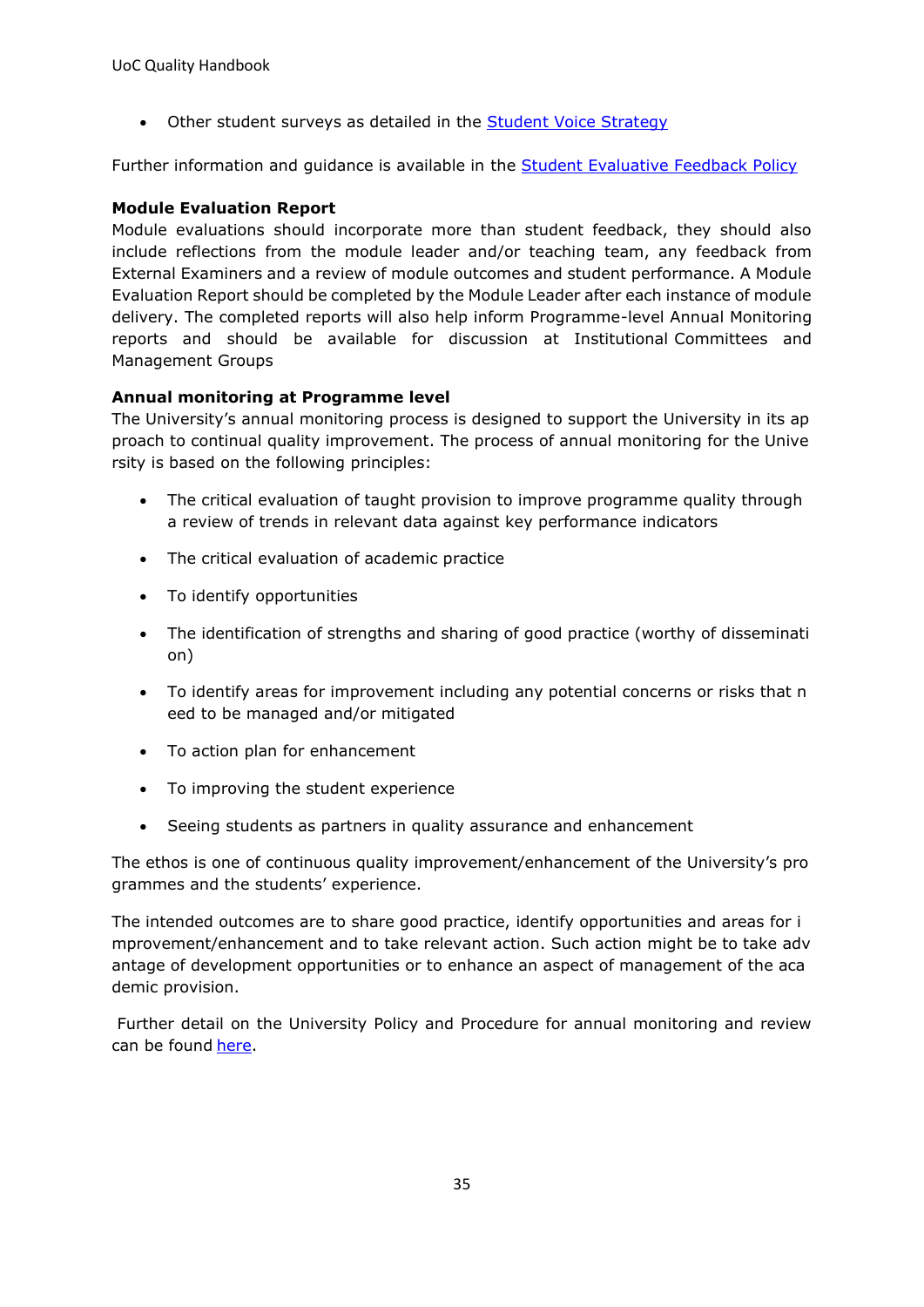#### **Annual monitoring Rolling Action Plan**

A rolling action plan is produced for those matters which can be addressed at programme level. Any issues which are beyond the remit of that level are referred up to Institute level. Service issues are collated and referred to the relevant service to address.

The rolling action plan is used to specify:

- Good practice to be shared
- opportunities for development
- areas for improvement/enhancement
- the success indicator/s (how you will know when a completed action has been achieved successfully)
- the timeframe for the completion of action
- who takes the action
- how the completed action will be evaluated

The rolling action plan enables the author, i.e. the Programme Leader (as applicable) to track and progress any additional issues throughout the year and provide a means of documenting any interventions that have been successfully introduced to enhance the student experience and the programme(s) in year.

#### **Annual Monitoring for Professional, Statutory and Regulatory Bodies (PSRBs)**

Institutes offering professional programmes may also be required to provide external monitoring reports for PSRBs, e.g. Nursing and Midwifery Council, Health and Care Professions Council. Such reports are approved at Institute level but may also be received by Student Success and Quality Assurance Committee and Academic Board as appropriate.

#### **Annual Monitoring of collaborative provision**

Collaborative partner organisations delivering University of Cumbria provision adhere to standard processes and procedures. Collaborative Programmes are subject to additional monitoring in the form of Annual Partnership Review which looks at the range of provision across each of the University's Associate Partners.

#### **Other useful sources of information are as follows:**

[Academic Regulations](https://unicumbriaac.sharepoint.com/sites/AQA/SitePages/Academic-Regulations.aspx) [University procedures and processes for managing academic collaborative provision](https://unicumbriaac.sharepoint.com/sites/AQA/SitePages/Academic-Collaborative-Provision.aspx) [QAA UK Quality Code](https://www.qaa.ac.uk/quality-code)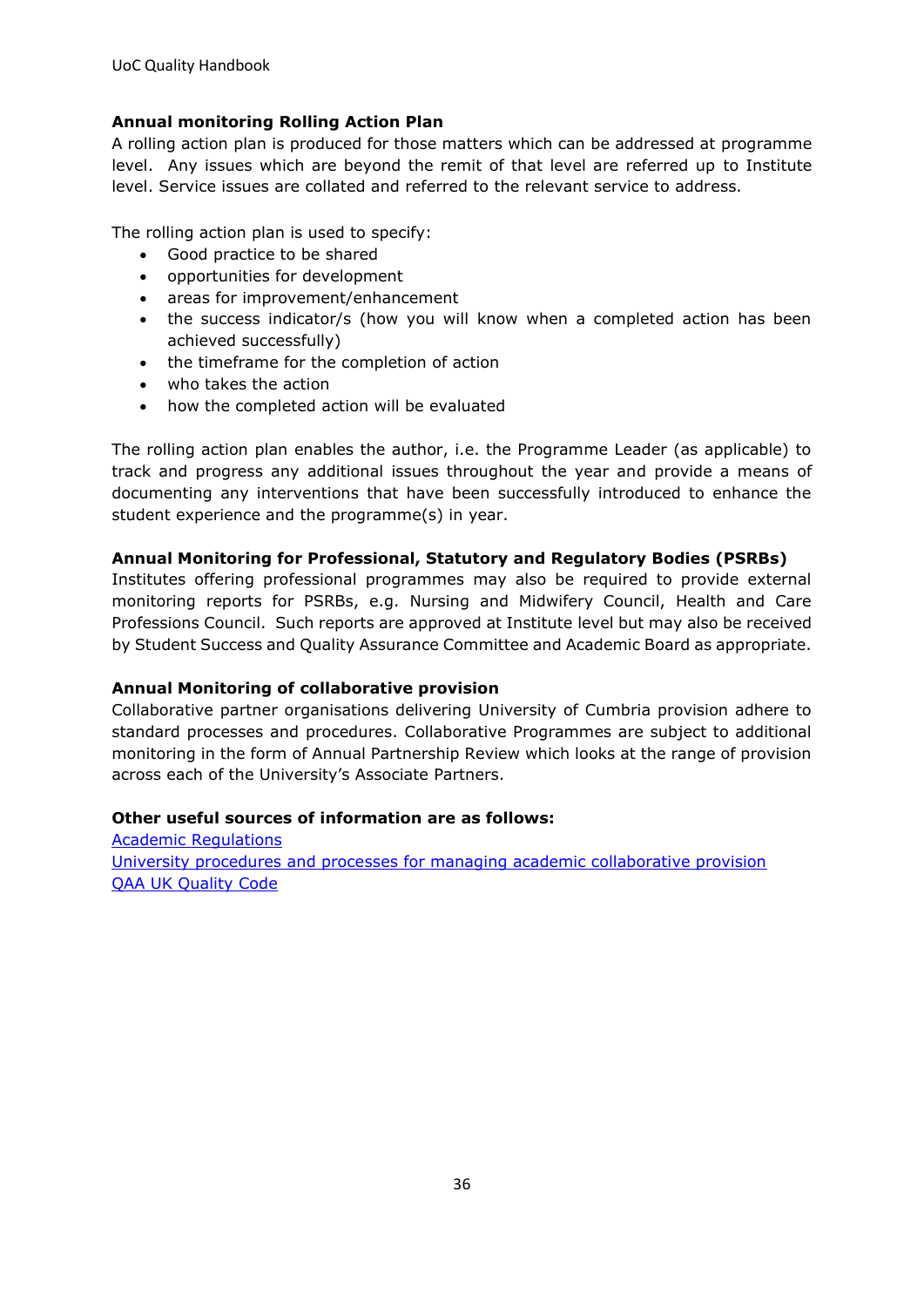## <span id="page-36-0"></span>**COMPLAINTS AND APPEALS**

An Academic Appeal is a request for reconsideration of a decision made by the University Assessment Board. An appeal can be made by any student who is enrolled on a programme of study at the University of Cumbria or by recent graduates if within the stipulated timescale. All appeals will be dealt with confidentially, unless disclosure is necessary to progress the appeal. Timescales will be identified and must be adhered to by the University and the student<sup>12</sup>. Consideration of academic appeals must fall within one of the following categories:

- Where there has been or could have been material administrative error or regulatory or procedural irregularity which has affected the student's results
- Where significant new evidence concerning extenuating or mitigating circumstances, which for good reason had not been available to the MAB, has been produced (for example a medical condition which had not been diagnosed at the time of the Board); or where insufficient weight had been given to extenuating circumstances. Appeals on these grounds will be referred to the EC Panel;
- Where unfair treatment or discrimination is alleged as part of the assessment process which for good reason had not been considered previously under the University Complaints Procedures.

Appeals claims will be ruled invalid in the following circumstances:

- Disagreement with any mark or grade or placement assessment result will not constitute grounds for an appeal. An appeal which disputes the academic or professional judgement of the MAB, properly exercised, will not be regarded as valid; similarly, an appeal may not be based on a questioning of any individual examiner of the assessment board;
- Appeals for reconsideration/remarking of any component of assessment, however borderline, will be ruled invalid, unless a case for irregularity is being claimed;
- Appeals submitted outside the specified deadlines will be ruled invalid;
- Appeals by a third party will be ruled to be invalid unless the appellant is seriously incapacitated;
- Where there has been any anomaly in the assessment process, as under section 1.3.1 (i) above, which has already been reported to and taken account of by the MAB, this shall also be ruled invalid;

<sup>&</sup>lt;sup>12</sup> Information is clear and transparent (Guiding principle 3), UK Quality Code, Concerns, complaints and [appeals.](https://www.qaa.ac.uk/en/quality-code/advice-and-guidance/concerns-complaints-and-appeals)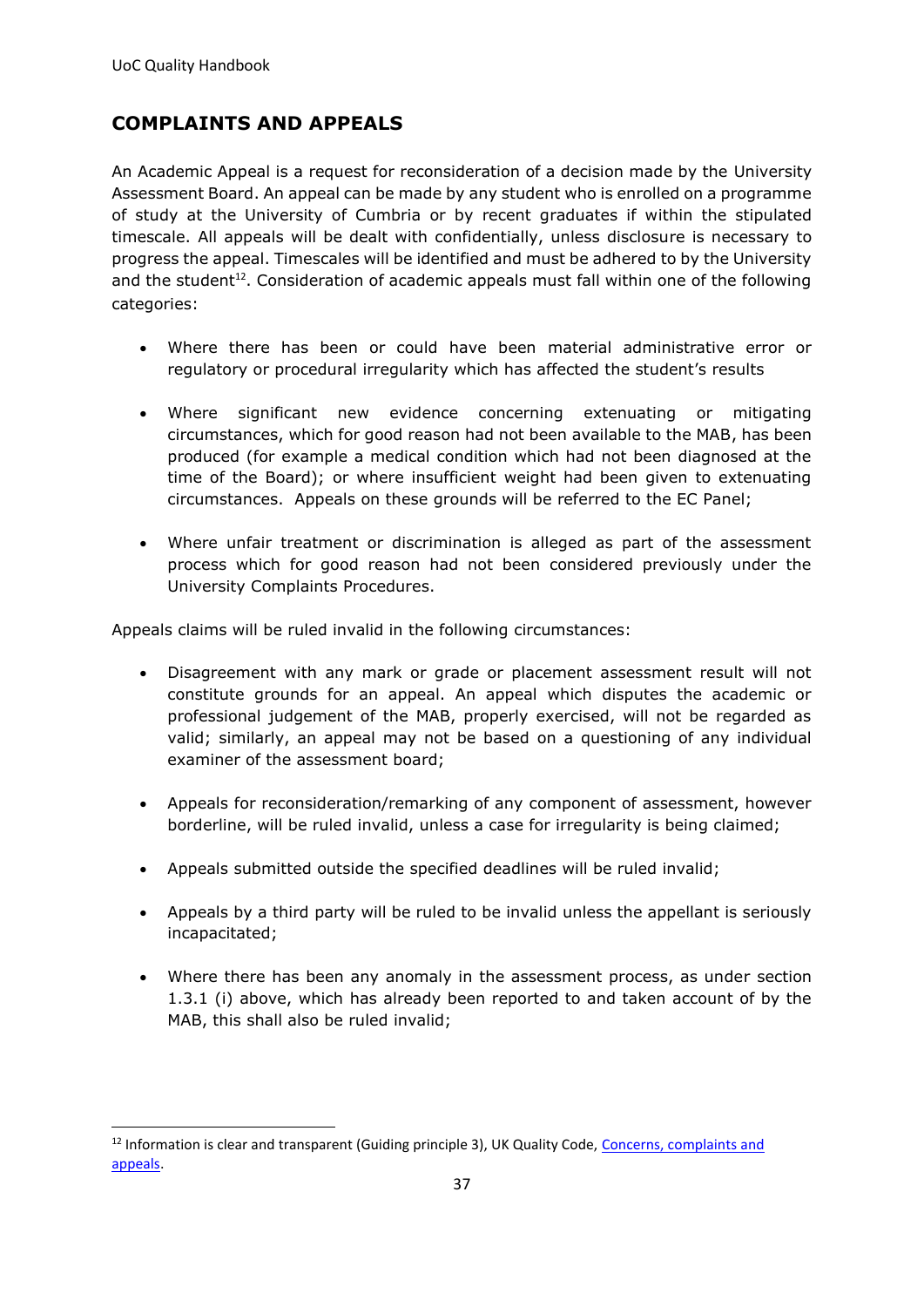- Where new evidence for illness or extenuating circumstances is brought forward after the meetings of the MAB, and there is no evidence of good reason as to why it had not been reported to the MAB previously, the appeal shall be ruled invalid;
- Appeals against allegations of malpractice will only be valid if based on grounds of material administrative error or regulatory or procedural irregularity;
- Vexatious, frivolous or fraudulent appeals will be dismissed immediately and may result in disciplinary action against the appellant. The appellant will be advised in writing as to why the application is an abuse of the appeal process.

#### **Procedure for Appeal**

The student must make an appeal in writing, identifying the grounds for appeal, and must provide relevant documentary evidence, to the Secretary of the Appeals Panel in the Student and Academic Administration Service (SAAS) within TEN working days of the official publication date of the results. Students may indicate the form of remedy they are seeking. The appeal should be submitted on the appeal form available [here](https://my.cumbria.ac.uk/Student-Life/Support/Your-Studies/Assessment-and-Exams/Appeals/) and on the University website.

There are two stages to the Academic Appeals procedure:

- Stage 1 An appeal made on grounds of material administrative error or regulatory or procedural irregularity will be dealt with by an independent University Assessment Board Chair. Whilst an appeal made on grounds of extenuating circumstances (ECs) will be referred to the EC panel and finally an appeal made on grounds of unfair treatment or discrimination will be referred into the formal student complaint process (as outlined below) unless considered previously under this procedure.
- Stage 2 where an appeal is denied at Stage 1, the student has the right to submit a written appeal to the Secretary of the Appeals Panel within TEN working days of notification of the outcome of Stage 1. A Stage 2 appeal is then considered by the Appeal Panel.

A student whose case is under consideration via an internal appeal shall have the right to continue with their programme where they have sufficient academic credit to progress and provided that they are not in debt to the University or subject to fitness to practise procedures, until such time as a decision has been reached.

Disagreement with any mark or grade will not constitute grounds for an appeal. Complaints outside this definition should be made through the [University's Complaints Procedure.](https://my.cumbria.ac.uk/Student-Life/Support/Responding-to-your-concerns/Student-Complaints-Procedure/)

Upon completion of the final stage of an academic appeal the student will be provided with a Completion of Procedures letter advising them that they may pursue the matter further by submitting a Scheme Application form to the Office of the Independent Adjudicator [\(www.oiahe.org.uk\)](http://www.oiahe.org.uk/).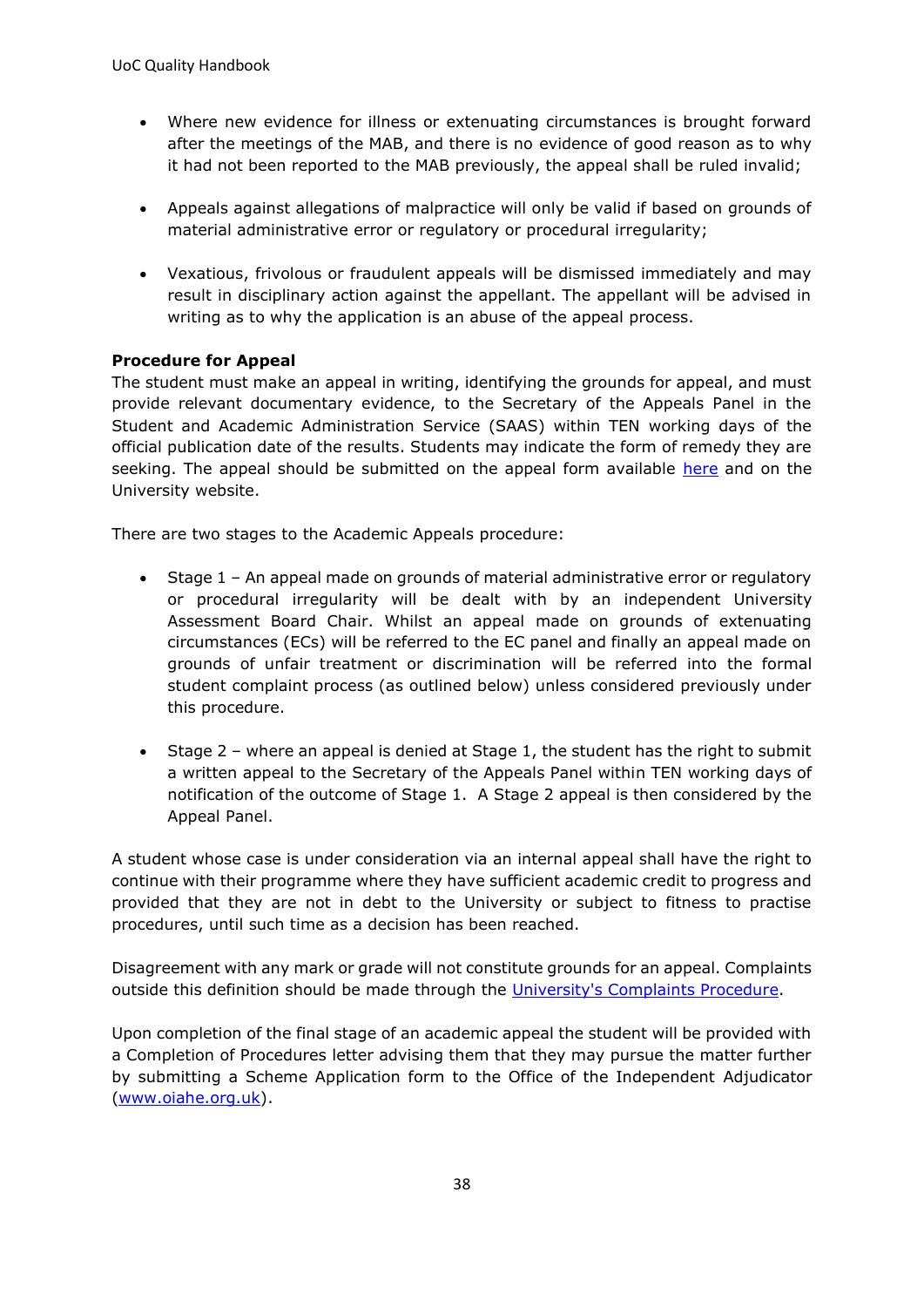#### **Research Students**

Appeals in respect of research students will be dealt with under University of Cumbria regulations, unless the student is registered for a Lancaster University award, and in such instances LU procedures for research degrees will apply. Advice on making an appeal (or a complaint) is available from the Graduate School.

The Academic Regulations and procedures for academic appeals are reviewed<sup>13</sup> on a regular basis and any changes are approved through Academic Board.

Full details on academic appeals can be found within the **[A](https://unicumbriaac.sharepoint.com/sites/AQA/SitePages/Academic-Regulations.aspx)[cademic Regulations](https://unicumbriaac.sharepoint.com/sites/AQA/SitePages/Academic-Regulations.aspx)** (Section I) and in the accompanying procedures and processes at [Appendix 5.](https://unicumbriaac.sharepoint.com/sites/AQA/CorporateLibrary/Forms/AllItems.aspx?id=%2Fsites%2FAQA%2FCorporateLibrary%2FAcademic%20Regulations%20%2D%20Appendix%205%2Epdf&parent=%2Fsites%2FAQA%2FCorporateLibrary)

#### **Complaints Procedures**

Students are encouraged to raise concerns informally wherever possible, so that these can be dealt with as quickly and efficiently as possible for all concerned. The [University's](https://my.cumbria.ac.uk/Student-Life/Support/Responding-to-your-concerns/Student-Complaints-Procedure/)  [Complaints Procedures](https://my.cumbria.ac.uk/Student-Life/Support/Responding-to-your-concerns/Student-Complaints-Procedure/) enables students to make a formal complaint about the quality of educational provision and/or related services. The University aims to seek resolution of a complaint through an open and fair approach at the earliest opportunity<sup>14</sup>. In this spirit, the University encourages informal resolution of a complaint wherever possible, and may offer remedy at any stage of the process where applicable. Formal complaints are investigated by a Complaints Investigation Officer who will conduct an investigation with relevant members of staff. Formal complaints are subject to defined timescales and formal correspondence<sup>15</sup>.

Definition of terms:

- Complaint: the legitimate expression of dissatisfaction regarding the quality of a programme of study or University service. The term can be used interchangeably with 'concern'. In this context, 'legitimate' does not imply that the complaint will be upheld but that it conforms to due process and merits investigation.
- Informal complaint: A concern or complaint that may be raised verbally or in writing (including email), directly with a member of Academic or Service staff related to the nature of the complaint. Informal complaints are not subject to or defined by timescales and formal correspondence as applied with a formal complaint.
- Formal complaint: A concern or complaint made in writing, by completing and submitting a Formal Complaint Form. Formal complaints are submitted to the Student Procedures Team (email: Studentprocedures@cumbria.ac.uk) and undergo a validity assessment.

Where a student wishes to make a formal complaint they should consider contacting the [Students' Union](http://www.ucsu.me/) for impartial guidance and advice<sup>16</sup>.

#### **Student Code of Conduct & Adjudication Procedure**

<sup>&</sup>lt;sup>13</sup> Guiding principle 3, UK Quality Code, [Concerns, complaints and appeals.](https://www.qaa.ac.uk/en/quality-code/advice-and-guidance/concerns-complaints-and-appeals)

<sup>&</sup>lt;sup>14</sup> Guiding principle 8, UK Quality Code, [Concerns, complaints and appeals.](https://www.qaa.ac.uk/en/quality-code/advice-and-guidance/concerns-complaints-and-appeals)

<sup>&</sup>lt;sup>15</sup> UK Quality Code, [Concerns, complaints and appeals.](https://www.qaa.ac.uk/en/quality-code/advice-and-guidance/concerns-complaints-and-appeals)

<sup>&</sup>lt;sup>16</sup> Guiding principle 4 UK Quality Code, [Concerns, complaints and appeals.](https://www.qaa.ac.uk/en/quality-code/advice-and-guidance/concerns-complaints-and-appeals)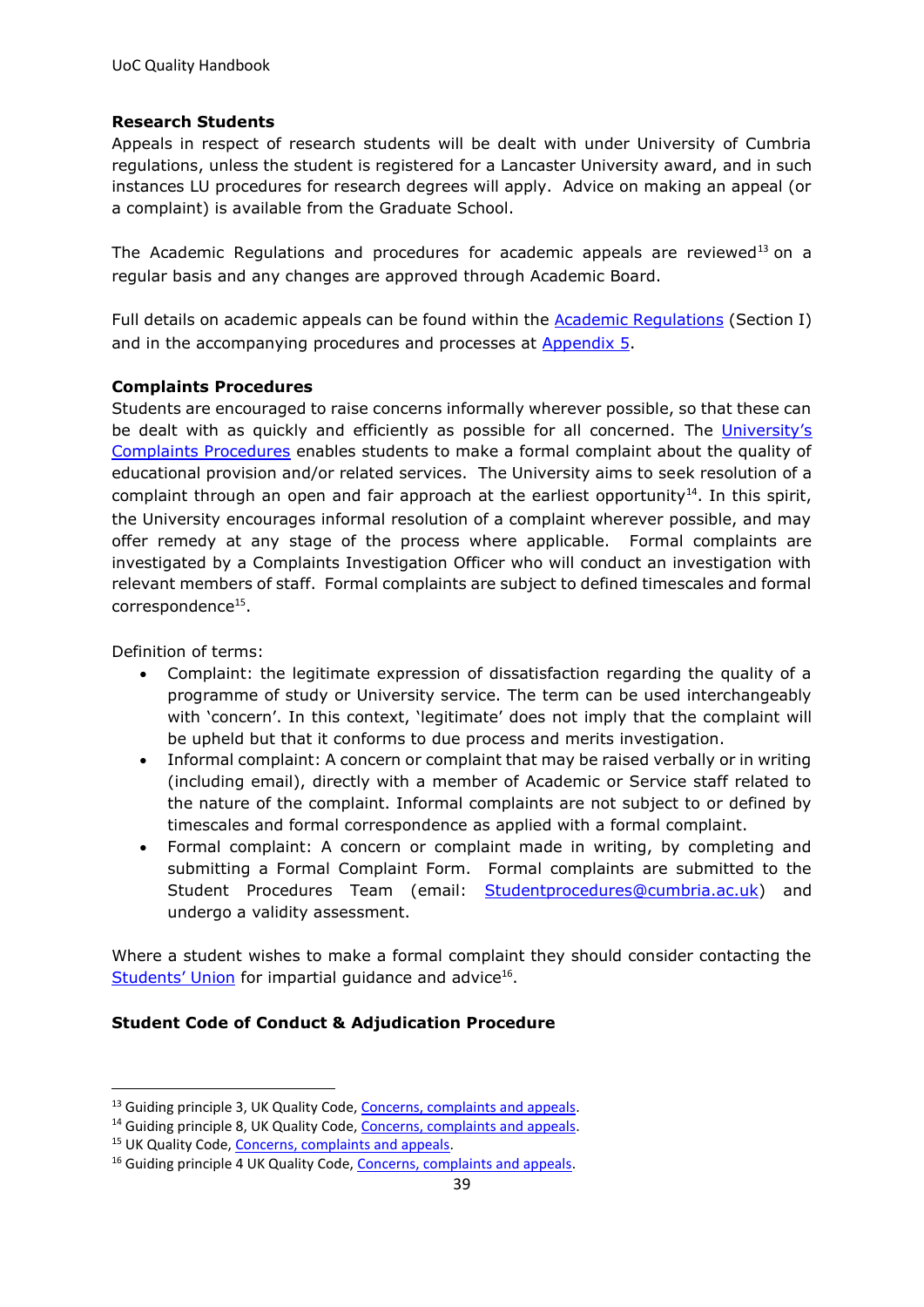The [Student Code of Conduct](https://my.cumbria.ac.uk/Student-Life/Support/Responding-to-your-concerns/Student-Code-of-Conduct/) outlines the University's expectations relating to the behaviour of its students in meeting social responsibilities, legislative and regulatory requirements, professional expectations and standards. The Student Code of Conduct applies to all students enrolled on a programme of study offered by the University of Cumbria whether or not the registration enrolment leads to a final award, wherever the student is based and regardless of the level or mode of study. It extends beyond the immediate University community, services and facilities and includes activities within placements and the wider community. The Code sets out the procedures to be taken when a student allegedly breaches one or more elements of the Student Code of Conduct and provides detail on matters of suspension from study; [fitness to practise;](https://unicumbriaac.sharepoint.com/sites/AQA/CorporateLibrary/Forms/AllItems.aspx?id=%2Fsites%2FAQA%2FCorporateLibrary%2FFitness%20To%20Study%20Policy%20and%20Procedures%2Epdf&parent=%2Fsites%2FAQA%2FCorporateLibrary) and procedures concerning Police involvement and Disclosure and Barring Service (DBS) requirements.

Students are encouraged to familiarise themselves with this procedure, which should also be read in conjunction with the University's [Student Social Media Policy](https://my.cumbria.ac.uk/media/MyCumbria/Documents/Student-Social-Media-Policy.pdf) (under Student policies and procedures) and [guidelines for using social media](https://my.cumbria.ac.uk/media/MyCumbria/Documents/Student-Social-Media-Policy.pdf) as a student of the University of Cumbria.

Under the Student Code of Conduct, an allegation, complaint, concern or grievance may be made against a student by:

- Another student;
- A member of staff of the University;
- A University representative, including mentors, placement-related staff and other agents of the University.

An allegation made by a member of the public may also be considered where there is sufficient and appropriate information.

Complaints, grievances or allegations made by a student's parent, relative, friend or other third parties, cannot be pursued on behalf of that student or learner, unless written consent is received from the relevant student.

The Adjudication Procedure informs students that where a complaint, grievance or allegation is raised, enquiries and/or investigations will take place to identify whether or not the Student Code of Conduct has been breached. Students are also informed of the range of sanctions that may be considered in the event of a breach.

Students may request a review of the outcome of an adjudication, where there are grounds. The procedure for responding to a request for review depends on the method of adjudication, grounds and information provided by the student.

Office of the Independent Adjudicator (OIA): The OIA is an independent organisation that students can apply to if, after exhausting all internal options, they remain dissatisfied with a decision made. Information about the OIA can be found online: [www.oiahe.org.uk.](http://www.oiahe.org.uk/)

#### **Student Anti-Harassment and Bullying**

Students on professional programmes should be aware of the [Fitness to Practise policy](https://unicumbriaac.sharepoint.com/sites/AQA/CorporateLibrary/Forms/AllItems.aspx?id=%2Fsites%2FAQA%2FCorporateLibrary%2FFitness%20To%20Study%20Policy%20and%20Procedures%2Epdf&parent=%2Fsites%2FAQA%2FCorporateLibrary) and professional standards expectations and that where a complaint is made against a student, it may be necessary to instigate a fitness to practise meeting with a student.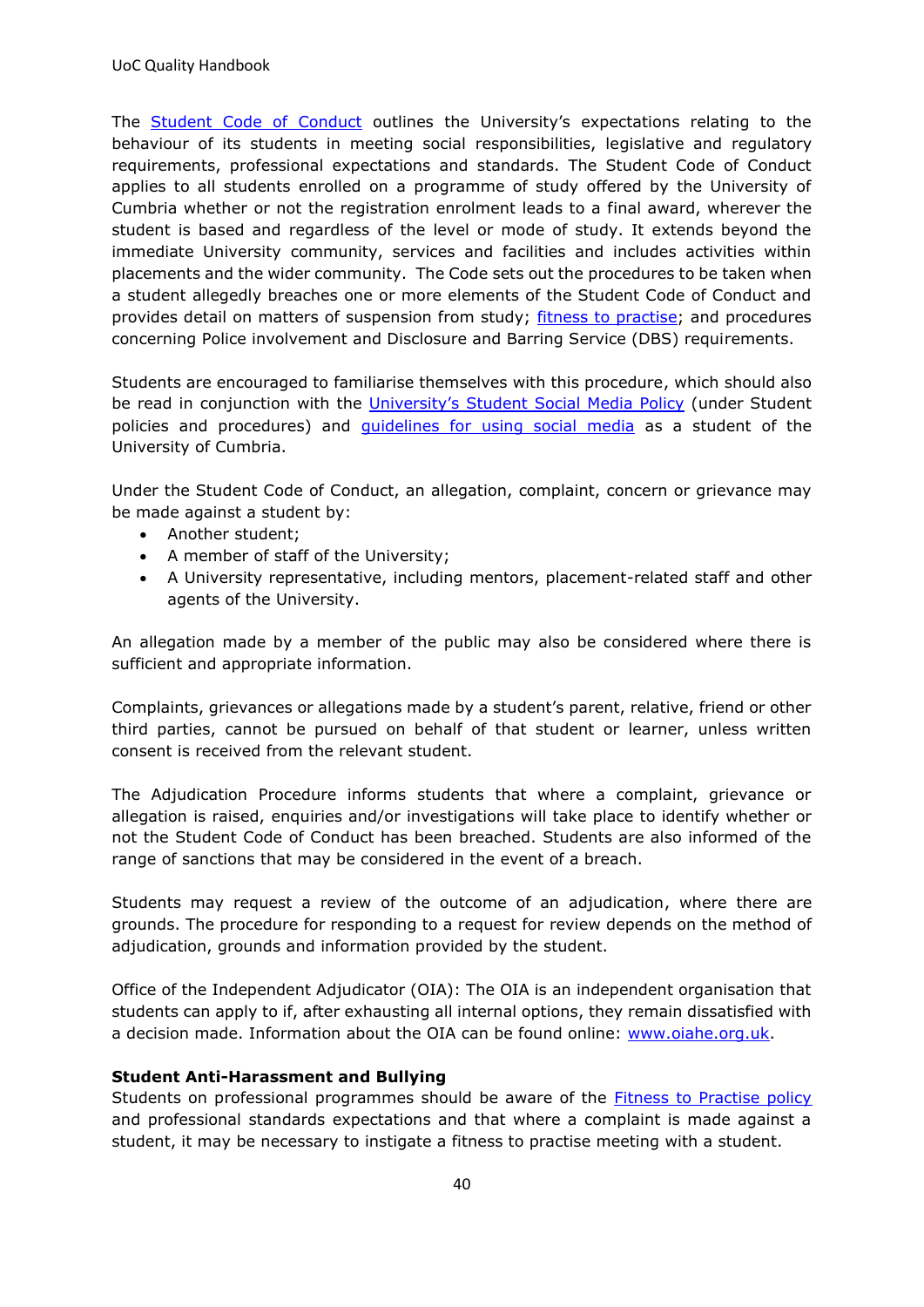The Student and Academic Administration Service (SAAS) conducts annual review and evaluation<sup>17</sup> of the Complaints Procedures and an annual report is submitted to Academic Board to reflect usage, systematic issues, amendments and recommendations for change.

#### **Other useful sources of information are as follows:**

[Academic Regulations](https://unicumbriaac.sharepoint.com/sites/AQA/SitePages/Academic-Regulations.aspx) Appendix 5 – [Academic Appeals Procedures](https://unicumbriaac.sharepoint.com/sites/AQA/CorporateLibrary/Forms/AllItems.aspx?id=%2Fsites%2FAQA%2FCorporateLibrary%2FAcademic%20Regulations%20%2D%20Appendix%205%2Epdf&parent=%2Fsites%2FAQA%2FCorporateLibrary) **[QAA UK Quality Code](https://www.qaa.ac.uk/quality-code)** 

<sup>&</sup>lt;sup>17</sup> Guiding principle 2, UK Quality Code, [Concerns, complaints and appeals.](https://www.qaa.ac.uk/en/quality-code/advice-and-guidance/concerns-complaints-and-appeals)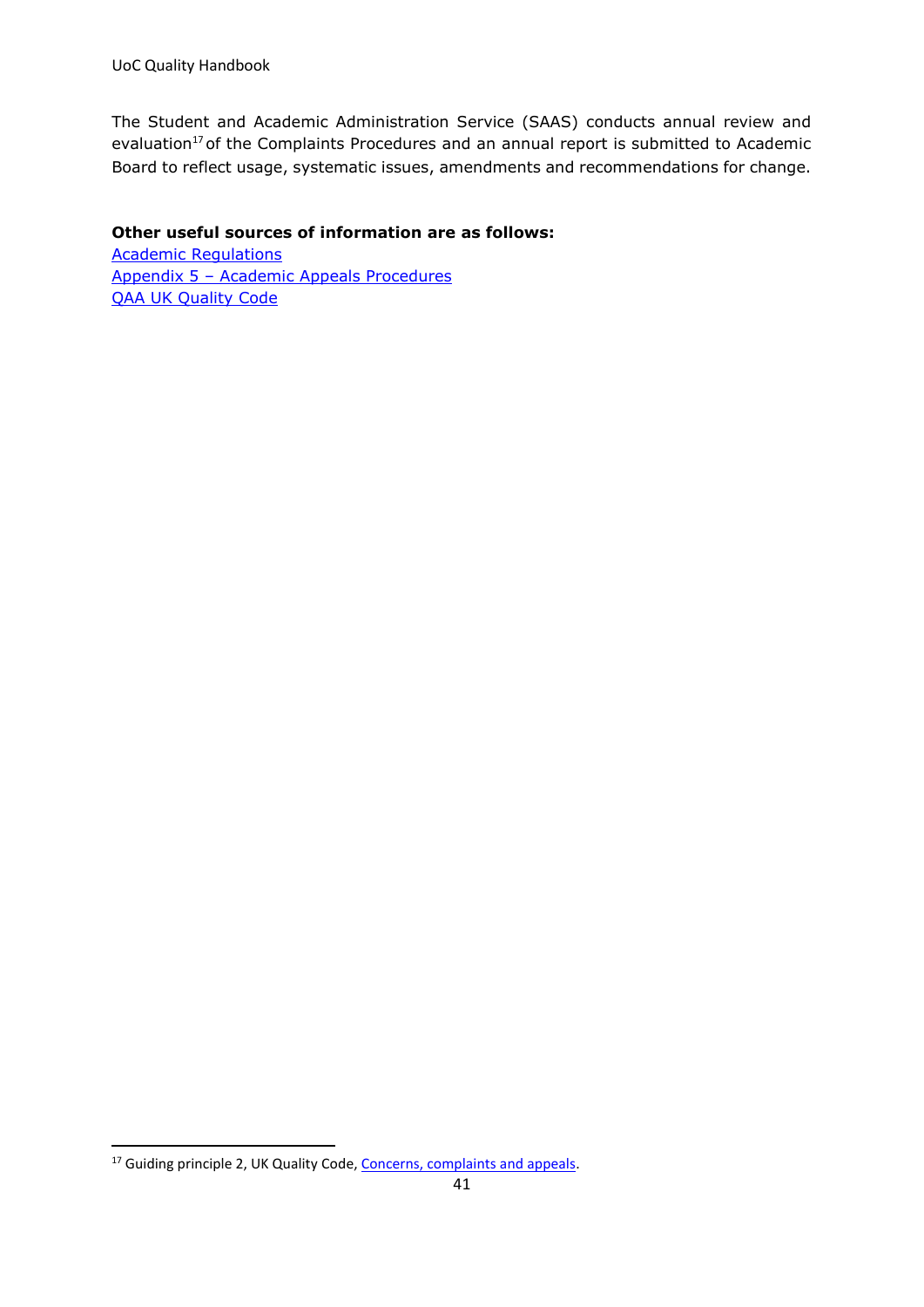## <span id="page-41-0"></span>**ACADEMIC COLLABORATIVE PROVISION**

The role of partnership working is embedded throughout the University's Strategic Plan. The University uses the term 'academic collaborative provision' for specific types of partnership activity. These are:

- Franchised programmes delivered by non-degree awarding bodies (approved as an Associate Partner) through a variety of models.
- Validated programmes delivered by non-degree awarding bodies (approved as an Associate Partner) through a variety of models.
- School Direct arrangements with school alliances to deliver the University's PGCE programme(s).
- School-Centred Initial Teacher Training (SCITT) arrangements with schools to deliver the University's PGCE programme with QTS under a more devolved arrangement than School Direct.
- Qualifications awarded by more than one degree awarding body (approved as an Associate Partner). These are awards such as Joint, Double and Dual Degrees.
- Flying Faculty arrangements for international arrangements (approved as an Associate Partner).
- Articulation Arrangements.
- Guaranteed Progression.

Regardless of who is delivering a programme, the University of Cumbria retains responsibility for the academic standards of its awards. The University's awards will be delivered and managed by Associate Partners in accordance with University's Academic Regulations and the University's Academic Processes and Procedures, although bespoke arrangements may be approved to manage awards granted by more than one degree awarding body.

University-wide oversight of collaborative provision is maintained through the Collaborative Provision Sub-Committee (CPSC), which reports to the Student Success & Quality Assurance Committee. The Terms of Reference and Purpose are detailed in the University's Committee Handbook.

Individual programmes approved for delivery by an Associate Partner will have a University 'home' in an Academic Institute. Within that Institute, an academic will take a 'link tutor' role and be responsible for the day to day management of partnership arrangements at programme level.

The Head of Collaborative Provision in AQD is responsible for managing the quality assurance arrangements for the University's Academic Collaborative Provision (ACP).

The University's Student and Academic Administration Service (SAAS) provide University administrative support to each collaborative partnership.

#### **Approval of Collaborative Provision**

The University has detailed processes for the [approval and management of ACP.](https://unicumbriaac.sharepoint.com/sites/AQA/SitePages/Academic-Collaborative-Provision.aspx) There are Threshold Criteria for Institutional Approval of different forms of collaborative provision. These have to be satisfied through an institutional approval process prior to any programme-level approval taking place. An institutional approval panel is convened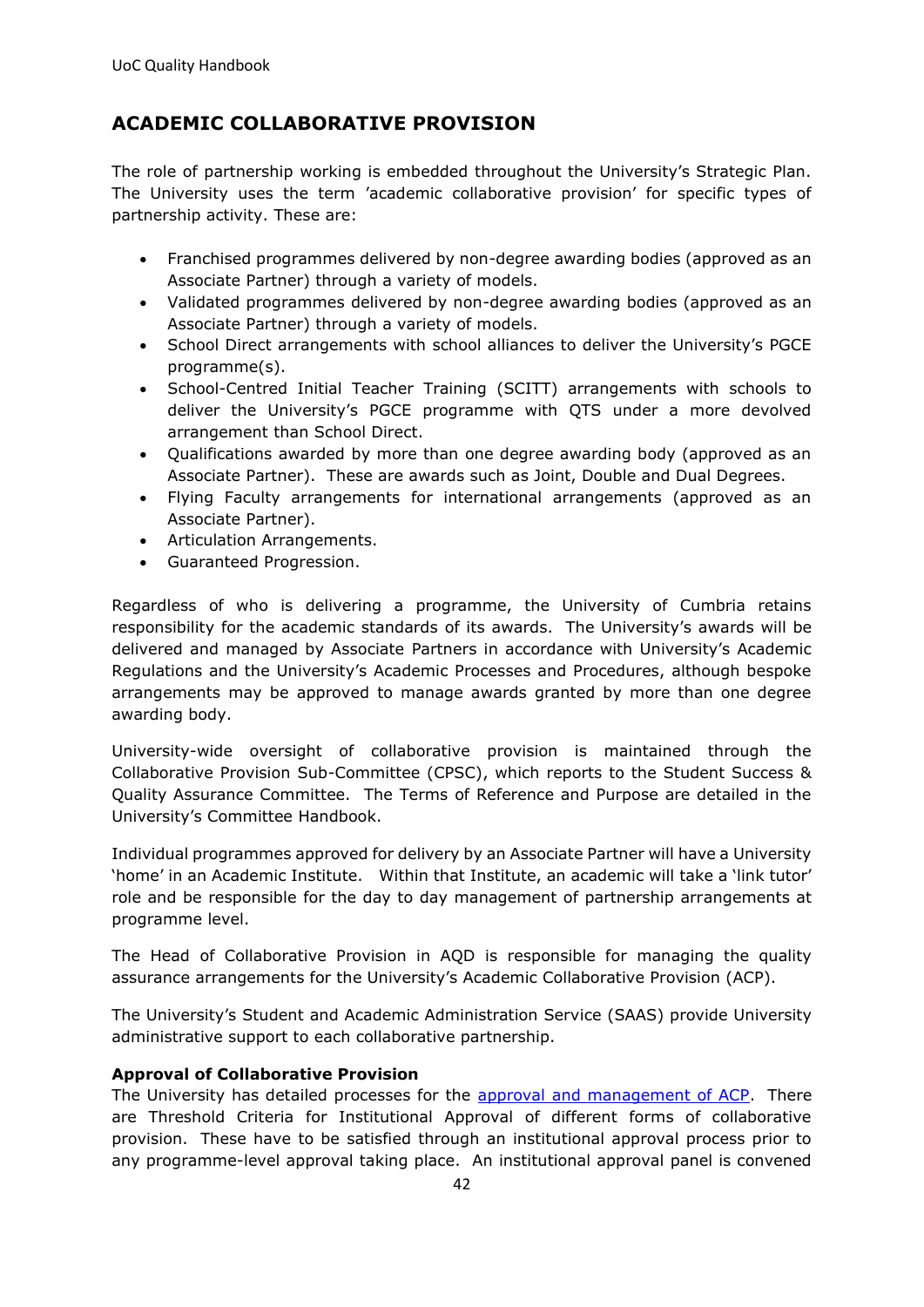from the membership of CPSC and SSQAC. A small team from the University visits prospective partners and produces a site visit report that informs the approval process. The prospective partner submits a set of documentation as evidence that it satisfies the threshold criteria. This is considered by the institutional approval panel.

With all prospective partnerships, the University will undertake due diligence enquiries to determine whether or not to progress the approval of the proposed partnership. This is undertaken in a manner proportionate to the volume, complexity and nature of the activity, to the type of delivery organisation or support provider involved, and to the associated risks.

Collaborative Provision is a complex and high-risk area of activity for the University, as elements of responsibility for the management of quality and standards are devolved to a third party. No commitments should be made to entering new potential partnerships prior to consideration by CPSC.

#### **Other useful sources of information are as follows:**

[Academic Regulations](https://unicumbriaac.sharepoint.com/sites/AQA/SitePages/Academic-Regulations.aspx)  [University procedures and processes for managing academic collaborative provision](https://unicumbriaac.sharepoint.com/sites/AQA/SitePages/Academic-Collaborative-Provision.aspx)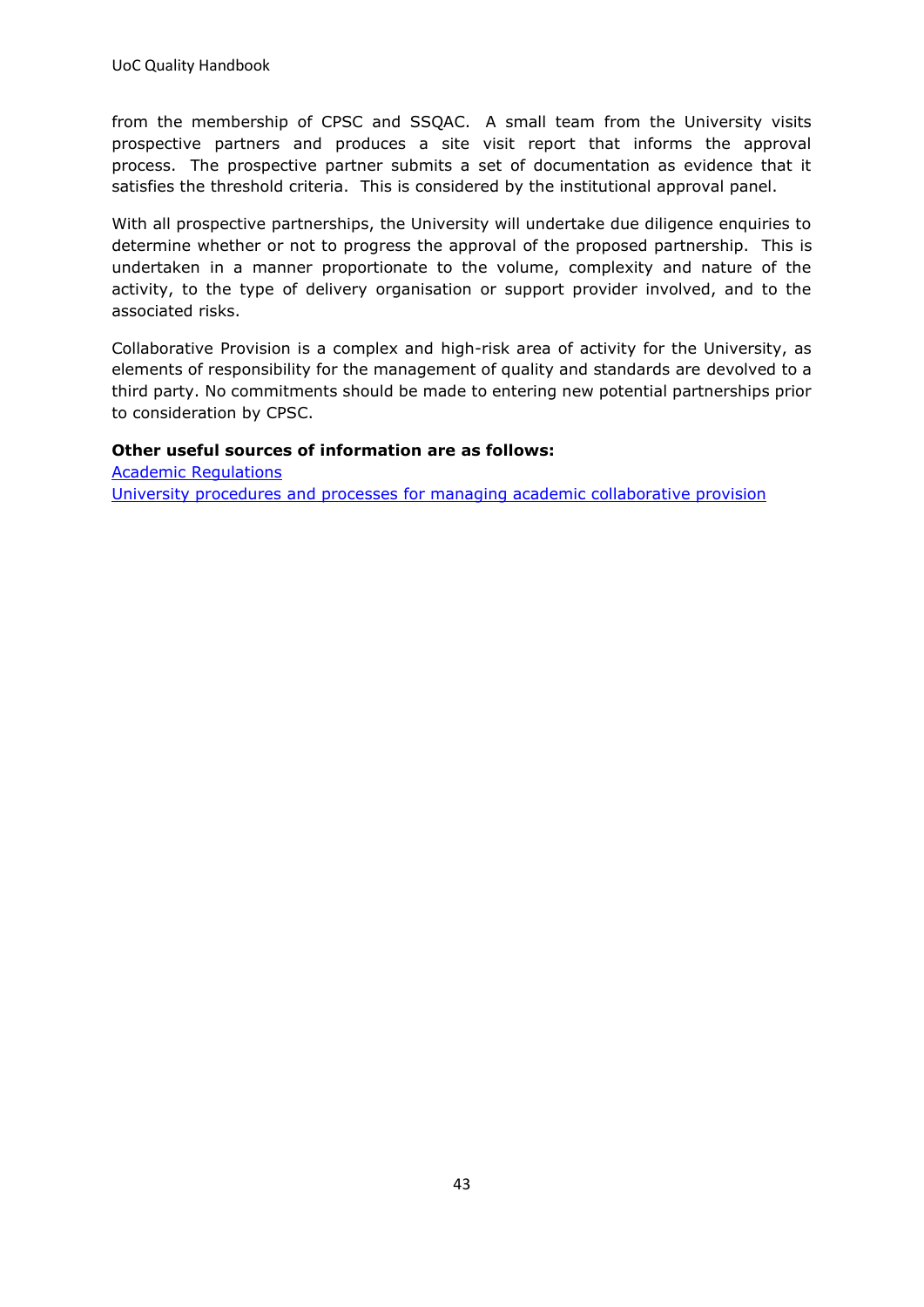## <span id="page-43-0"></span>**RESEARCH DEGREES**

#### **Postgraduate Research Degrees**

Doctoral degrees are qualifications rooted in original research: the creation of new knowledge or originality in the application of knowledge. The doctorate is therefore unique in the array of qualifications offered by higher education providers. The key reference points for doctoral degrees are the doctoral qualification descriptors included in the frameworks for higher education qualifications (for England, Wales and Northern Ireland and for Scotland) and QAA's Characteristics statement for Doctoral Degrees (2015).

The UK Quality Code for Higher Education states the expectation that Research degrees are awarded in a research environment that provides secure academic standards for doing research and learning about research approaches, methods, procedures and protocols. This environment offers students quality of opportunities and the support they need to achieve successful academic, personal and professional outcomes from their research degrees. There are eighteen indicators set be the QAA, which form the structure of our Postgraduate Research Code of Practice. The indicators reproduced in the code along with commentary on how the principles underpinning each indicator are delivered at the University of Cumbria.

The Postgraduate Research Code of Practice sets out the provision made for our research degrees to meet the UK Quality Code for Higher Education. It can be read in conjunction with the Code of Practice for research, which sets out the principles of good research conduct and integrity expected of all researchers at Cumbria. The Research Degrees Handbook guides research students through their research degree journey. It outlines the responsibilities for both students and supervisors.

#### **Other useful sources of information are as follows:**

[QAA Research Degrees page](https://www.qaa.ac.uk/quality-code/advice-and-guidance/research-degrees)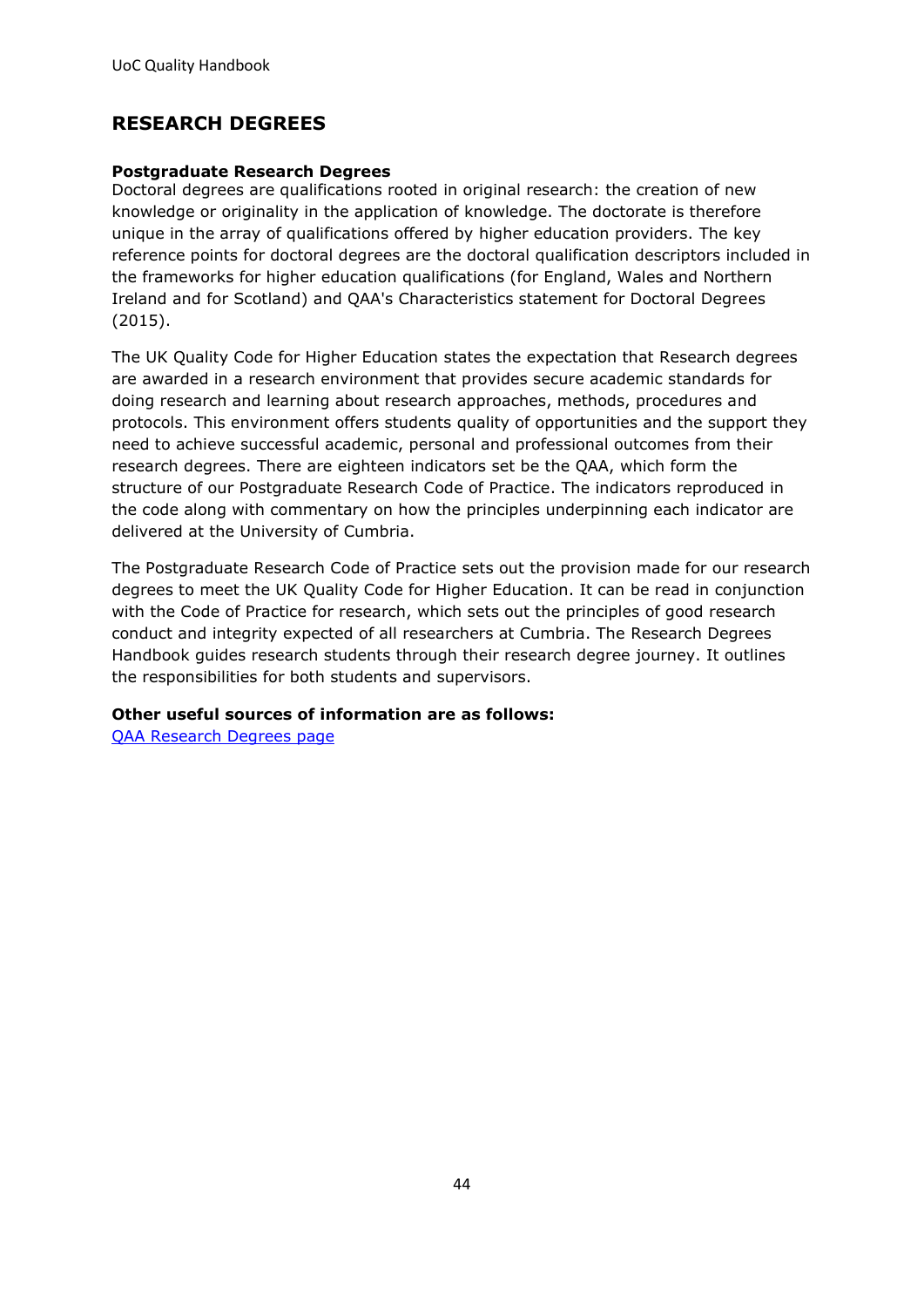## <span id="page-44-0"></span>**PUBLIC INFORMATION**

The University provides a range of information to prospective and current students, alumni and other stakeholders. The University publishes key information in a number of ways, and increasingly its website and online learning environments are used to provide information and guidance to students.

The University website contains programme webpages which provide an overview of the programme, detail of module titles and other key information. In addition, the Programme Specification is linked to from the programme webpage. Website information is managed by the Marketing and Recruitment service.

The Office for Students guidance: [Information for Students: A guide to providing](https://www.officeforstudents.org.uk/media/2db81e6b-e4c7-4867-bc5d-ff67539d13e8/guide_to_providing_info_to_students.pdf)  [information to prospective undergraduate students](https://www.officeforstudents.org.uk/media/2db81e6b-e4c7-4867-bc5d-ff67539d13e8/guide_to_providing_info_to_students.pdf) is a practical guide that aims to help providers present good quality information to prospective students. The guide takes into consideration research into student information needs and decision making, and has consulted the advice published by the Competition and Markets Authority.

It is important that students are provided with clear and accurate information that specifies the learning opportunities and support available to them. The University manages this through the use of standardised templates for Module Guides, Programme Handbooks and Placement Handbooks. These are all available on the [StaffHub Corporate Library.](https://unicumbriaac.sharepoint.com/sites/CL/CorporateLibrary/Templates%20for%20Programme%20and%20Module%20Leaders.aspx)

The University has a set of baseline criteria for Programme Blackboard sites which are available [here.](https://v3.pebblepad.co.uk/spa/#/public/94jgbwqbHcH64RqHwtZhR9gW5y?historyId=9gtPN6hXI5&pageId=94jgbwqbHcH64gkgfbb4bdgdnW)

#### **Consumer Protection Law**

The increasing role of the Competition and Markets Authority (CMA) makes it more important than ever for us to ensure that our published information is correct and that only minimal changes are made to our published portfolio of programmes and that these changes are timely and only implemented on presentation of evidence of our student engagement and consultation. This includes prospective students offered a place on one of our programmes. A short guide to implications of CMA on higher education providers is available [here](https://www.gov.uk/government/collections/higher-education-consumer-law-advice-for-providers-and-students).

#### **DiscoverUni**

The DiscoverUni record replaces the Unistats record (which replaced the KIS record), which has been collected since 2012/13 from Higher Education Providers (HEPs) and Further Education Colleges (FECs).

The DiscoverUni record is collected to aid prospective higher education students in making a decision about what and where to study. DiscoverUni collection provides comparable information about full or part-time undergraduate courses and contains information that prospective students have identified as most important to inform their decisions about future study. The emphasis of the coverage of the DiscoverUni record is for any undergraduate course that someone can register for in the next academic year.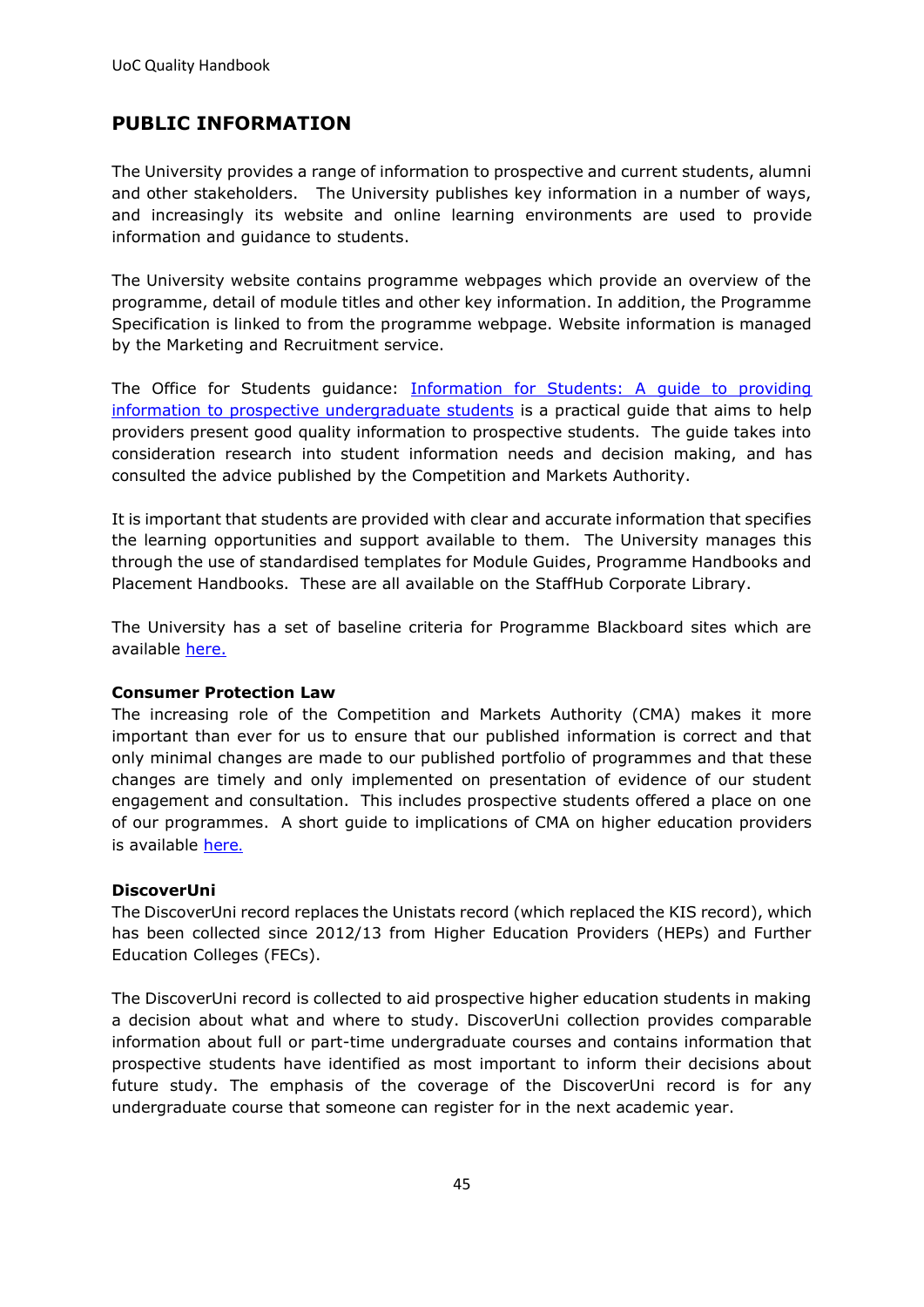The DiscoverUni record collects data about full and part-time undergraduate courses available for application for the next academic year, which is then joined to other datasets, such as National Student Survey outcomes, to generate a range of course information for publication on the **DiscoverUni website**.

#### **Other useful sources of information are as follows:**

[Programme documentation templates, including the Module Guide, Programme](https://unicumbriaac.sharepoint.com/sites/AQA/SitePages/Useful-Info-for-Programme-%26-Module-Leaders.aspx)  [Baseline standards for programme Blackboard sites](https://v3.pebblepad.co.uk/spa/#/public/94jgbwqbHcH64RqHwtZhR9gW5y?historyId=3CwTMPB3HL&pageId=94jgbwqbHcH64gkgfbb4bdgdnW)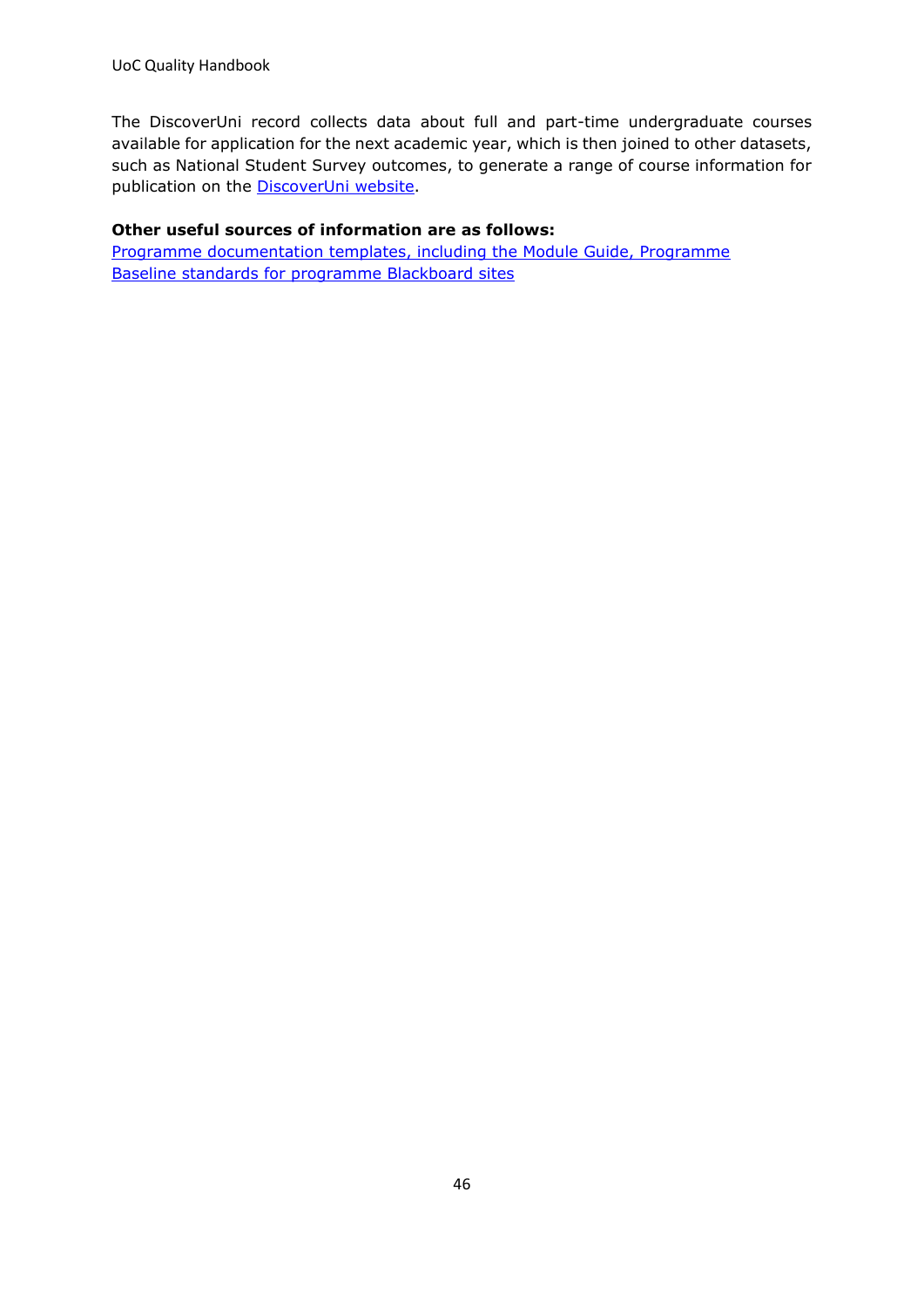## <span id="page-46-0"></span>**ENHANCEMENT**

#### **Learning, Teaching & Assessment Strategy**

#### **The LTA Strategy supports the University's vision:**

"To be recognised as a catalyst for individual and regional prosperity and pride with national and international relevance, reach and impact"

by raising the aspirations and educational attainment of our learners. We will achieve this through the provision of an accessible and relevant environment for learning, teaching and research. We will focus on building progression routes into higher education, into employment and throughout careers for the "lifelong University of Cumbria learner".

#### **UK Professional Standards for Teaching and Supporting Learning in Higher Education**

The University seeks to encourage dynamic, creative and sustainable practitioners, and staff demonstrating the sector UK Professional Standards Framework (UKPSF) for Teaching [& Supporting Learning in Higher Education,](http://www.heacademy.ac.uk/ukpsf) and where appropriate to their role, the Researcher Development Framework. To achieve these institutional aims, all staff involved in teaching and the support of learning are assisted and enabled through one of two different mandatory routes for professional development:

• Initial Professional Development route (IPD):

A taught postgraduate award in Learning & Teaching for Higher Education is designed to develop individual professional competence and increase the overall capacity of academic staff within the University for teaching excellence, research and leadership. The Postgraduate Certificate (PGCert) focusses on learning, teaching and assessment, and is accredited by the HE Academy against UKPSF Descriptor 2 (Fellowship).

• Continuing Professional Development route (CPD): A Higher Education Academy accredited continuing professional development CPD Scheme, designed to support experienced individuals in the demonstration of their achievement of UKPSF Descriptors 2 and 3, and with future opportunity for Descriptor 4.

The University's commitment to the enhancement of learning and teaching is reflected in the strategic decision to aim for all academic staff to achieve UKPSF Descriptor 2 (Fellowship of the HEA). AQD provides support and development to staff in support of this target and runs workshops throughout the year to enable colleagues to learn more about the UKPSF and to prepare their portfolios for submission.

#### **Learning and Teaching Fest**

The University hosts an Annual [Learning and Teaching Fest.](https://unicumbriaac.sharepoint.com/sites/CL/CorporateLibrary/Learning%20and%20Teaching%20Fest.aspx) This one-day event is attended by staff from across the University (academic and professional services) and the Fest is used as an opportunity to i) showcase and disseminate best practice, ii) stimulate cross programme and Institute networking and iii) see what other institutions are doing to enhance learning and teaching (through an external speaker/keynote).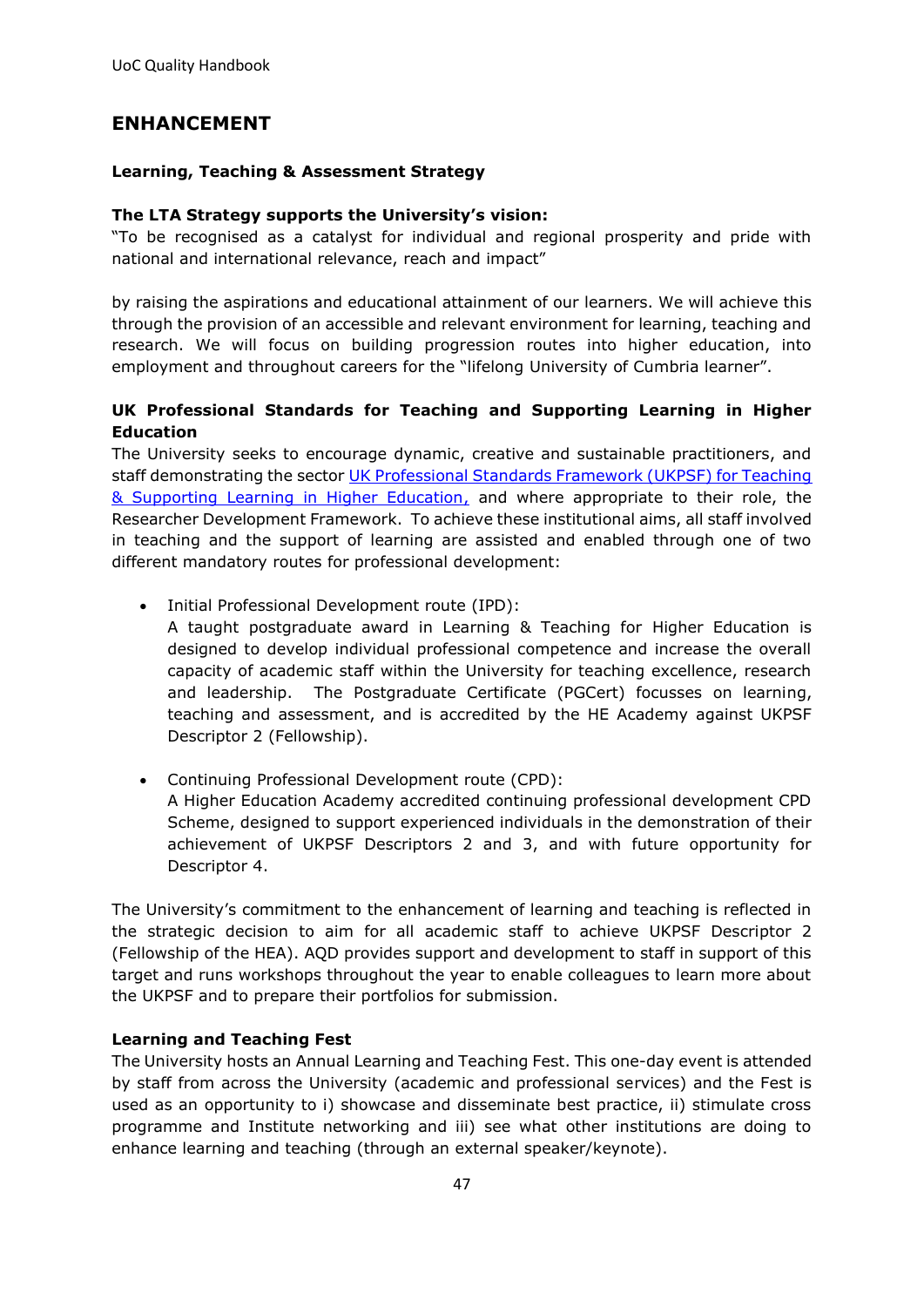Since July 2014, each L&T Fest has showcased the innovative and excellent practice of colleagues within the University and also with our partners. Each event is linked with a theme and colleagues are asked to submit proposals for presentations, workshops and posters in the spring of each year.

#### **Excellence Awards**

Each year, Excellence Awards are awarded. These awards showcase and reward excellence in learning and teaching, research and enterprise. Award recipients are asked to present to the annual Learning and Teaching Fest and to share their good practice.

#### **CAPE Toolkit**

[Toolkit](https://unicumbriaac.sharepoint.com/sites/CAPEAcademicToolkit) is the dedicated website for the Centre for Academic Practice Enhancement. It has been developed to be an accessible vehicle for the hosting of best practice materials and resources. The Toolkit allows members of staff to search for resources by category e.g. assessment and to access key internal and external documents related to LTA. Toolkit was launched in June 2019 and is updated frequently with new resources and information related to learning and teaching enhancement.

#### **Targeted Support and Development**

CAPE works closely with Heads of Institute to support academic areas in meeting the targets set out in the Learning, Teaching and Assessment Strategy. Academic Institutes and Professional Services are asked to identify their academic development and enhancement needs at the start of each academic year to form part of a larger staff development plan that is planned for delivery during the academic year.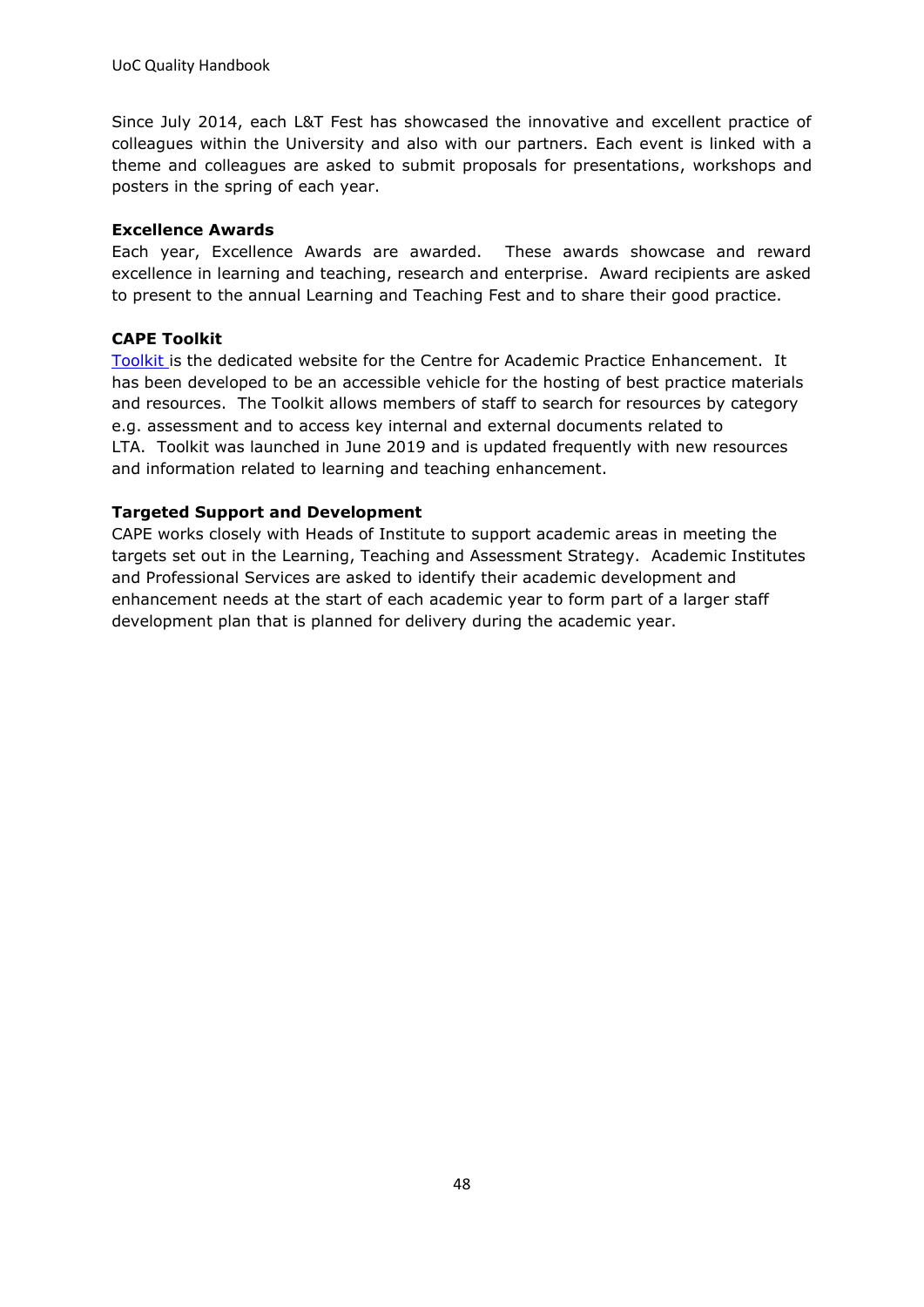## <span id="page-48-0"></span>**ACADEMIC GOVERNANCE**

The structure for academic governance is the mechanism by which academic policies are discussed and decisions reached that enable the achievement of the University's goals. The structure for academic governance also forms part of the regulatory framework within which the University operates. Further information and guidance can be found on the [Committees page,](https://unicumbriaac.sharepoint.com/sites/VCO/SitePages/Committee-Structure.aspx) and by contacting the University Secretary, Vice Chancellor's Office.

The University Board of Directors receives regular reporting and institutional level quality assurances throughout the year to confirm that the University continues to satisfy the ongoing conditions of its registration with the Office for Students.

#### **Deliberative and Executive Committee Structures**

The University has deliberative and an executive committee structures, which can be viewed on the [here.](https://unicumbriaac.sharepoint.com/sites/VCO/SitePages/Committee-Structure.aspx)

Deliberative committees are where the University's core academic business is discussed, and academic policy and strategy determined. They are concerned with ensuring the academic rigour, health and vibrancy of the University. Academic Board is the senior deliberative committee, and as such it also provides regular reporting to the Academic Governance Committee (AGC) of the University Board.

Executive committees are concerned with the effective management and operational requirements of the University, including the deployment of resources. The Vice Chancellor's Executive is the senior executive committee.

Each Institute may have other working and focus groups which reflect the particular nature of its business.

#### **Additional Groups**

In addition to the deliberative and executive committee structures, the University uses various Panels, Steering/Advisory Groups, Task and Finish Groups and Forums. Their smooth running is essential to the success of the University as an academic institution.

#### **Other useful sources of information are as follows:**

Published Minutes of [Academic Board](https://www.cumbria.ac.uk/about/organisation/professional-services/vice-chancellors-office/committees/academic-board-minutes/) and [University Board](https://www.cumbria.ac.uk/about/organisation/professional-services/vice-chancellors-office/committees/university-board-minutes/) [Statutory, Legal and Governance Information](https://www.cumbria.ac.uk/about/organisation/professional-services/vice-chancellors-office/legal-status/) [Records Management](https://www.cumbria.ac.uk/about/organisation/professional-services/vice-chancellors-office/records/)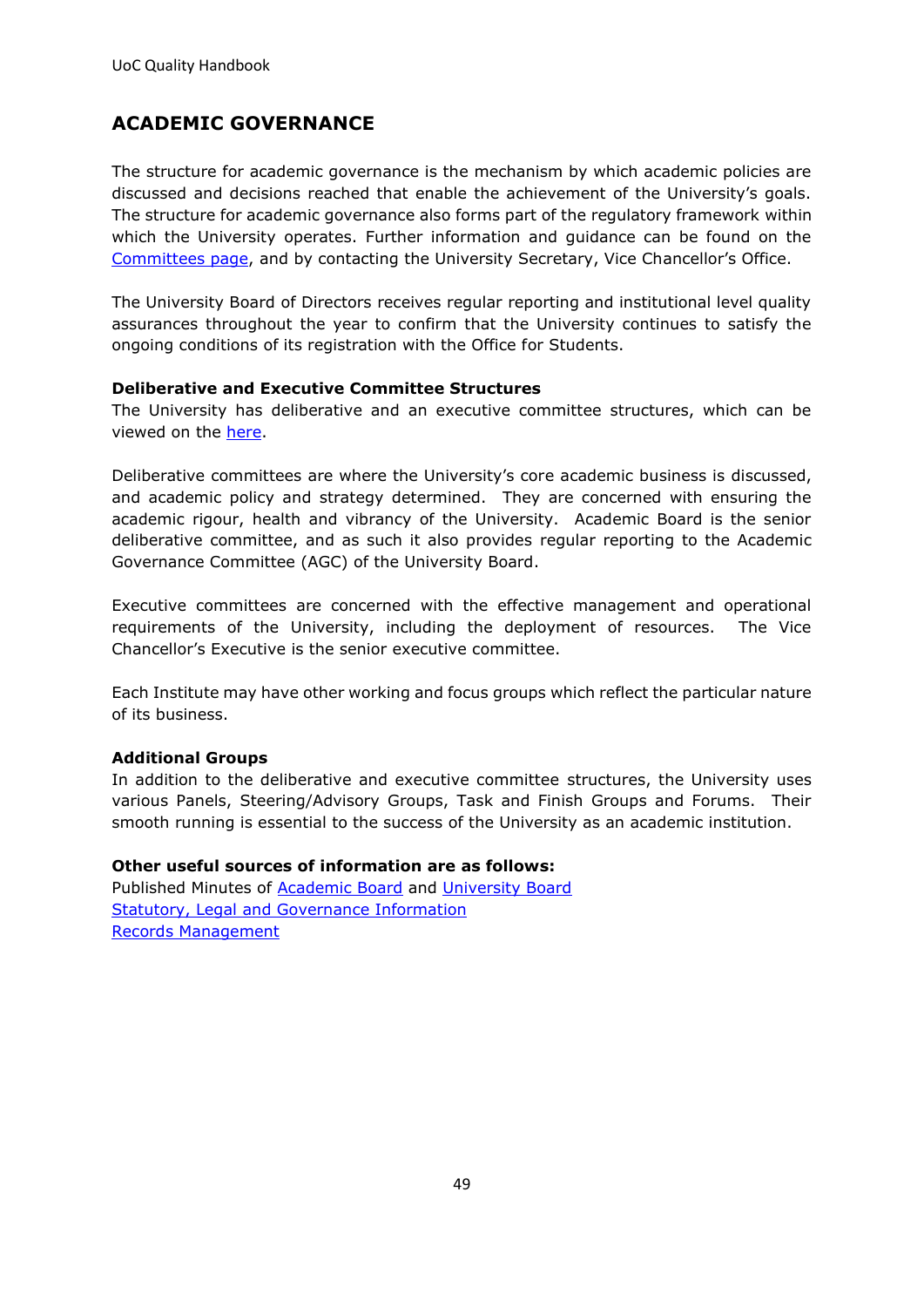## <span id="page-49-0"></span>**PROFESSIONAL, STATUTORY AND REGULATORY BODIES (PSRB)**

The University of Cumbria may apply to PSRBs to accredit its professional programmes and in doing so the University recognises the PSRBs right to monitor and review those programmes via annual or periodic review and through re/validation.

PSRBs have their own quality standards relating to the professional elements of a programme of study and may have specific requirements, for example in relation to the amount of hours a student works in practise, the number of credits a student has to receive before progressing or completing, or even a minimum average mark to be attained across the programme of study. In cases where the PSRBs requirements are in contravention of the University's academic regulations, the PSRBs requirements take precedence, and these must be approved at the point of validation.

#### **PSRBs and the Validation Process**

In accrediting a professional programme of the University a PSRB may attend the validation event or the University may apply for accreditation once approval has been granted through our processes, or after the programme has run for a period of time.

Where PSRBs attend a validation event they will scrutinise the programme against their own professional quality standards and may make their own specific conditions prior to approval being granted. In such cases the validation will be signed off by both the University Validation Chair and the PSRB. The programme is not deemed approved until both signatures are obtained.

PSRBs will usually send representatives to the validation event who will scrutinise the programme and report back to the professional body on their findings, making recommendations for approval or not. PSRBs may also have their own requirements in relation to validation documentation and may also work to different timescales and may potentially require the validation documentation significantly earlier than normal University timescales.

Where programmes of study lead to qualifications of professional bodies, full account is taken of any professional, statutory or regulatory body (PSRB) regulatory requirements, which will take precedence over the University's academic regulations and which must be approved at the point of validation.

#### **PSRBs and Review**

Annual or periodical monitoring by these bodies is managed largely within the Institute with support and guidance from AQD. When a PSRB report is received by the Institute, it is considered by the Head of Teaching, Learning and Student Experience and any staff with responsibility for the management of the provision, and copied to AQD. Any issues which have arisen will be detailed within an action plan which should be appended as a response to the report. Outcomes of such reports are also monitored through the University's standard annual monitoring procedures.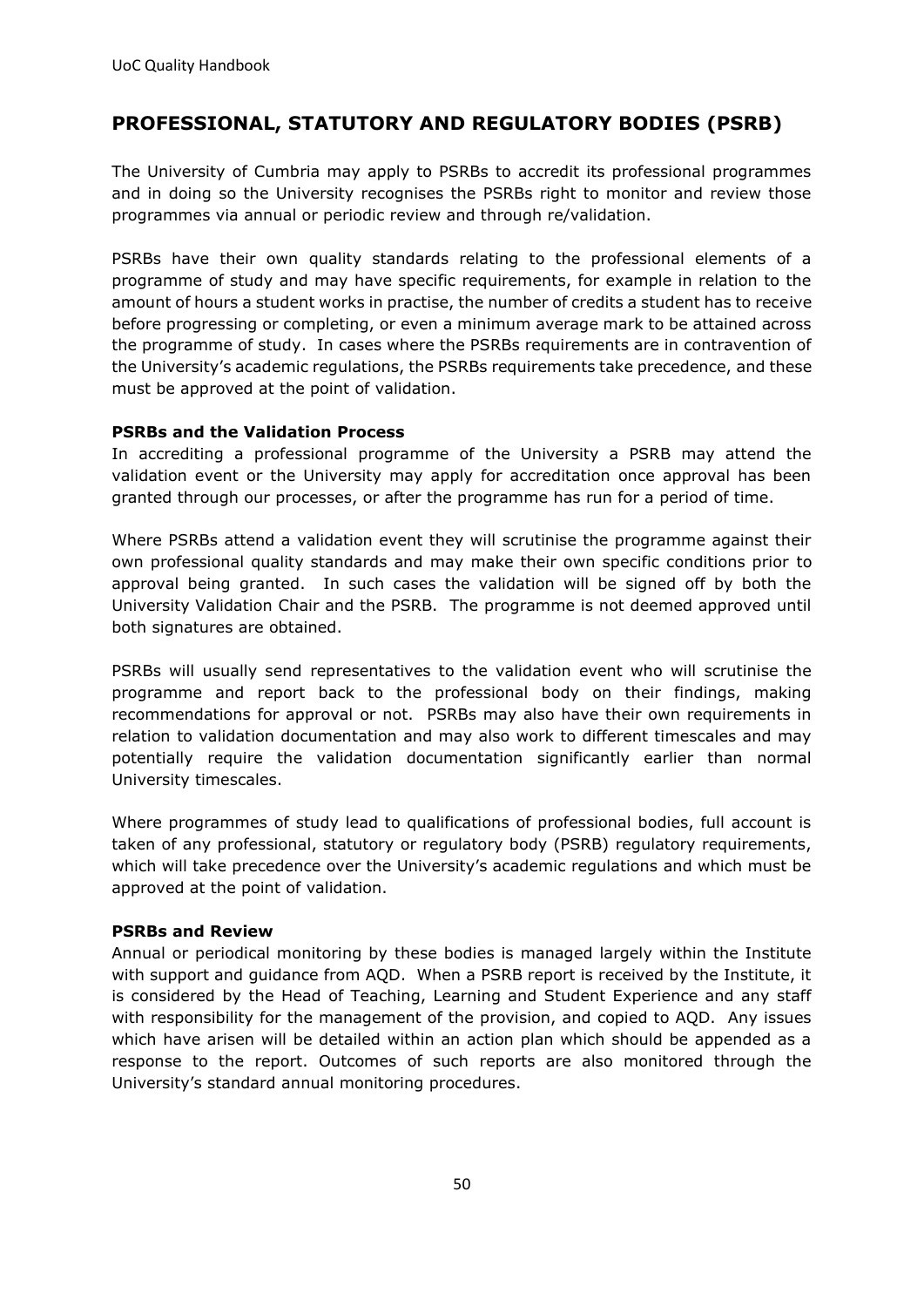The report, the response and any accompanying action plan will be considered by SS&QA Committee which also considers institutional-wide issues highlighted in the report or accompanying response/action plan. AQD maintain a register of PSRB activity.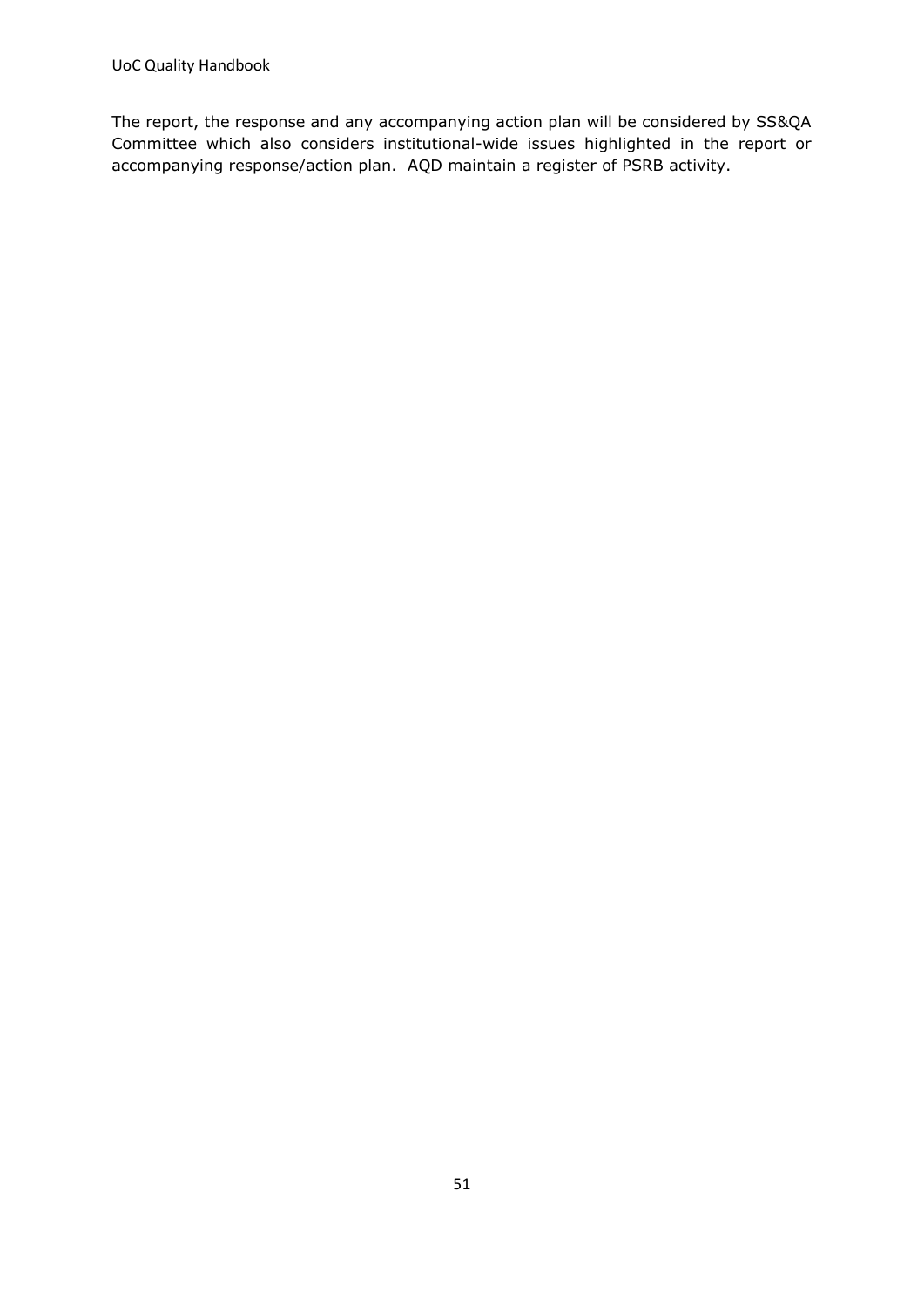# <span id="page-51-0"></span>**Appendix 1: Glossary**

| AB           | Academic Board                                     |
|--------------|----------------------------------------------------|
| <b>ACP</b>   | Academic Collaborative Provision                   |
| <b>AGC</b>   | Academic Governance Committee                      |
| <b>AMR</b>   | Annual Monitoring Return                           |
| <b>APEL</b>  | Accreditation of Prior Experiential Learning       |
| <b>APL</b>   | Accreditation of Prior Learning                    |
| APR.         | Annual Partnership Review                          |
| <b>AQD</b>   | Academic Quality and Development Service           |
| <b>ASPC</b>  | Academic Strategy and Planning Committee           |
| <b>CAPE</b>  | Centre of Academic Programme Enhancement           |
| <b>CDF</b>   | Curriculum Design Framework                        |
| <b>CMA</b>   | <b>Competition and Markets Authority</b>           |
| <b>CPD</b>   | Continuous Professional Development                |
| <b>CPSC</b>  | <b>Collaborative Provision Sub Committee</b>       |
| <b>DBS</b>   | Disclosure and Barring Service                     |
| DL           | Distance Learner                                   |
| <b>DLA</b>   | Degree Level Apprenticeship                        |
| EC           | <b>Extenuating Circumstances</b>                   |
| EE           | <b>External Examiner</b>                           |
| HEA          | <b>Higher Education Academy</b>                    |
| <b>HEI</b>   | <b>Higher Education Institution</b>                |
| <b>HELOA</b> | Higher Education Liaison Officers Association      |
| <b>HEP</b>   | <b>Higher Education Provider</b>                   |
| <b>HESA</b>  | <b>Higher Education Statistics Agency</b>          |
| <b>HLA</b>   | Higher Level Apprenticeship                        |
| <b>IPD</b>   | <b>Initial Professional Development</b>            |
| <b>LTAS</b>  | Learning, Teaching & Assessment Strategy           |
| MAB          | Module Assessment Board                            |
| <b>MEQ</b>   | <b>Module Evaluation Questionnaire</b>             |
| <b>MDF</b>   | Module Descriptor Form                             |
| MER          | <b>Module Evaluation Report</b>                    |
| <b>MMF</b>   | <b>Minor Modification Form</b>                     |
| <b>MMP</b>   | <b>Minor Modification Panel</b>                    |
| <b>NSS</b>   | National Student Survey                            |
| <b>OfS</b>   | <b>Office for Students</b>                         |
| <b>OIA</b>   | Office of the Independent Adjudicator              |
| <b>PGCE</b>  | Postgraduate Certificate in Education              |
| PI           | Programme Initiation                               |
| <b>PPL</b>   | Partnership Programme Leader                       |
| <b>PRSB</b>  | Professional Statutory and Regulatory Body         |
| <b>PVS</b>   | Pre Validation Scrutiny                            |
| QA           | <b>Quality Assurance</b>                           |
| QAA          | <b>Quality Assurance Agency</b>                    |
| QTS          | <b>Qualified Teacher Status</b>                    |
| <b>SAAS</b>  | <b>Student and Academic Administration Service</b> |
| SCITT        | School Centred Initial Teacher Training            |
|              |                                                    |